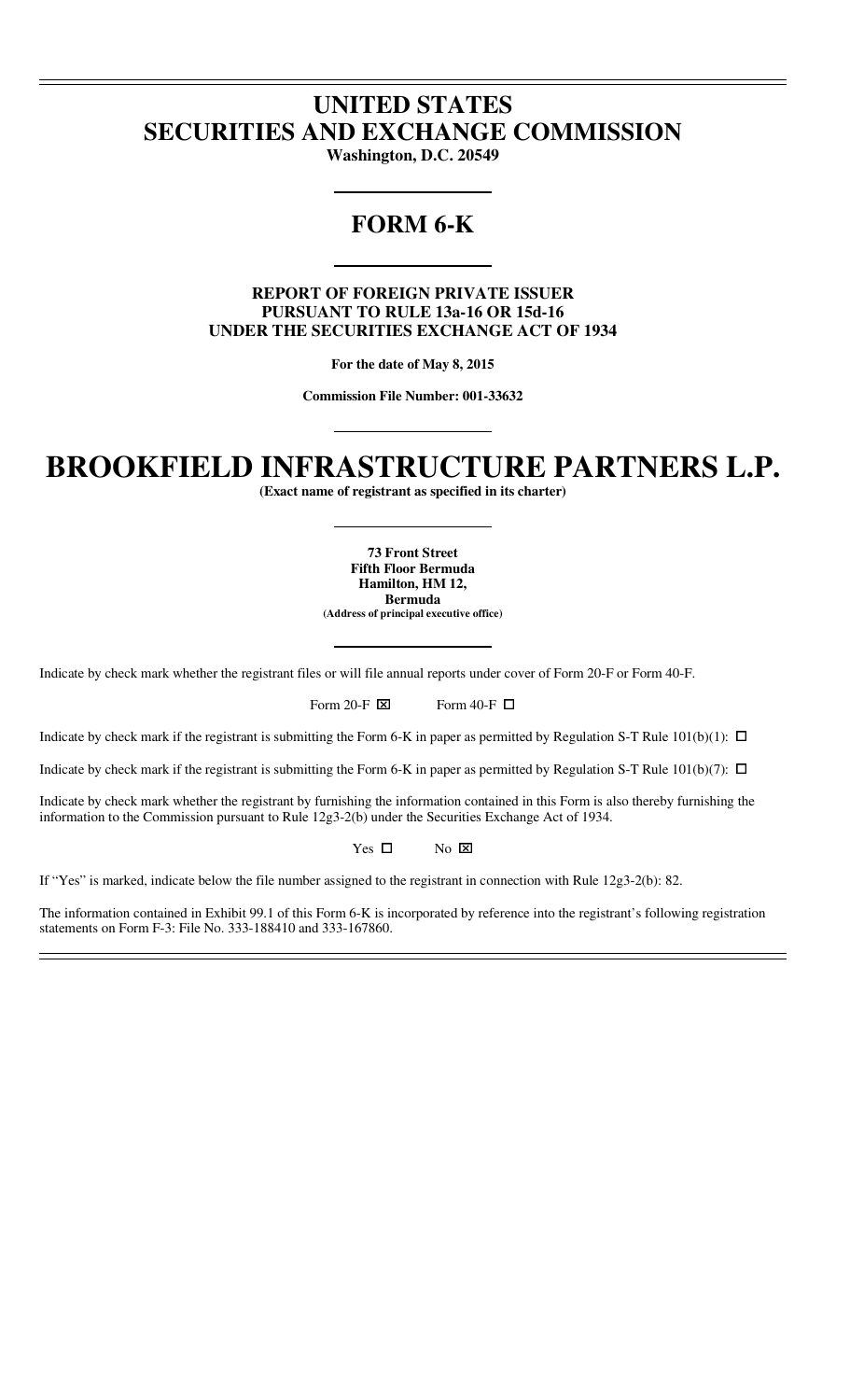The following document, which is attached as an exhibit hereto, is incorporated by reference herein:

#### **Exhibit Title**

- 99.1 Brookfield Infrastructure Partners L.P.'s interim report for the quarter ended March 31, 2015
- 99.2 Certification of Samuel Pollock, Chief Executive Officer, Brookfield Infrastructure Group L.P., pursuant to Canadian law
- 99.3 Certification of Bahir Manios, Chief Financial Officer, Brookfield Infrastructure Group L.P., pursuant to Canadian law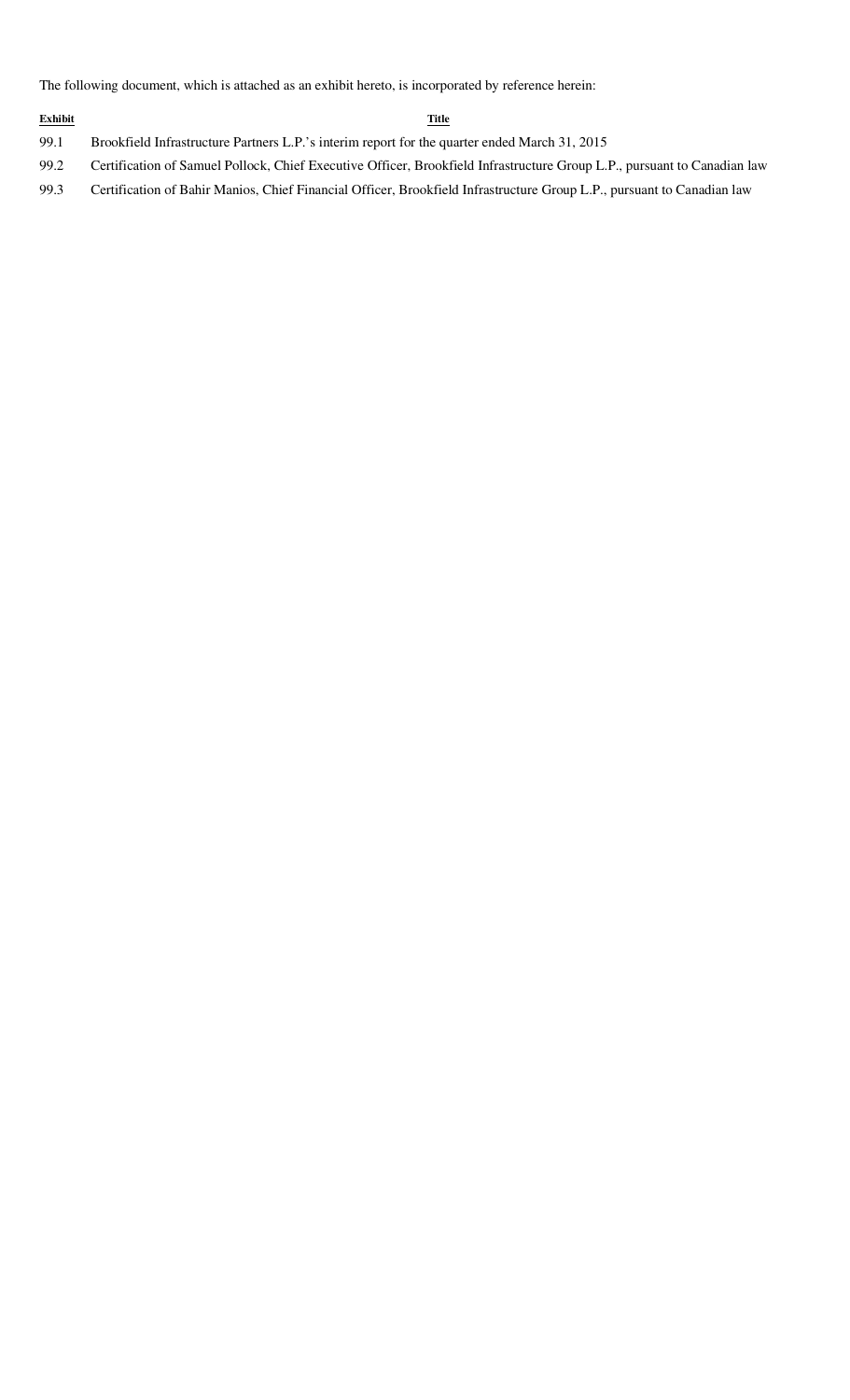# **SIGNATURES**

Pursuant to the requirements of the Securities Exchange Act of 1934, the registrant has duly caused this report to be signed on its behalf by the undersigned, thereunto duly authorized.

# **BROOKFIELD INFRASTRUCTURE PARTNERS L.P.** by its general partner, BROOKFIELD

INFRASTRUCTURE PARTNERS LIMITED

Date: May 8, 2015 By: */s/ Don Mackenzie* 

Name: Don Mackenzie Title: Director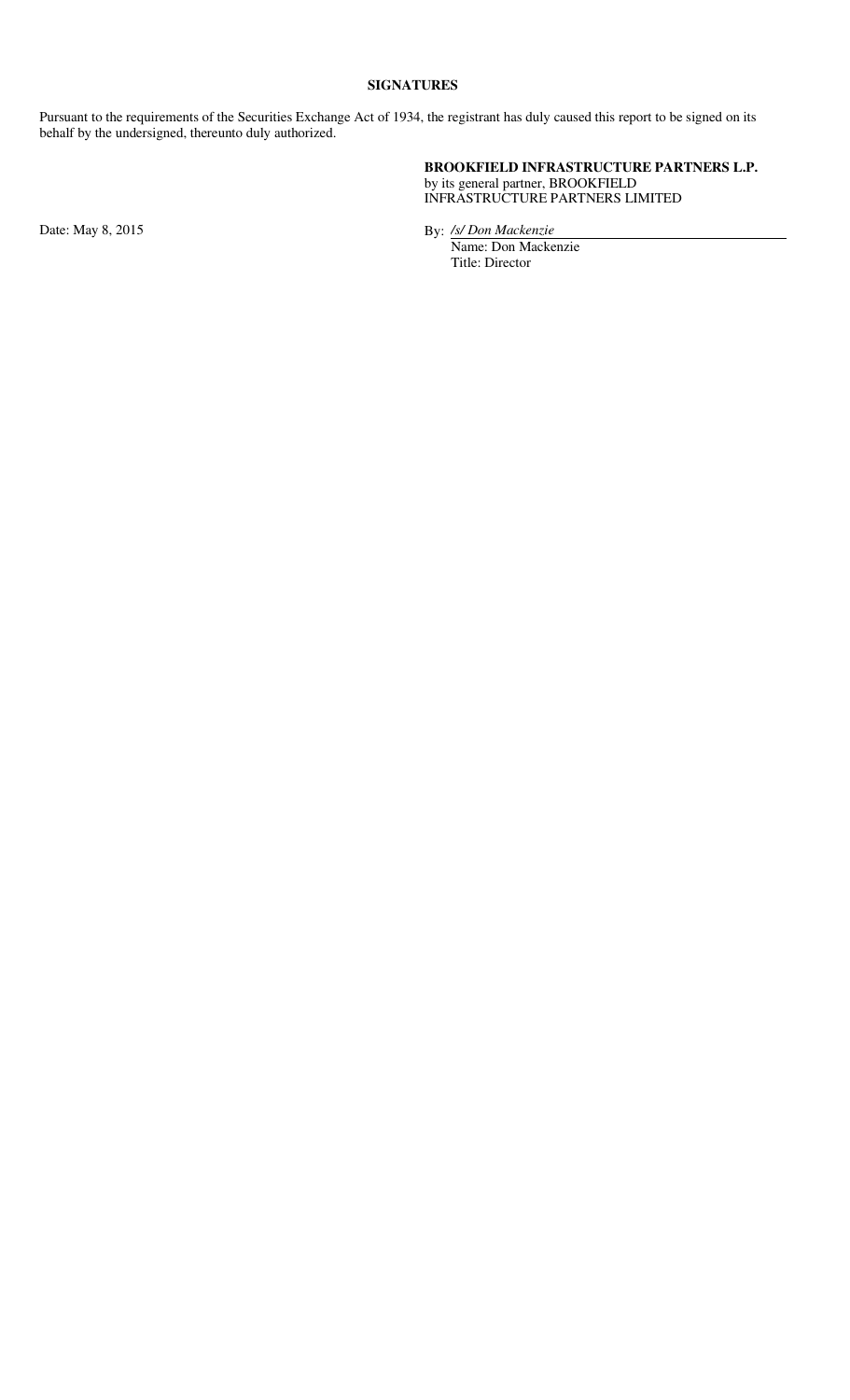#### **Exhibit 99.1**

**Page**

#### **Brookfield Infrastructure Partners L.P.**

Interim Report Q1 2015

#### **UNAUDITED INTERIM CONDENSED AND CONSOLIDATED FINANCIAL STATEMENTS**

#### *AS OF MARCH 31, 2015 AND DECEMBER 31, 2014 AND FOR THE THREE MONTH PERIODS ENDED MARCH 31, 2015 AND 2014*

#### **INDEX**

| Unaudited Interim Condensed and Consolidated Statements of Financial Position of Brookfield Infrastructure Partners L.P.          | 2  |
|-----------------------------------------------------------------------------------------------------------------------------------|----|
| Unaudited Interim Condensed and Consolidated Statements of Operating Results of Brookfield Infrastructure Partners L.P.           | 3  |
| Unaudited Interim Condensed and Consolidated Statements of Comprehensive (Loss) Income of Brookfield Infrastructure Partners L.P. | 4  |
| Unaudited Interim Condensed and Consolidated Statements of Partnership Capital of Brookfield Infrastructure Partners L.P.         |    |
| Unaudited Interim Condensed and Consolidated Statements of Cash Flows of Brookfield Infrastructure Partners L.P.                  | 6  |
| Notes to the Unaudited Interim Condensed and Consolidated Financial Statements of Brookfield Infrastructure Partners L.P.         | 7  |
| Management's Discussion & Analysis                                                                                                | 26 |

Brookfield Infrastructure Partners L.P. (the "partnership" and together with its subsidiary and operating entities "Brookfield Infrastructure") owns and operates high quality, long-life assets that generate stable cash flows, require relatively minimal maintenance capital expenditures and, by virtue of barriers to entry or other characteristics, tend to appreciate in value over time. Our current operations consist of utility, transport, energy, and communications infrastructure businesses in North and South America, Australia and Europe.

Brookfield Asset Management Inc. ("Brookfield") has an approximate 30% interest in Brookfield Infrastructure. Brookfield Infrastructure has appointed Brookfield as its Manager to provide certain management, administrative and advisory services, for a fee, under the Master Services Agreement.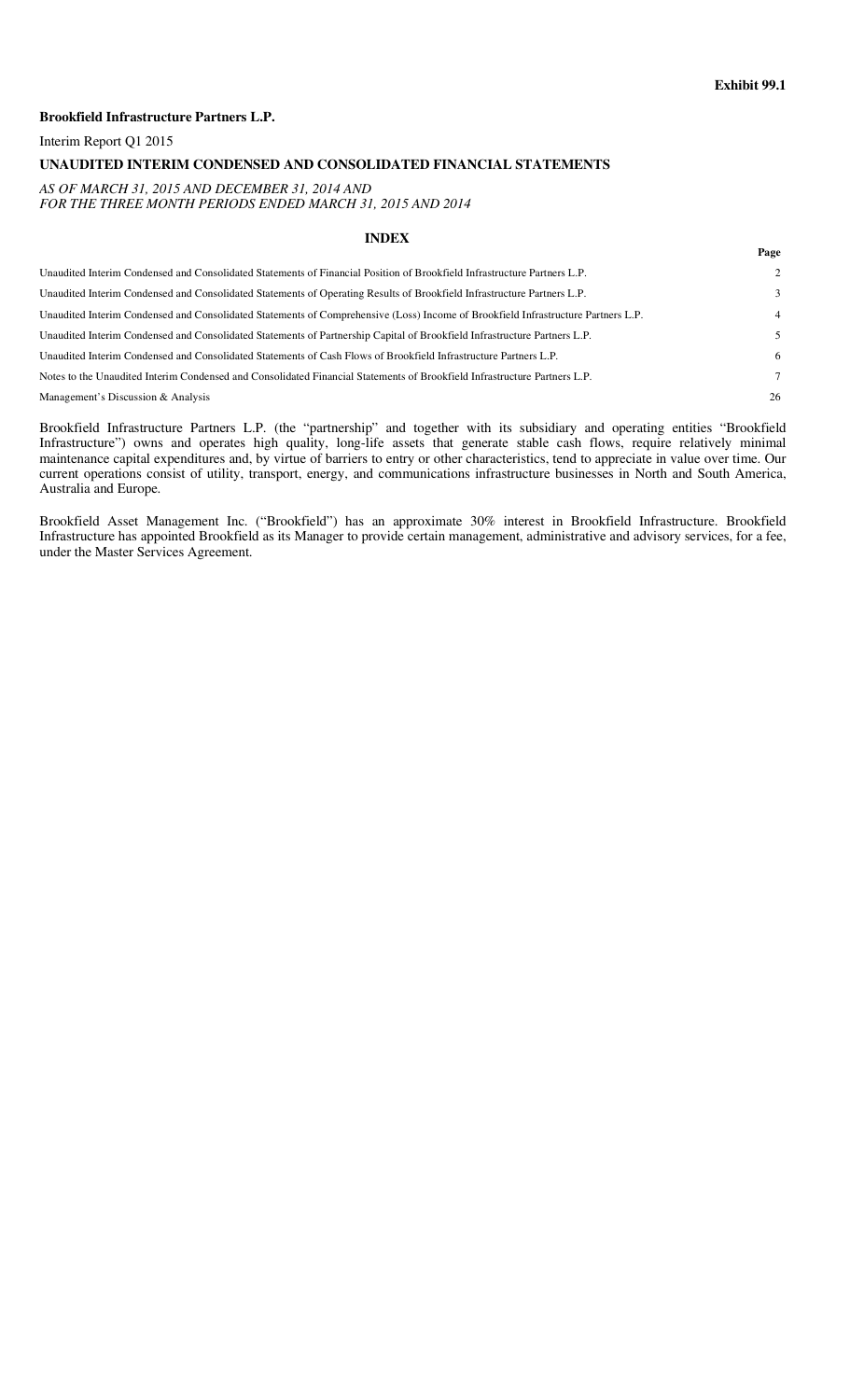# **UNAUDITED INTERIM CONDENSED AND CONSOLIDATED STATEMENTS OF FINANCIAL POSITION**

|                                                                         |                 |                | As of |                   |
|-------------------------------------------------------------------------|-----------------|----------------|-------|-------------------|
| US\$ MILLIONS, UNAUDITED                                                | <b>Notes</b>    | March 31, 2015 |       | December 31, 2014 |
| <b>Assets</b>                                                           |                 |                |       |                   |
| Cash and cash equivalents                                               | 5               | \$<br>203      | \$    | 189               |
| <b>Financial</b> assets                                                 | 5               | 570            |       | 484               |
| Accounts receivable and other                                           | 5               | 299            |       | 299               |
| Inventory                                                               |                 | 21             |       | 21                |
| Assets classified as held for sale                                      | 3               | 567            |       | 567               |
| Current assets                                                          |                 | 1,660          |       | 1,560             |
| Property, plant and equipment                                           | 6               | 7,611          |       | 8,084             |
| Intangible assets                                                       | $\overline{7}$  | 3,376          |       | 3,575             |
| Investments in associates                                               | 8               | 2,632          |       | 2,412             |
| Investment properties                                                   |                 | 154            |       | 162               |
| Goodwill                                                                |                 | 81             |       | 84                |
| Financial assets (non-current)                                          | 5               | 599            |       | 430               |
| Other assets (non-current)                                              |                 | 82             |       | 89                |
| Deferred income tax assets                                              |                 | 91             |       | 99                |
| <b>Total assets</b>                                                     |                 | \$<br>16,286   | \$    | 16,495            |
| <b>Liabilities and Partnership Capital</b>                              |                 |                |       |                   |
| <b>Liabilities</b>                                                      |                 |                |       |                   |
| Accounts payable and other                                              | 5               | \$<br>552      | \$    | 532               |
| Non-recourse borrowings                                                 | 5,9             | 42             |       | 41                |
| <b>Financial liabilities</b>                                            | 5               | 77             |       | 49                |
| Liabilities directly associated with assets classified as held for sale | 3               | 199            |       | 199               |
| <b>Current liabilities</b>                                              |                 | 870            |       | 821               |
| Corporate borrowings                                                    | 5               | 1,040          |       | 588               |
| Non-recourse borrowings (non-current)                                   | 5,9             | 5,925          |       | 6,180             |
| Financial liabilities (non-current)                                     | 5               | 492            |       | 554               |
| Other liabilities (non-current)                                         |                 | 535            |       | 569               |
| Deferred income tax liabilities                                         |                 | 1,367          |       | 1,441             |
| Preferred shares                                                        | 5               | 20             |       | 20                |
| <b>Total liabilities</b>                                                |                 | 10,249         |       | 10,173            |
| Partnership capital:                                                    |                 |                |       |                   |
| Limited partners                                                        | 12              | 3,326          |       | 3,533             |
| General partner                                                         | $\overline{12}$ | 22             |       | 24                |
| Non-controlling interest attributable to:                               |                 |                |       |                   |
| Redeemable Partnership Units held by Brookfield                         | 12              | 1,240          |       | 1,321             |
| Interest of others in operating subsidiaries                            | 12              | 1,353          |       | 1,444             |
| Preferred unitholders                                                   | 12              | 96             |       |                   |
|                                                                         |                 | 6,037          |       | 6,322             |
| Total partnership capital                                               |                 |                |       |                   |
| Total liabilities and partnership capital                               |                 | \$<br>16,286   | \$    | 16,495            |

*The accompanying notes are an integral part of these financial statements.*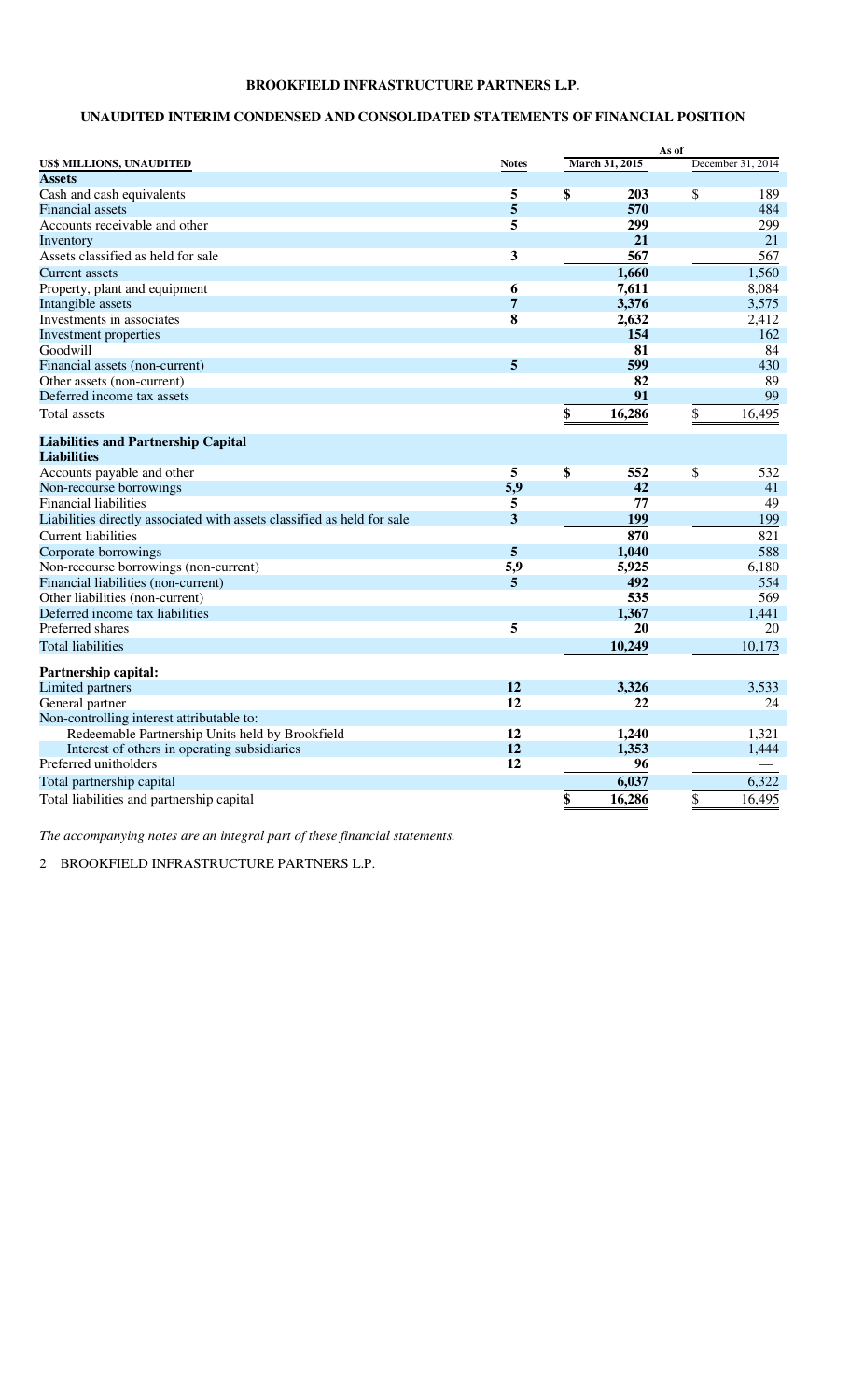# **UNAUDITED INTERIM CONDENSED AND CONSOLIDATED STATEMENTS OF OPERATING RESULTS**

|                                                      |                  | For the three-month   |               |       |  |  |
|------------------------------------------------------|------------------|-----------------------|---------------|-------|--|--|
|                                                      |                  | period ended March 31 |               |       |  |  |
| US\$ MILLIONS, UNAUDITED                             | <b>Notes</b>     | 2015                  |               | 2014  |  |  |
| Revenues                                             |                  | \$<br>466             | $\mathcal{S}$ | 480   |  |  |
| Direct operating costs                               |                  | (203)                 |               | (212) |  |  |
| General and administrative expenses                  |                  | (34)                  |               | (27)  |  |  |
| Depreciation and amortization expense                | 6,7              | (95)                  |               | (91)  |  |  |
|                                                      |                  | 134                   |               | 150   |  |  |
| Interest expense                                     |                  | (90)                  |               | (87)  |  |  |
| Share of earnings from investments in associates     | $\boldsymbol{8}$ | 17                    |               | 13    |  |  |
| Mark-to-market on hedging items                      | 5                | 90                    |               | (16)  |  |  |
| Other income (expenses)                              |                  | 8                     |               | (3)   |  |  |
| Income before income tax                             |                  | 159                   |               | 57    |  |  |
| Income tax expense                                   |                  |                       |               |       |  |  |
| Current                                              |                  | (8)                   |               | (6)   |  |  |
| Deferred                                             |                  | (3)                   |               | (6)   |  |  |
| Net income from continuing operations                |                  | 148                   |               | 45    |  |  |
| Loss from discontinued operations, net of income tax | 3                |                       |               | (1)   |  |  |
| Net income                                           |                  | 148                   |               | 44    |  |  |
|                                                      |                  |                       |               |       |  |  |
| <b>Attributable to:</b>                              |                  |                       |               |       |  |  |
| Limited partners                                     |                  | \$<br>84              | \$            | 15    |  |  |
| General partner                                      |                  | 15                    |               | 11    |  |  |
| Non-controlling interest attributable to:            |                  |                       |               |       |  |  |
| Redeemable Partnership Units held by Brookfield      |                  | 33                    |               | 6     |  |  |
| Interest of others in operating subsidiaries         |                  | 16                    |               |       |  |  |
| Basic and diluted earnings per limited partner unit  |                  | 0.56                  |               | 0.10  |  |  |

*The accompanying notes are an integral part of these financial statements.*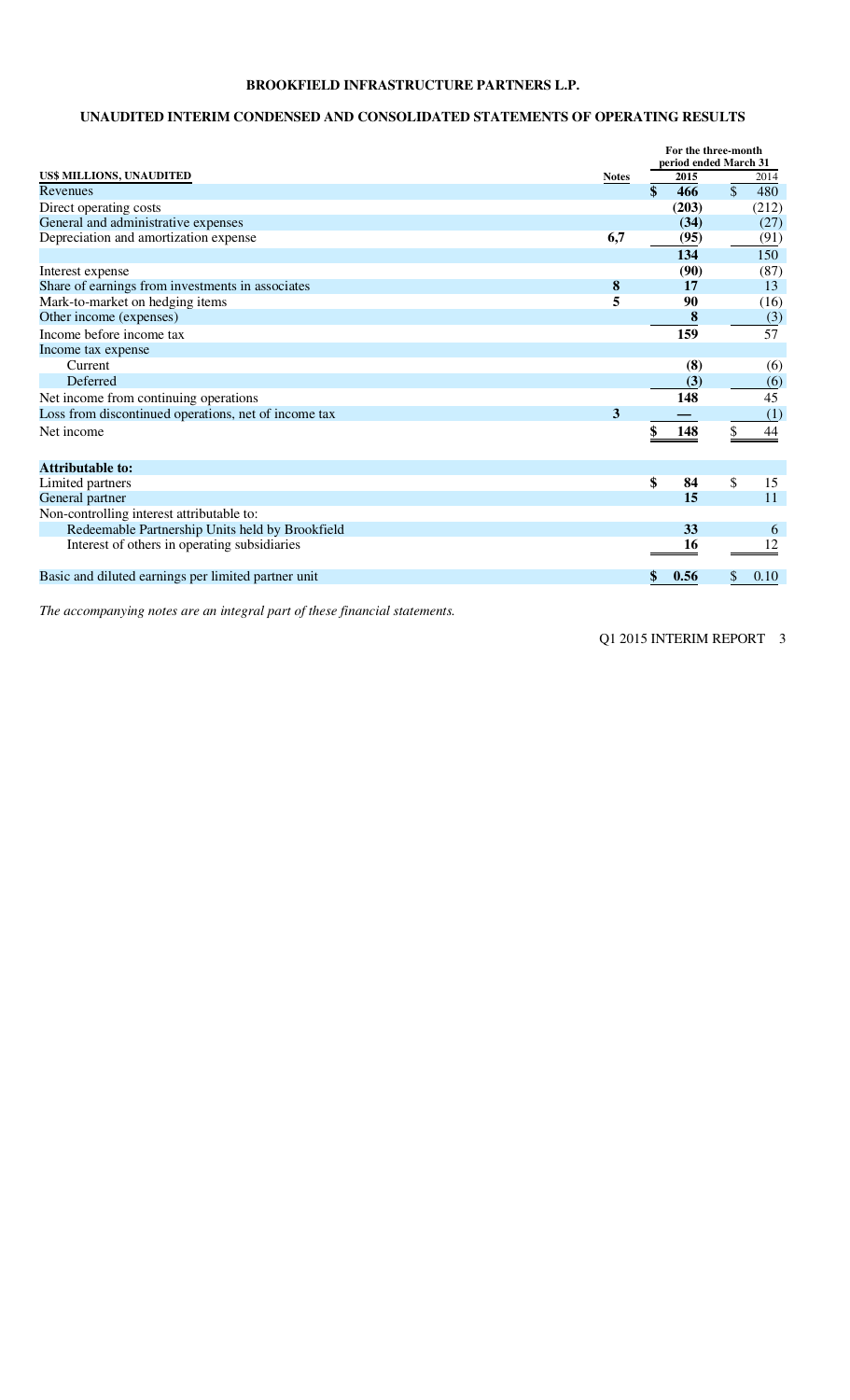# **UNAUDITED INTERIM CONDENSED AND CONSOLIDATED STATEMENTS OF COMPREHENSIVE (LOSS) INCOME**

|                                                                |              | For the three-month<br>period ended March 31 |          |
|----------------------------------------------------------------|--------------|----------------------------------------------|----------|
| US\$ MILLIONS, UNAUDITED                                       | <b>Notes</b> | 2015                                         | 2014     |
| Net income                                                     |              | 148                                          | \$<br>44 |
| Other comprehensive income (loss):                             |              |                                              |          |
| Items that may be reclassified subsequently to profit or loss: |              |                                              |          |
| Foreign currency translation                                   |              | (499)                                        |          |
| Cash flow hedges                                               | 5            | (7)                                          | 4        |
| Net investment hedges                                          | 5            | 92                                           | (37)     |
| Available-for-sale securities                                  |              | (7)                                          | 11       |
| Taxes on the above items                                       |              | <b>(6)</b>                                   | (3)      |
| Equity accounted investments                                   | 8            | 8                                            | (1)      |
| Total other comprehensive loss                                 |              | (419)                                        | (26)     |
| Comprehensive (loss) income                                    |              | (271)                                        | 18       |
|                                                                |              |                                              |          |
| Attributable to:                                               |              |                                              |          |
| Limited partners                                               |              | \$<br>(128)                                  | \$<br>13 |
| General partner                                                |              | 14                                           | 11       |
| Non-controlling interest attributable to:                      |              |                                              |          |
| Redeemable Partnership Units held by Brookfield                |              | (50)                                         | 5        |
| Interest of others in operating subsidiaries                   |              | (107)                                        | (11)     |

*The accompanying notes are an integral part of these financial statements.*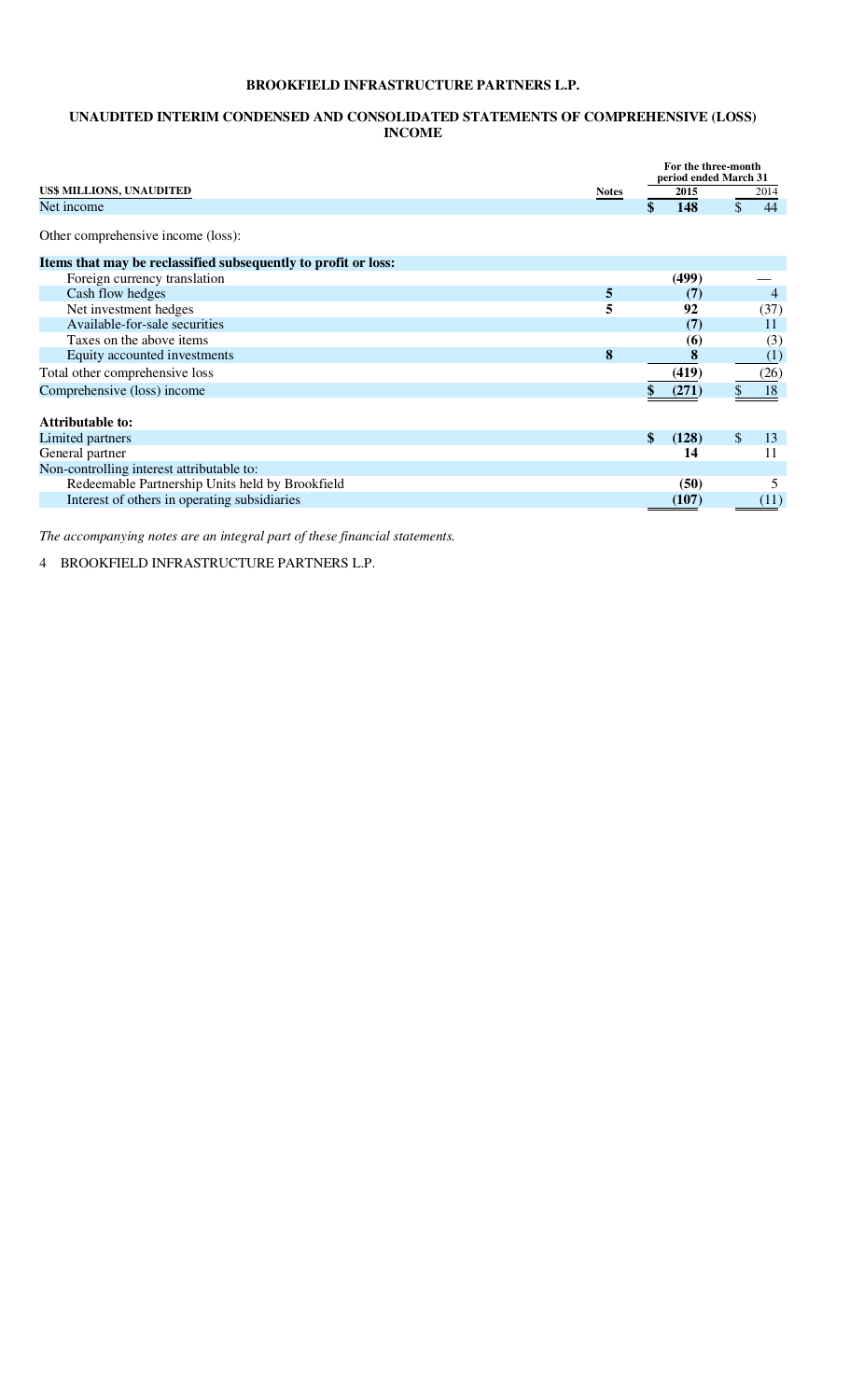# **UNAUDITED INTERIM CONDENSED AND CONSOLIDATED STATEMENTS OF PARTNERSHIP CAPITAL**

|                                                      |                          |          | <b>Limited Partners</b>  |                          |                          |                                |                          | <b>General Partner</b>   |         |                          |         | <b>Non-Controlling Interest - Redeemable</b><br><b>Partnership Units held by Brookfield</b>                                                                                                                                                                                                                                                                                                                                                                                |                          |                                            |                          |                          |             |
|------------------------------------------------------|--------------------------|----------|--------------------------|--------------------------|--------------------------|--------------------------------|--------------------------|--------------------------|---------|--------------------------|---------|----------------------------------------------------------------------------------------------------------------------------------------------------------------------------------------------------------------------------------------------------------------------------------------------------------------------------------------------------------------------------------------------------------------------------------------------------------------------------|--------------------------|--------------------------------------------|--------------------------|--------------------------|-------------|
|                                                      |                          |          |                          | Accumulated              |                          |                                |                          | Accumulated              |         | Redeemable               |         |                                                                                                                                                                                                                                                                                                                                                                                                                                                                            | Accumulated              | Non-controlling<br>Interest-<br>Redeemable | Non-controlling          |                          |             |
| <b>THREE MONTH PERIOD</b>                            | Limited                  |          |                          | other                    |                          | General                        | <b>Retained</b>          | other                    |         | Partnership              |         |                                                                                                                                                                                                                                                                                                                                                                                                                                                                            | other                    | Partnership                                | Interest-in              | Preferred                | Total       |
| <b>ENDED MARCH 31, 2015</b>                          | partners'                |          | Ownership                | comprehensive            | Limited                  | partner                        | earnings/                | comprehensive            | General | Units held by            |         | Ownership                                                                                                                                                                                                                                                                                                                                                                                                                                                                  | comprehensive            | Units held by                              | operating                | Unit                     | partnership |
| US\$ MILLIONS, UNAUDITED                             | capital                  | Deficit  | changes                  | income <sup>(1)</sup>    | partners                 | capital                        | (deficit)                | income <sup>(1)</sup>    | partner | <b>Brookfield</b>        | Deficit | changes                                                                                                                                                                                                                                                                                                                                                                                                                                                                    | $income^{(1)}$           | <b>Brookfield</b>                          | subsidiaries             | Capital                  | capita      |
| Balance as at January 1, 2015                        | 3,201                    | \$ (40°) |                          | 655                      | 3,533                    |                                |                          |                          |         | 1.178                    | 5(170)  |                                                                                                                                                                                                                                                                                                                                                                                                                                                                            | 283                      | 1.32                                       | 1.444                    |                          | 6,322       |
| Net income                                           |                          | 84       | $\overline{\phantom{m}}$ | $\overline{\phantom{a}}$ | -84                      | $\overline{\phantom{a}}$       |                          | $\overline{\phantom{m}}$ | 15      |                          |         | $\overline{\phantom{m}}$                                                                                                                                                                                                                                                                                                                                                                                                                                                   | $\sim$                   |                                            | - 16                     |                          | 148         |
| Other comprehensive loss                             |                          |          |                          | (212)                    | (212)                    |                                |                          |                          | (1)     |                          |         |                                                                                                                                                                                                                                                                                                                                                                                                                                                                            | (83)                     | (83)                                       | (123)                    |                          | (419)       |
| Comprehensive income (loss)                          | $\overline{\phantom{a}}$ |          | $\overline{\phantom{m}}$ | (212)                    | (128)                    | $\overline{\phantom{a}}$       |                          | (1)                      | 14      | $\overline{\phantom{a}}$ |         |                                                                                                                                                                                                                                                                                                                                                                                                                                                                            | (83)                     | (50)                                       | (107)                    | $\overline{\phantom{m}}$ | (271)       |
| Partnership distributions                            | $\overline{\phantom{a}}$ |          | $\overline{\phantom{a}}$ | $\sim$                   | (79)                     | $\qquad \qquad \longleftarrow$ | (16)                     | $\overline{\phantom{0}}$ | (16)    | $\overline{\phantom{0}}$ | (31)    | $\frac{1}{2} \left( \frac{1}{2} \right) \left( \frac{1}{2} \right) \left( \frac{1}{2} \right) \left( \frac{1}{2} \right) \left( \frac{1}{2} \right) \left( \frac{1}{2} \right) \left( \frac{1}{2} \right) \left( \frac{1}{2} \right) \left( \frac{1}{2} \right) \left( \frac{1}{2} \right) \left( \frac{1}{2} \right) \left( \frac{1}{2} \right) \left( \frac{1}{2} \right) \left( \frac{1}{2} \right) \left( \frac{1}{2} \right) \left( \frac{1}{2} \right) \left( \frac$ | $\sim$                   | (31)                                       |                          | $\overline{\phantom{0}}$ | (126)       |
| Acquisition of interest                              | $-$                      |          |                          | $\overline{\phantom{m}}$ | $\overline{\phantom{m}}$ |                                | $\overline{\phantom{a}}$ | $\overline{\phantom{a}}$ |         | $\overline{\phantom{a}}$ | $\sim$  |                                                                                                                                                                                                                                                                                                                                                                                                                                                                            |                          | $\overline{\phantom{0}}$                   |                          |                          | 29          |
| Subsidiary distributions to non-controlling interest | $\overline{\phantom{0}}$ |          | $\overline{\phantom{a}}$ | $\overline{\phantom{a}}$ | $\overline{\phantom{a}}$ | $\overline{\phantom{a}}$       |                          | $\overline{\phantom{a}}$ | —       |                          | $\sim$  |                                                                                                                                                                                                                                                                                                                                                                                                                                                                            | $\sim$                   |                                            | (13)                     | $\overline{\phantom{0}}$ | (13)        |
| Preferred units issued <sup>2</sup>                  |                          |          | $\overline{\phantom{a}}$ | $\overline{\phantom{m}}$ |                          |                                | $\overline{\phantom{0}}$ |                          |         |                          |         |                                                                                                                                                                                                                                                                                                                                                                                                                                                                            | $\overline{\phantom{0}}$ | $\overline{\phantom{m}}$                   | $\overline{\phantom{m}}$ | 96                       | 96          |
| Balance as at March 31, 2015                         | 3,201                    | \$(395)  |                          | 443                      | 3.326                    |                                |                          |                          |         | .178                     | \$(168) |                                                                                                                                                                                                                                                                                                                                                                                                                                                                            | 200                      | 1.240                                      | 1.353                    | $\mathbf{Q}$             | 6,037       |

*1. Refer to Note 14 Accumulated Other Comprehensive Income* 

*2. Refer to Note 12 Partnership Capital* 

|                                                                                      |                                 |                          |                          | <b>General Partner</b>                                                     |                     |                               | <b>Non-Controlling Interest - Redeemable</b><br>Partnership Units held by Brookfield |                                                               |                          |                                                                 |         |                                 |                                                 |                                                                                                 |                                                             |                                |
|--------------------------------------------------------------------------------------|---------------------------------|--------------------------|--------------------------|----------------------------------------------------------------------------|---------------------|-------------------------------|--------------------------------------------------------------------------------------|---------------------------------------------------------------|--------------------------|-----------------------------------------------------------------|---------|---------------------------------|-------------------------------------------------|-------------------------------------------------------------------------------------------------|-------------------------------------------------------------|--------------------------------|
| <b>THREE MONTH PERIOD</b><br><b>ENDED MARCH 31, 2014</b><br>US\$ MILLIONS, UNAUDITED | Limited<br>partners'<br>capital | Deficit                  | Ownership<br>changes     | Accumulated<br>othe <sup>,</sup><br>comprehensive<br>income <sup>(1)</sup> | Limited<br>partners | General<br>partner<br>capital | <b>Retained</b><br>earnings                                                          | Accumulated<br>other<br>comprehensive<br>income <sup>(1</sup> | General<br>partner       | Redeemable<br>Partnership<br>Units held by<br><b>Brookfield</b> | Deficit | Ownership<br>changes            | Accumulated<br>other<br>comprehensive<br>income | Non-controlling<br>Interest-<br>Redeemable<br>Partnership<br>Units held by<br><b>Brookfield</b> | Non-controlling<br>Interest-in<br>operating<br>subsidiaries | Total<br>partnership<br>capita |
| Balance as at January 1, 2014                                                        | 3,199                           | \$(213)                  |                          | 688                                                                        | 3,751               |                               |                                                                                      |                                                               |                          | 1,178                                                           | (95)    |                                 |                                                 | 1.408                                                                                           | 1,419                                                       | 6,605                          |
| Net income                                                                           |                                 |                          |                          |                                                                            |                     | $\overline{\phantom{m}}$      |                                                                                      |                                                               |                          | $\overline{\phantom{a}}$                                        |         | $\overline{\phantom{m}}$        | --                                              |                                                                                                 | 13                                                          | -44                            |
| Other comprehensive loss                                                             |                                 |                          |                          |                                                                            |                     |                               |                                                                                      |                                                               |                          |                                                                 |         |                                 |                                                 |                                                                                                 | (23)                                                        | (26)                           |
| Comprehensive income (loss)                                                          | $\overline{\phantom{a}}$        |                          |                          |                                                                            |                     | $\overline{\phantom{a}}$      |                                                                                      |                                                               |                          |                                                                 |         | $\overline{\phantom{m}}$        |                                                 |                                                                                                 | (11)                                                        | 18                             |
| Unit issuance                                                                        |                                 | $\overline{\phantom{0}}$ | $\overline{\phantom{a}}$ | $\overline{\phantom{m}}$                                                   |                     | $\overline{\phantom{m}}$      | $\overline{\phantom{0}}$                                                             | $\sim$                                                        | $\overline{\phantom{0}}$ | $\overline{\phantom{a}}$                                        |         | $\overline{\phantom{m}}$        | $\overline{\phantom{0}}$                        | $\qquad \qquad$                                                                                 | $\overline{\phantom{0}}$                                    |                                |
| Partnership distributions                                                            | $\overline{\phantom{a}}$        |                          | $\overline{\phantom{a}}$ | $\overline{\phantom{a}}$                                                   | (73)                | $\overline{\phantom{a}}$      | (11)                                                                                 | $\overline{\phantom{a}}$                                      | (11)                     | $\overline{\phantom{a}}$                                        | (28)    | $\hspace{0.1mm}-\hspace{0.1mm}$ | $\overline{\phantom{0}}$                        | (28)                                                                                            | $\overline{\phantom{0}}$                                    | (112)                          |
| Subsidiary distribution to non-controlling interest                                  |                                 |                          |                          |                                                                            |                     |                               |                                                                                      |                                                               |                          |                                                                 |         |                                 |                                                 |                                                                                                 | (27)                                                        | (27)                           |
| Balance as at March 31, 2014                                                         | 3,201                           | \$(271)                  |                          | 686                                                                        | 3,693               |                               |                                                                                      |                                                               |                          | 1,178                                                           | \$(117) |                                 |                                                 | 1.385                                                                                           | 1,381                                                       | 6,486                          |

*1. Refer to Note 14 Accumulated Other Comprehensive Income* 

*The accompanying notes are an integral part of these financial statements.*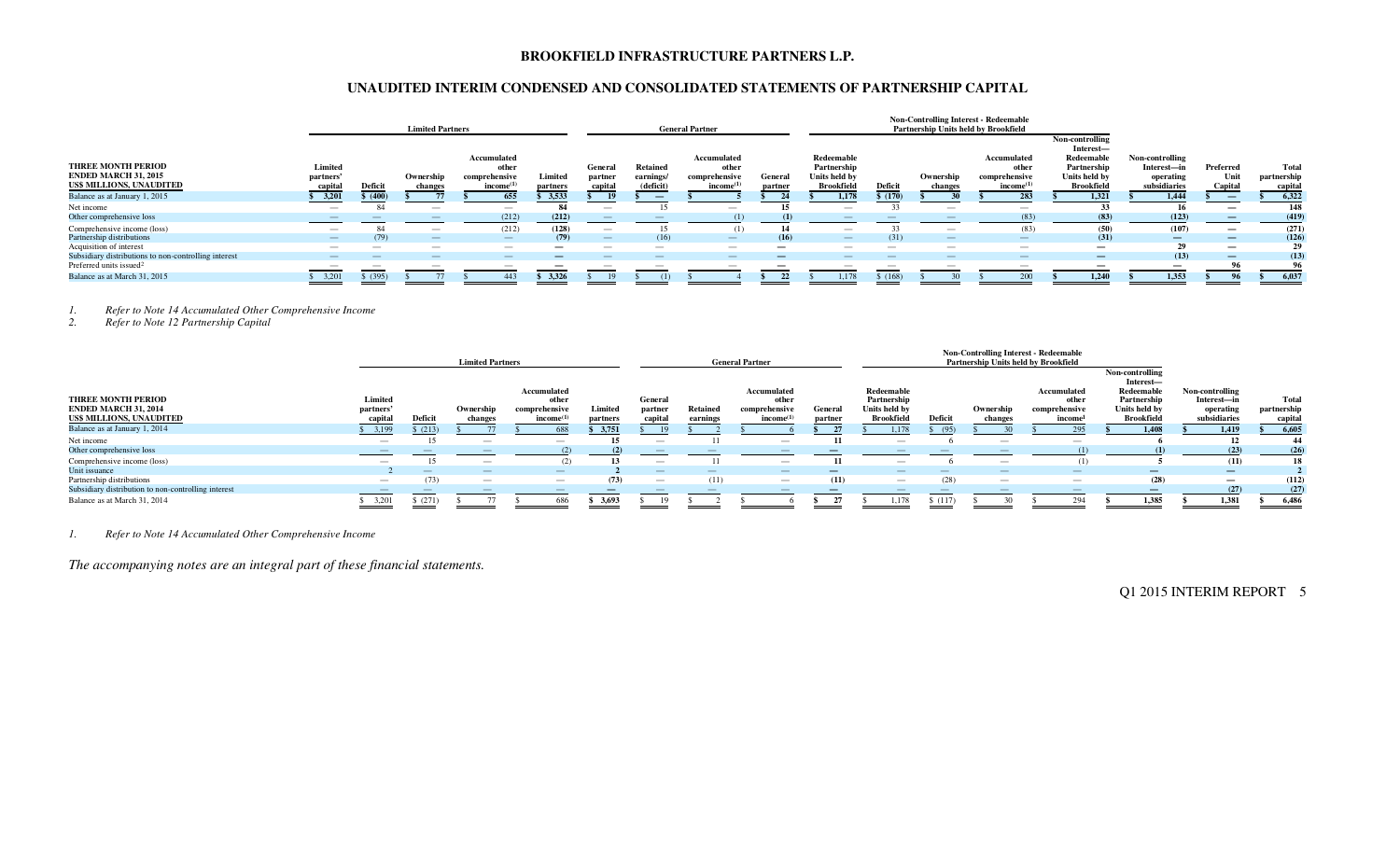# **UNAUDITED INTERIM CONDENSED AND CONSOLIDATED STATEMENTS OF CASH FLOWS**

|                                                                        |              | For the three-month<br>period ended March 31 |                          |
|------------------------------------------------------------------------|--------------|----------------------------------------------|--------------------------|
| US\$ MILLIONS, UNAUDITED                                               | <b>Notes</b> | 2015                                         | 2014                     |
| <b>Operating activities</b>                                            |              |                                              |                          |
| Net income                                                             |              | \$<br>148                                    | \$<br>44                 |
| Adjusted for the following items:                                      |              |                                              |                          |
| Earnings from investments in associates, net of distributions received | 8            | (5)                                          | (11)                     |
| Depreciation and amortization expense                                  | 5,6          | 95                                           | 91                       |
| Mark-to-market on hedging items                                        | 5            | (90)                                         | 16                       |
| Provisions and other items                                             |              | 49                                           | 12                       |
| Deferred tax expense                                                   |              | 3                                            | 6                        |
| Changes in non-cash working capital, net                               |              | 28                                           | (18)                     |
| Cash from operating activities                                         |              | 228                                          | 140                      |
|                                                                        |              |                                              |                          |
| <b>Investing Activities</b>                                            |              |                                              |                          |
| Acquisition of subsidiaries, net of cash acquired                      | 4            | (4)                                          |                          |
| Acquisition of investments in associates                               | 8            | (487)                                        | (39)                     |
| Purchase of long lived assets                                          | 6,7          | (85)                                         | (109)                    |
| Sale of long lived assets                                              | 6,7          | 1                                            |                          |
| Purchase of financial assets                                           |              | (179)                                        | (50)                     |
| Sale of financial assets                                               |              | $\mathbf{2}$                                 |                          |
| Net settlement of foreign exchange hedging items                       |              | 199                                          | (8)                      |
| Cash used by investing activities                                      |              | (553)                                        | (206)                    |
| <b>Financing Activities</b>                                            |              |                                              |                          |
| Distributions to general partner                                       | 13           | (16)                                         | (11)                     |
| Distributions to other unitholders                                     | 13           | (110)                                        | (101)                    |
| Subsidiary distributions to non-controlling interest                   |              | (13)                                         | (27)                     |
| Capital provided by non-controlling interest                           |              | 29                                           |                          |
| Proceeds from corporate borrowings                                     |              | 360                                          |                          |
| Proceeds from corporate credit facility                                |              | 356                                          |                          |
| Repayment of corporate credit facility                                 |              | (229)                                        | $\equiv$                 |
| Proceeds from subsidiary borrowings                                    | 9            | 23                                           | 42                       |
| Repayment of subsidiary borrowings                                     | 9            | (110)                                        | (22)                     |
| Repayment of other financing activities                                |              | (38)                                         |                          |
| Preferred units issued                                                 | 12           | 96                                           | $\overline{\phantom{0}}$ |
| Partnership units issued                                               | 12           |                                              | 2                        |
| Cash from (used by) financing activities                               |              | 348                                          | (117)                    |
| <b>Cash and cash equivalents</b>                                       |              |                                              |                          |
| Change during the period                                               |              | 23                                           | (183)                    |
| Impact of foreign exchange on cash                                     |              | (9)                                          | 8                        |
| Balance, beginning of period                                           |              | 189                                          | 538                      |
| Balance, end of period                                                 |              | \$<br>203                                    | \$<br>363                |

*The accompanying notes are an integral part of these financial statements.*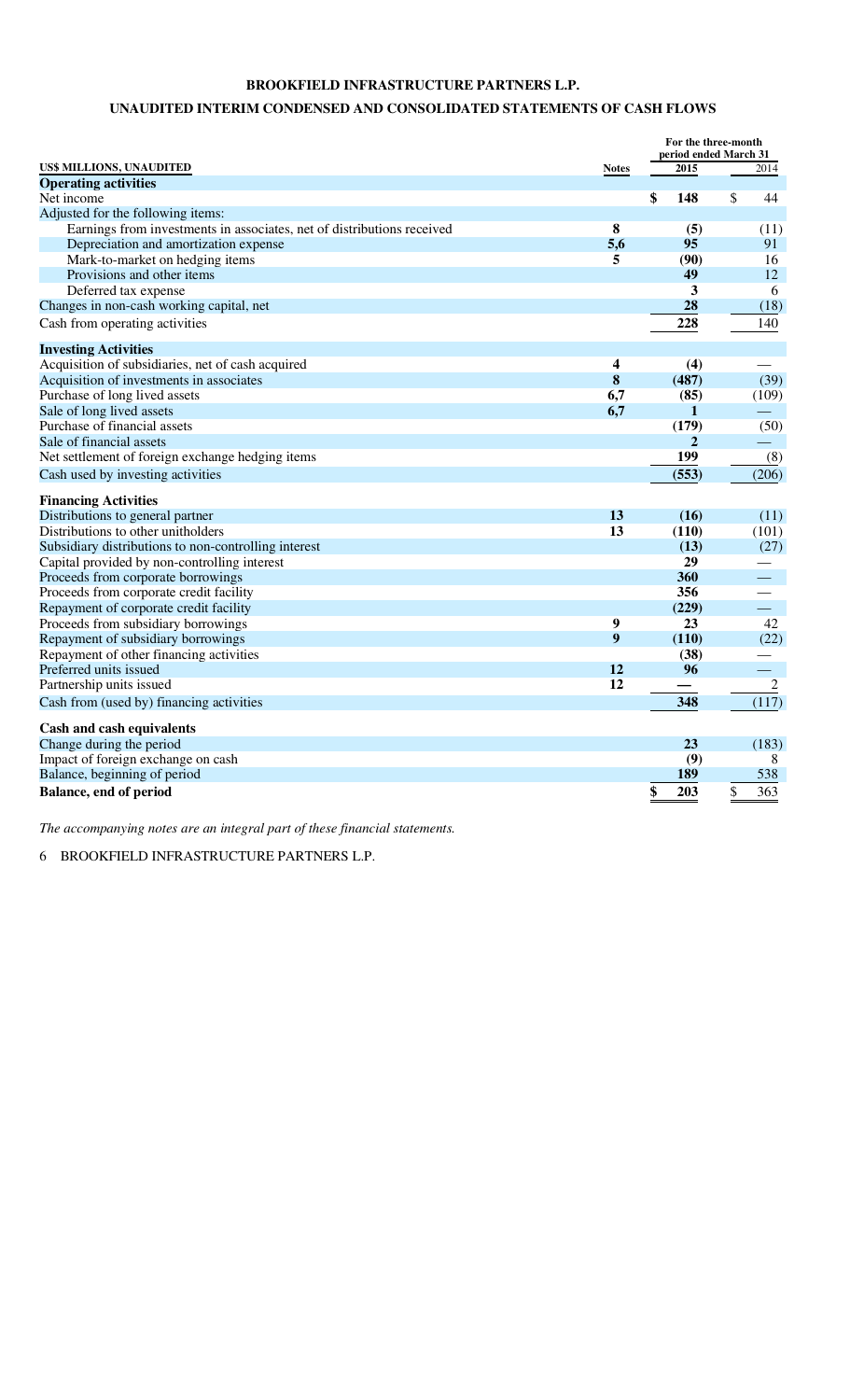#### **NOTES TO THE UNAUDITED INTERIM CONDENSED AND CONSOLIDATED FINANCIAL STATEMENTS**

*AS OF MARCH 31, 2015 AND DECEMBER 31, 2014 AND FOR THE THREE MONTH PERIODS ENDED MARCH 31, 2015 AND 2014* 

# **1. ORGANIZATION AND DESCRIPTION OF THE BUSINESS**

Brookfield Infrastructure Partners L.P. (the "partnership") owns and operates utility, transport, energy and communications infrastructure businesses in North and South America, Australia and Europe. The partnership was formed as a limited partnership established under the laws of Bermuda, pursuant to a limited partnership agreement dated May 17, 2007, as amended and restated. The partnership is a subsidiary of Brookfield Asset Management Inc. ("Brookfield"). The partnership's limited partnership units are listed on the New York Stock Exchange and the Toronto Stock Exchange under the symbols "BIP" and "BIP.UN", respectively. The partnership's preferred units are listed on the Toronto Stock Exchange under the symbol "BIP.PR.A". The registered office is 73 Front Street, Hamilton, HM12, Bermuda.

# **2. SUMMARY OF ACCOUNTING POLICIES**

#### *a) Statement of Compliance*

These interim condensed and consolidated financial statements of the partnership and its subsidiaries (together "Brookfield Infrastructure") have been prepared in accordance with International Accounting Standard 34, Interim Financial Reporting, ("IAS 34") as issued by the International Accounting Standards Board ("IASB") and using the accounting policies Brookfield Infrastructure applied in its consolidated financial statements as of and for the year ended December 31, 2014. The accounting policies the partnership applied in its annual consolidated financial statements as of and for the year ended December 31, 2014 are disclosed in Note 3 of such financial statements, with which reference should be made in reading these interim condensed and consolidated financial statements.

These interim condensed and consolidated financial statements were authorized for issuance by the Board of Directors of the partnership on May 8, 2015.

#### *b) Standards issued not yet adopted*

### *IAS 16 Property, Plant, and Equipment ("IAS 16") and IAS 38 Intangible Assets ("IAS 38")*

IAS 16, Property, Plant, and Equipment ("IAS 16") and IAS 38, Intangible Assets ("IAS 38") were both amended by the IASB as a result of clarifying the appropriate amortization method for intangible assets of service concession arrangements under IFRIC 12, Service Concession Arrangements ("SCAs"). The IASB determined that the issue does not only relate to SCAs but all tangible and intangible assets that have finite useful lives. Amendments to IAS 16 prohibit entities from using a revenue based depreciation method for items of property, plant, and equipment. Similarly, the amendment to IAS 38 introduces a rebuttable presumption that revenue is not an appropriate basis for amortization of an intangible asset, with only limited circumstances where the presumption can be rebutted. Guidance is also introduced to explain that expected future reductions in selling prices could be indicative of a reduction of the future economic benefits embodied in an asset. The amendments apply prospectively and are effective for annual periods beginning on or after January 1, 2016, with earlier application permitted. Brookfield Infrastructure is currently evaluating the impact of the amendments to IAS 16 and IAS 38 on its consolidated financial statements.

# *IFRS 15 Revenue from Contracts with Customers ("IFRS 15")*

IFRS 15, Revenue from Contracts with Customers ("IFRS 15") specifies how and when revenue should be recognized as well as requiring more informative and relevant disclosures. The standard supersedes IAS 18, Revenue, IAS 11, Construction Contracts and a number of revenue-related interpretations. IFRS 15 applies to nearly all contracts with customers; the main exceptions are leases, financial instruments and insurance contracts. IFRS 15 must be applied for periods beginning on or after January 1, 2018 with early application permitted. Brookfield Infrastructure is currently evaluating the impact of IFRS 15 on its consolidated financial statements.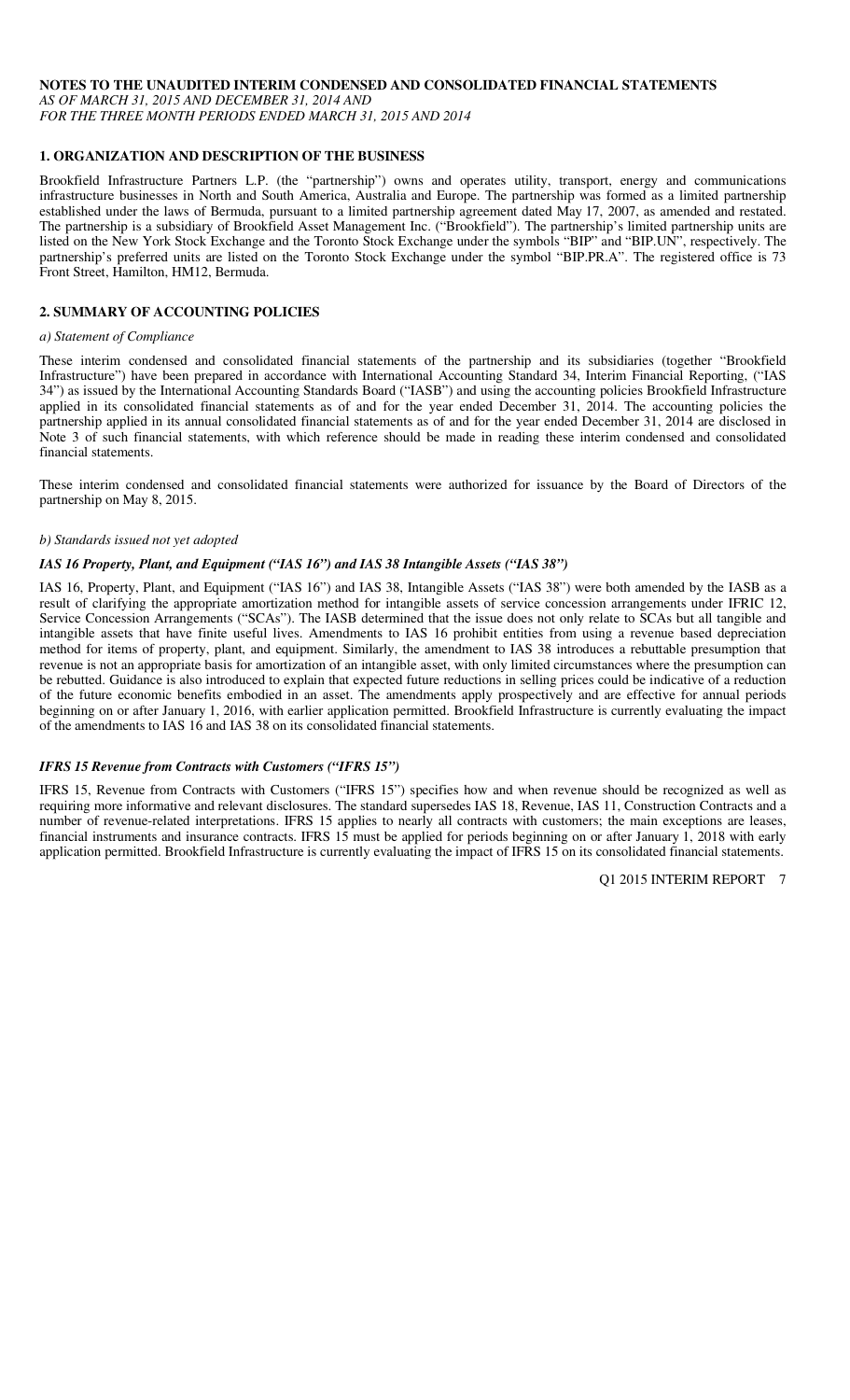#### *IFRS 9 Financial Instruments ("IFRS 9")*

In July 2014, the IASB issued the final publication of the Financial Instruments ("IFRS 9") standard, superseding the current IAS 39, Financial Instruments standard. This standard establishes principles for the financial reporting of financial assets and financial liabilities that will present relevant and useful information to users of financial statements for their assessment of the amounts, timing and uncertainty of an entity's future cash flows. This new standard also includes a new general hedge accounting standard which will align hedge accounting more closely with an entity's risk management activities. It does not fully change the types of hedging relationships or the requirement to measure and recognize ineffectiveness, however, it will provide more hedging strategies that are used for risk management to qualify for hedge accounting and introduce more judgment to assess the effectiveness of a hedging relationship. The standard has a mandatorily effective date for annual periods beginning on or after January 1, 2018 with early adoption permitted. Brookfield Infrastructure is currently evaluating the impact of IFRS 9 on its consolidated financial statements.

#### **3. ASSETS CLASSIFIED AS HELD FOR SALE & DISCONTINUED OPERATIONS**

#### **Assets Held for Sale**

#### **a) New England electricity transmission operations**

In the fourth quarter of 2014, Brookfield Infrastructure initiated a plan to dispose of its interest in its New England electricity transmission operations and in March 2015 executed a definitive agreement to sell its 23% interest in its New England electricity transmission operations to a third party for proceeds of \$281 million (on a 100% basis). Completion of the transaction is expected to occur in the second half of 2015, subject to customary closing conditions. The New England electricity transmission operation was reported as a non-wholly owned subsidiary on the Consolidated Statement of Financial Position until the fourth quarter of 2014 and has since been classified as held for sale.

#### **b) North American natural gas transmission business**

Brookfield Infrastructure, along with its holding company partners, is actively seeking a buyer for its interest in its North American natural gas transmission business. Brookfield Infrastructure expects a transaction to be completed within the next 12 months. The North American natural gas transmission business was reported as an investment in associate in the Consolidated Statement of Financial Position until the fourth quarter of 2014 and has since been classified as held for sale.

The following table presents the assets and liabilities that are classified as held for sale as of March 31, 2015 and December 31, 2014:

| <b>US\$ MILLIONS</b>                                                    | March 31,<br>2015 |    | December 31,<br>2014 |
|-------------------------------------------------------------------------|-------------------|----|----------------------|
| <b>Assets</b>                                                           |                   |    |                      |
| Cash and cash equivalents                                               | \$                | \$ |                      |
| Accounts receivable and other                                           |                   |    |                      |
| Property, plant and equipment                                           | 218               |    | 218                  |
| Intangible assets                                                       | 33                |    | 33                   |
| Investment in associates                                                | 311               |    | 311                  |
| Assets classified as held for sale                                      | 567               |    | 567                  |
| <b>Liabilities</b>                                                      |                   |    |                      |
| Accounts payable and other                                              | 3                 |    |                      |
| Non-recourse borrowings                                                 | 145               |    | 145                  |
| <b>Financial liabilities</b>                                            |                   |    |                      |
| Other liabilities                                                       |                   |    | 4                    |
| Deferred income tax liability                                           | 43                |    | 43                   |
| Liabilities directly associated with assets classified as held for sale | 199               | ¢  | 199                  |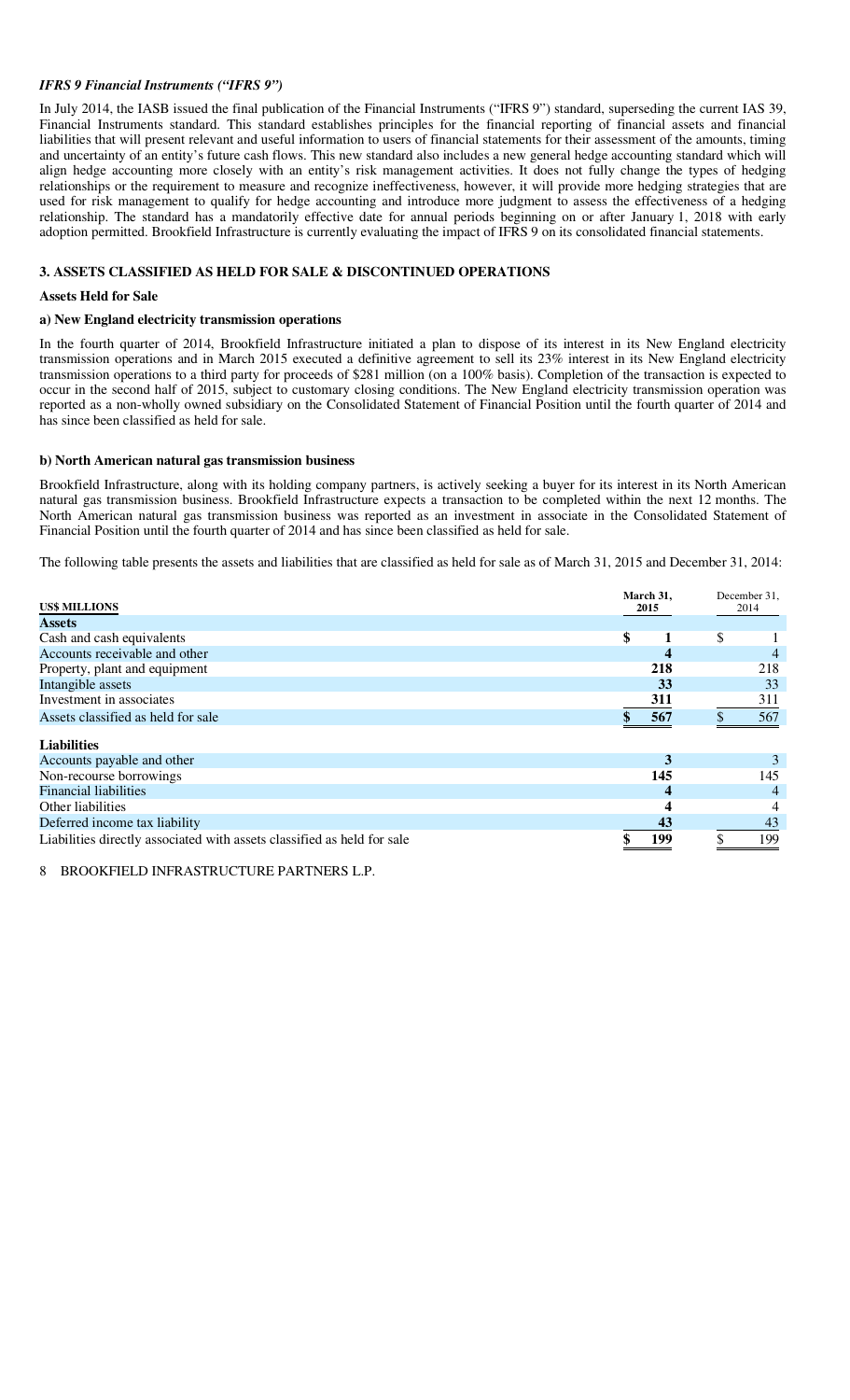#### **Discontinued Operations**

Brookfield Infrastructure, along with its holding company partners, is actively seeking a buyer for its interest in its North American natural gas transmission business. Brookfield Infrastructure expects a transaction to be completed within the next 12 months. The North American natural gas transmission business was reported as part of continuing operations until the fourth quarter of 2014 and has since been classified as discontinued operations for both the current and comparative periods. During the three months ended March 31, 2015 and 2014 \$nil and a loss of \$1 million were recorded in both the Statement of Operating Results and the Statement of Comprehensive (Loss) Income relating to Brookfield Infrastructure's discontinued operations.

#### **4. ACQUISITION OF BUSINESSES**

#### **a) Acquisition of Macquarie District Energy**

On August 21, 2014 Brookfield Infrastructure expanded its U.S. district energy platform to the U.S. mid-west as it acquired a 40% interest in Macquarie District Energy, for consideration of \$38 million through a Brookfield sponsored infrastructure fund. Brookfield Infrastructure has entered into a voting agreement with an affiliate of Brookfield, providing Brookfield Infrastructure the right to elect the majority of the Board of Directors of the entity, thereby providing Brookfield Infrastructure with control. Accordingly, Brookfield Infrastructure consolidated the entity effective August 21, 2014. Acquisition costs of less than \$1 million were expensed at the acquisition date and recorded as other expenses on the Consolidated Statement of Operating Results in the third quarter of 2014.

The following summarizes the consideration transferred and the assets acquired and liabilities assumed at the acquisition date:

*Consideration transferred* 

| <b>US\$ MILLIONS</b>       |                     |
|----------------------------|---------------------|
| Cash                       | ትኅብ<br><u> 500 </u> |
| <b>Total consideration</b> | ል ንዑ<br>рэд         |

*Fair value of assets and liabilities acquired as at August 21, 2014 (provisional)(1)*

| <b>US\$ MILLIONS</b>                                |                     |
|-----------------------------------------------------|---------------------|
| Accounts receivable and other                       | \$28                |
| Property, plant and equipment                       | 347                 |
| Goodwill                                            | 40                  |
| Accounts payable and other                          | (10)                |
| Non-recourse borrowings                             | (175)               |
| Deferred income tax liability                       | (132)               |
| Net assets acquired before non-controlling interest | 98                  |
| Non-controlling interest $(2)$                      | (60)                |
| Net assets acquired                                 | $\underline{\$}$ 38 |
|                                                     |                     |

*1. The fair values of all acquired assets, liabilities and goodwill for this operation have been determined on a provisional basis, pending finalization of the fair value of acquired net assets.* 

*2. Non-controlling interest represents the interest not acquired by Brookfield Infrastructure and was measured at fair value at the acquisition date.* 

Upon acquisition of Macquarie District Energy by Brookfield Infrastructure, a deferred tax liability of \$132 million was recorded. The deferred income tax liability arose because tax bases of the net assets to Brookfield Infrastructure were significantly lower than their fair value. The inclusion of this liability in the net book value of the acquired business gave rise to goodwill of \$40 million, which is viewed to be recoverable so long as the tax circumstances that gave rise to the goodwill do not change. To date, no such changes have occurred. None of the goodwill recognized is expected to be deductible for income tax purposes.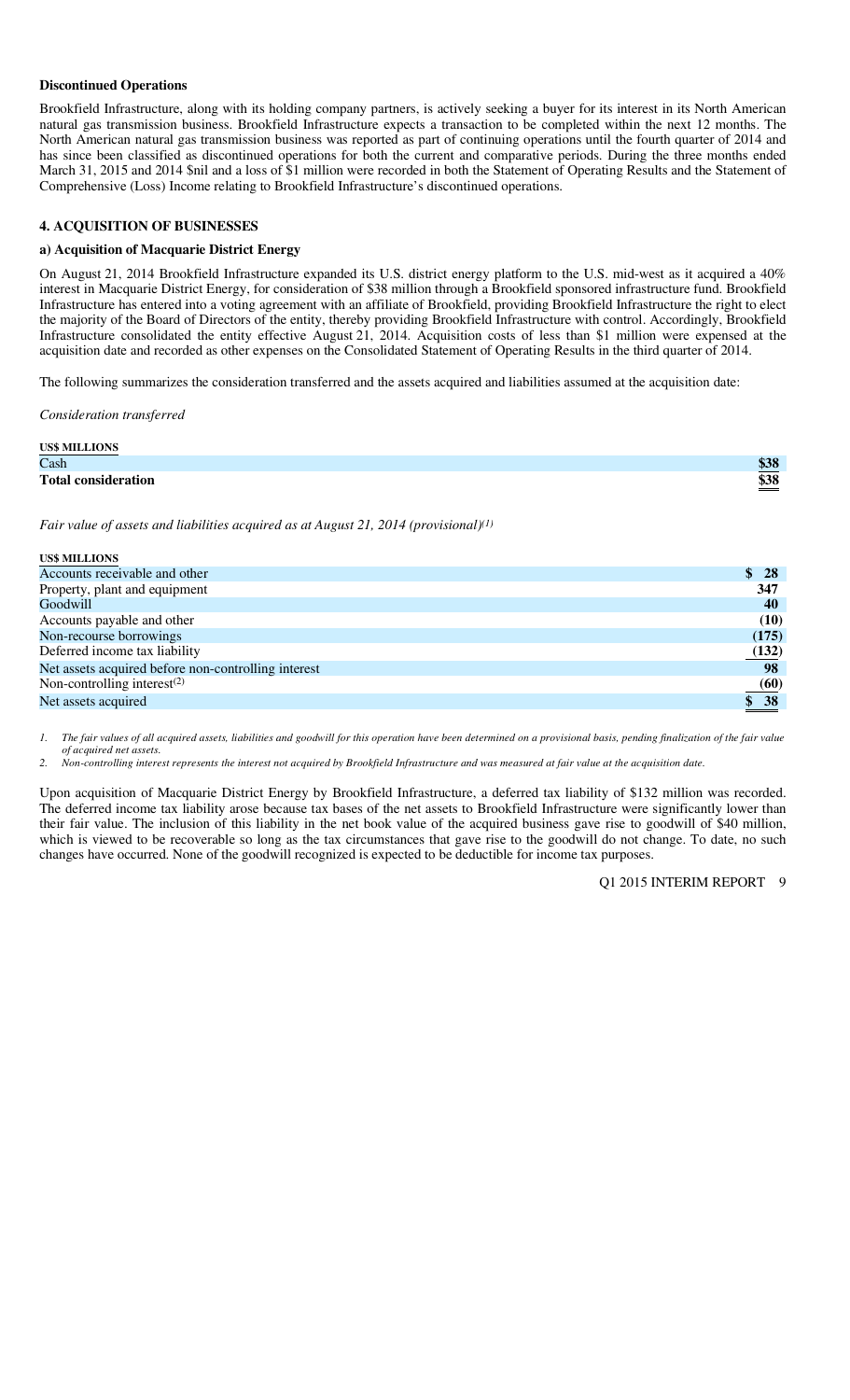#### **b) Acquisition of Seattle Steam**

On November 21, 2014 Brookfield Infrastructure expanded its U.S. district energy platform to the pacific U.S. as it acquired a 40% interest in Seattle Steam, for consideration of \$9 million through a Brookfield sponsored infrastructure fund. Brookfield Infrastructure has entered into a voting agreement with an affiliate of Brookfield, providing Brookfield Infrastructure the right to elect the majority of the Board of Directors of the entity thereby providing Brookfield Infrastructure with control. Accordingly, Brookfield Infrastructure consolidated the entity effective November 21, 2014. Acquisition costs of less than \$1 million were expensed at the acquisition date and recorded as other expenses on the consolidated statement of operating results in the fourth quarter of 2014.

The following summarizes the consideration transferred and the assets acquired and liabilities assumed at the acquisition date:

*Consideration transferred* 

| <b>US\$ MILLIONS</b>       |     |
|----------------------------|-----|
| Cash                       | \$9 |
| <b>Total consideration</b> | \$9 |

*Fair value of assets and liabilities acquired as at November 21, 2014 (provisional)(1)*

| <b>US\$ MILLIONS</b>                                |                 |
|-----------------------------------------------------|-----------------|
| Accounts receivable and other                       | \$17            |
| Property, plant and equipment                       | 45              |
| Non-recourse borrowings                             | (37)            |
| Net assets acquired before non-controlling interest | 25              |
| Non-controlling interest $(2)$                      | (16)            |
| Net assets acquired                                 | $\frac{\S 9}{}$ |

*1. The fair values of all acquired assets, liabilities and goodwill for this operation have been determined on a provisional basis, pending finalization of the fair value of acquired net assets.* 

*2. Non-controlling interest represents the interest not acquired by Brookfield Infrastructure and was measured at fair value at the acquisition date.* 

No goodwill arose on acquisition as the consideration transferred by Brookfield Infrastructure equaled its share of the fair value of the net assets of Seattle Steam.

#### **c) Acquisition of Lodi Gas Storage**

On December 31, 2014 Brookfield Infrastructure expanded its North American gas storage operation to the U.S. west coast as it acquired a 40% interest in Lodi Gas Storage, for consideration of \$42 million through a Brookfield sponsored infrastructure fund. Brookfield Infrastructure has entered into a voting agreement with an affiliate of Brookfield, providing Brookfield Infrastructure the right to elect the majority of the Board of Directors of the entity thereby providing Brookfield Infrastructure with control. Accordingly, Brookfield Infrastructure consolidated the entity, effective December 31, 2014. Acquisition costs of less than \$1 million were expensed at the acquisition date and recorded as other expenses on the consolidated statement of operating results in the fourth quarter of 2014.

The following summarizes the consideration transferred and the assets acquired and liabilities assumed at the acquisition date:

*Consideration transferred* 

US\$ MILLIONS

| US\$ MILLIONS              |         |
|----------------------------|---------|
| Cash                       | $D + L$ |
| <b>Total consideration</b> | \$42    |
|                            |         |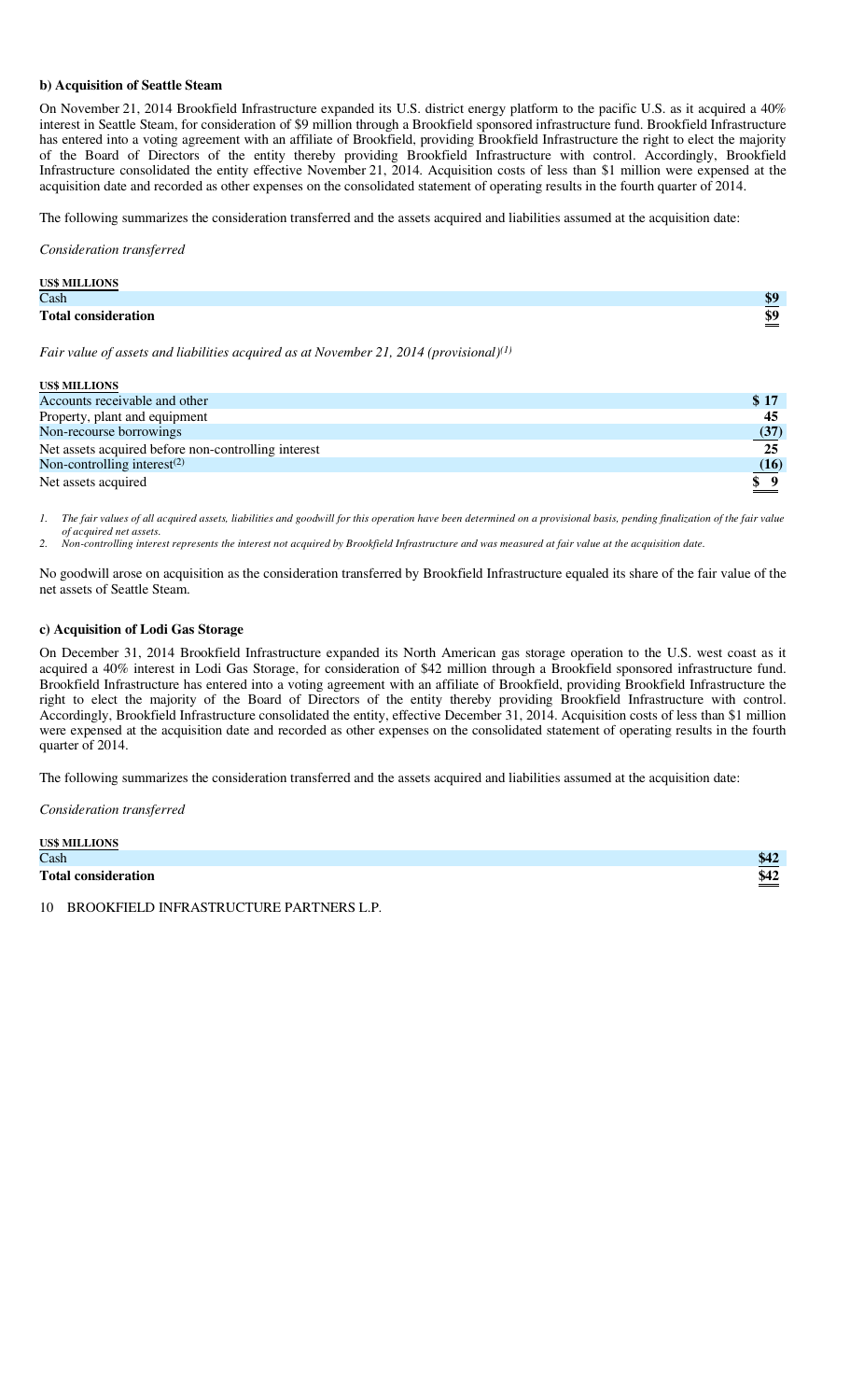*Fair value of assets and liabilities acquired as at December 31, 2014 (provisional)(1)*

| <b>US\$ MILLIONS</b>                                |            |
|-----------------------------------------------------|------------|
| Accounts receivable and other                       | S.         |
| Property, plant and equipment                       | <b>130</b> |
| Accounts payable and other                          | (30)       |
| Net assets acquired before non-controlling interest | 104        |
| Non-controlling interest $(2)$                      | (62)       |
| Net assets acquired                                 | \$42       |

*1. The fair values of all acquired assets, liabilities and goodwill for this operation have been determined on a provisional basis, pending finalization of the fair value of acquired net assets.* 

*2. Non-controlling interest represents the interest not acquired by Brookfield Infrastructure and was measured at fair value at the acquisition date.* 

No goodwill arose on acquisition as the consideration transferred by Brookfield Infrastructure equaled its share of the fair value of the net assets of Lodi Gas Storage.

# **5. FAIR VALUE OF FINANCIAL INSTRUMENTS**

The fair value of a financial instrument is the price that would be received to sell an asset or paid to transfer a liability in an orderly transaction between market participants at the measurement date. Fair values are determined by reference to quoted bid or ask prices, when available. Where bid and ask prices are unavailable, the closing price of the most recent transaction of that instrument is used. In the absence of an active market, fair values are determined based on prevailing market rates (bid and ask prices, as appropriate) for instruments with similar characteristics and risk profiles or internal or external valuation models, such as option pricing models and discounted cash flow analysis, using observable market inputs.

Fair values determined using valuation models require the use of assumptions concerning the amount and timing of estimated future cash flows and discount rates. In determining those assumptions, Brookfield Infrastructure looks primarily to external readily observable market inputs such as interest rate yield curves, currency rates and price and rate volatilities as applicable. The fair value of interest rate swap hedging items which form part of financing arrangements is calculated by way of discounted cash flows using market interest rates and applicable credit spreads.

#### **Classification of Financial Instruments**

Financial instruments classified as fair value through profit or loss are carried at fair value on the Condensed and Consolidated Statements of Financial Position. Changes in the fair values of financial instruments classified as fair value through profit or loss are recognized in profit or loss. Mark-to-market adjustments on hedging items for those in an effective hedging relationship and changes in the fair value of available-for-sale securities are recognized in other comprehensive income.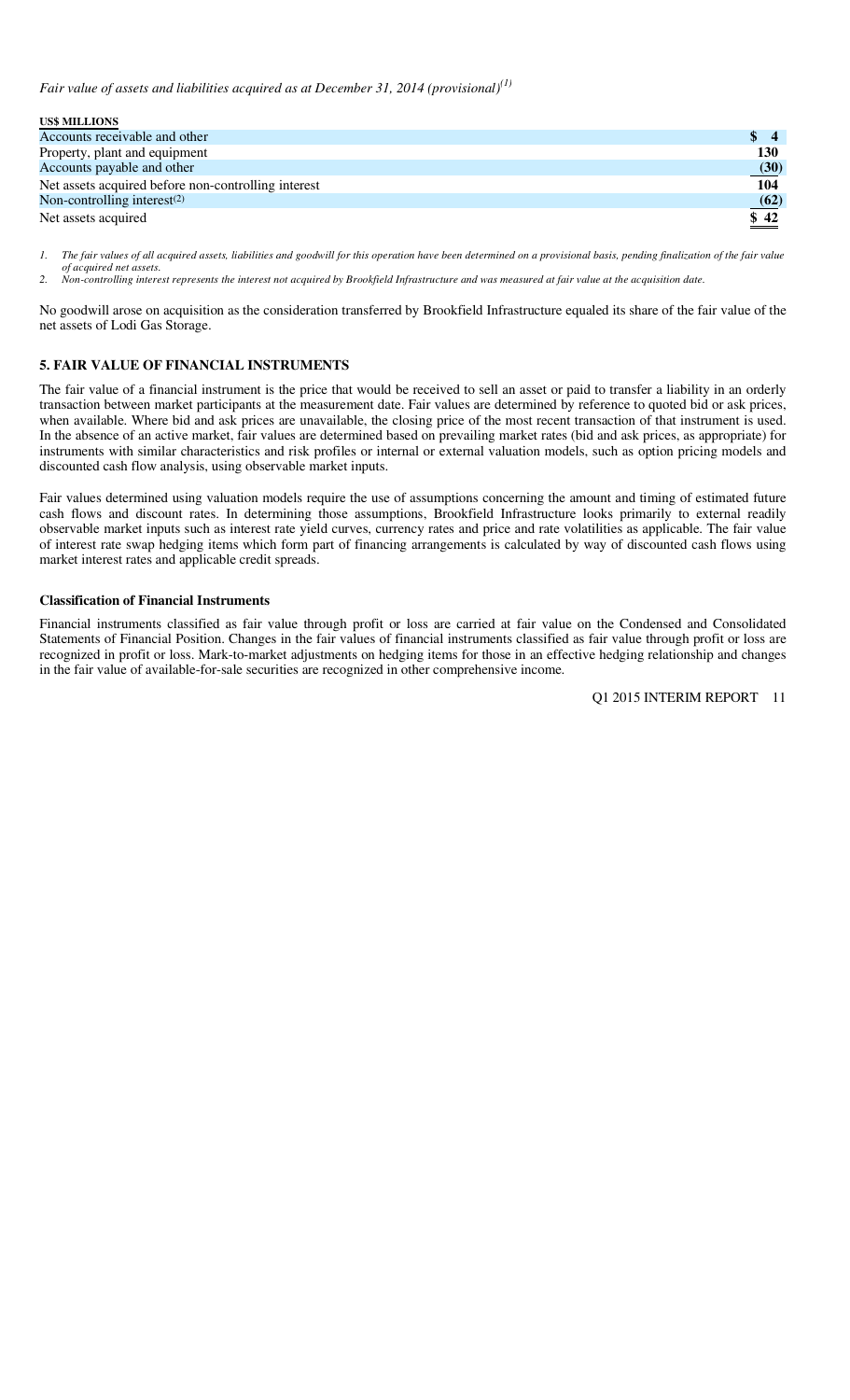#### **Carrying Value and Fair Value of Financial Instruments**

The following table provides the allocation of financial instruments and their associated financial instrument classifications as at March 31, 2015:

| <b>US\$ MILLIONS</b><br><b>Financial Instrument Classification</b> | <b>FVTPL</b> | Available-for-<br>sale Securities<br>(Fair Value) | <b>Loans &amp; Receivables/</b><br><b>Other Liabilities</b> |                  |                  |
|--------------------------------------------------------------------|--------------|---------------------------------------------------|-------------------------------------------------------------|------------------|------------------|
| <b>MEASUREMENT BASIS</b>                                           | (Fair Value) | through OCI)                                      |                                                             | (Amortized Cost) | <b>Total</b>     |
| <b>Financial assets</b>                                            |              |                                                   |                                                             |                  |                  |
| Cash and cash equivalents                                          | \$           | \$                                                | \$                                                          | 203              | \$<br><b>203</b> |
| Accounts receivable and<br>other                                   |              |                                                   |                                                             | 299              | 299              |
| Financial assets (current and                                      |              |                                                   |                                                             |                  |                  |
| $non-current$ <sup>1</sup>                                         | 707          |                                                   |                                                             | 106              | 813              |
| Marketable securities                                              |              | 356                                               |                                                             |                  | 356              |
| <b>Total</b>                                                       | 707          | 356                                               | \$                                                          | 608              | \$<br>1,671      |
| <b>Financial liabilities</b>                                       |              |                                                   |                                                             |                  |                  |
| Corporate borrowings                                               | \$           | \$                                                | \$                                                          | 1,040            | \$<br>1,040      |
| Non-recourse borrowings                                            |              |                                                   |                                                             |                  |                  |
| (current and non-current)                                          |              |                                                   |                                                             | 5,967            | 5,967            |
| Accounts payable and other                                         |              |                                                   |                                                             | 552              | 552              |
| Preferred shares                                                   |              |                                                   |                                                             | 20               | <b>20</b>        |
| Financial liabilities (current                                     |              |                                                   |                                                             |                  |                  |
| and non-current) $1$                                               | 531          |                                                   |                                                             | 38               | 569              |
| <b>Total</b>                                                       | 531          |                                                   |                                                             | 7,617            | 8,148            |

*1. Derivative instruments which are elected for hedge accounting totaling \$646 million are included in financial assets and \$194 million of derivative instruments are included in financial liabilities.* 

The following table provides the allocation of financial instruments and their associated financial instrument classifications as at December 31, 2014:

| <b>US\$ MILLIONS</b>                       |              |    | Available-for-              | <b>Loans &amp; Receivables/</b> |                          |           |
|--------------------------------------------|--------------|----|-----------------------------|---------------------------------|--------------------------|-----------|
| <b>Financial Instrument Classification</b> | <b>FVTPL</b> |    | sale Securities             |                                 | <b>Other Liabilities</b> |           |
| <b>MEASUREMENT BASIS</b>                   | (Fair Value) |    | (Fair Value<br>through OCI) |                                 | (Amortized Cost)         | Total     |
| <b>Financial assets</b>                    |              |    |                             |                                 |                          |           |
| Cash and cash equivalents                  | \$           | \$ |                             | \$                              | 189                      | \$<br>189 |
| Accounts receivable and                    |              |    |                             |                                 |                          |           |
| other                                      |              |    |                             |                                 | 299                      | 299       |
| Financial assets (current and              |              |    |                             |                                 |                          |           |
| $non-current$ <sup>1</sup>                 | 607          |    |                             |                                 |                          | 609       |
| Marketable securities                      |              |    | 305                         |                                 |                          | 305       |
| <b>Total</b>                               | 607          |    | 305                         |                                 | 490                      | 1,402     |
| <b>Financial liabilities</b>               |              |    |                             |                                 |                          |           |
| Corporate borrowings                       | \$           | \$ |                             | \$                              | 588                      | \$<br>588 |
| Non-recourse borrowings                    |              |    |                             |                                 |                          |           |
| (current and non-current)                  |              |    |                             |                                 | 6,221                    | 6,221     |
| Accounts payable and other                 |              |    |                             |                                 | 532                      | 532       |
| Preferred shares                           |              |    |                             |                                 | 20                       | 20        |
| Financial liabilities (current             |              |    |                             |                                 |                          |           |
| and non-current) $1$                       | 528          |    |                             |                                 | 75                       | 603       |
| <b>Total</b>                               | 528          |    |                             |                                 | 7,436                    | 7,964     |

*1. Derivative instruments which are elected for hedge accounting totaling \$560 million are included in financial assets and \$164 million of derivative instruments are included in financial liabilities.*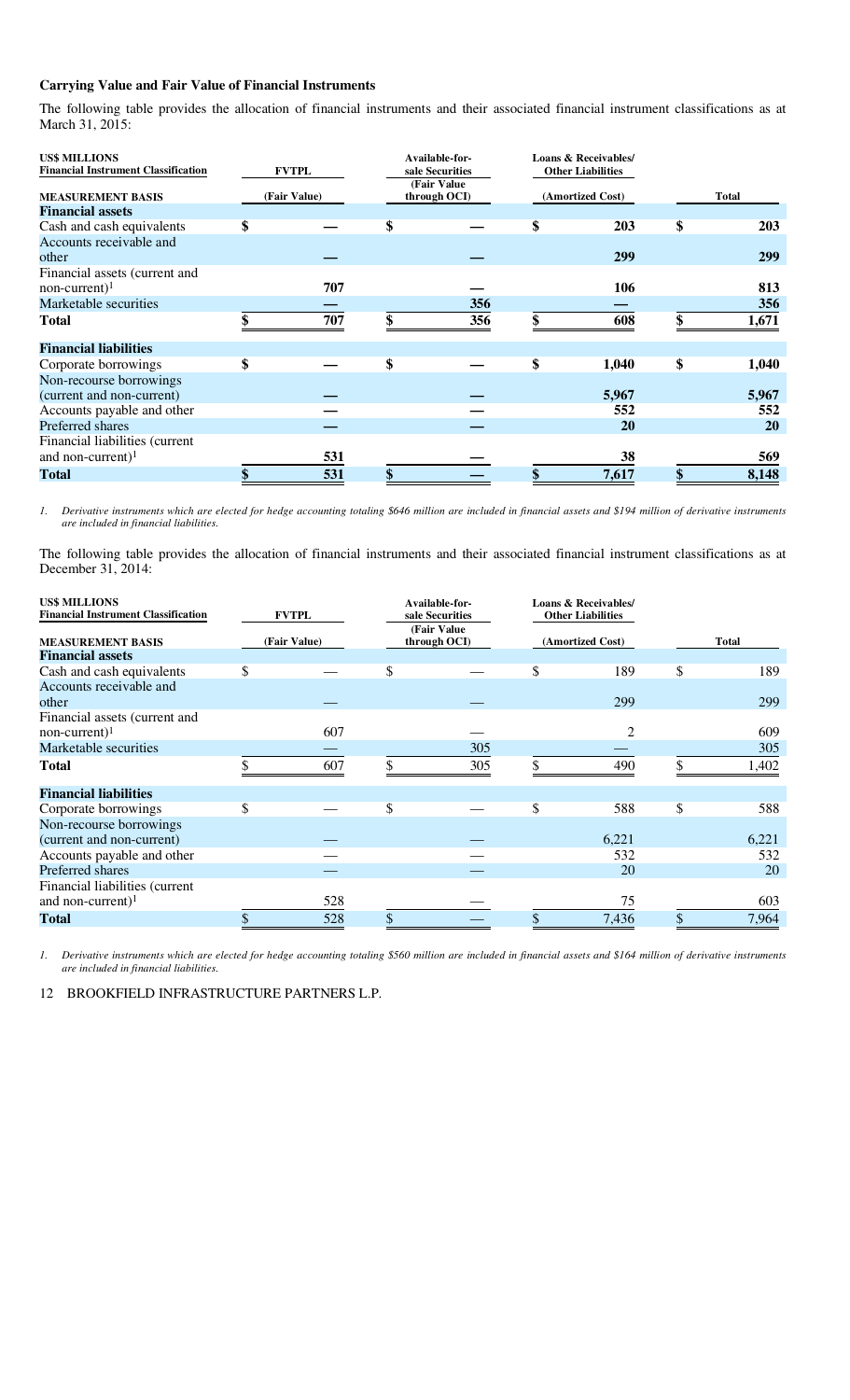The following table provides the carrying values and fair values of financial instruments as at March 31, 2015 and December 31, 2014:

|                                                  |    | March 31, 2015    | <b>December 31, 2014</b> |                      |          |       |     |               |
|--------------------------------------------------|----|-------------------|--------------------------|----------------------|----------|-------|-----|---------------|
| <b>US\$ MILLIONS</b>                             |    | Carrying<br>Value |                          | Fair<br><b>Value</b> | Carrying | Value |     | Fair<br>Value |
| <b>Financial assets</b>                          |    |                   |                          |                      |          |       |     |               |
| Cash and cash equivalents                        | \$ | 203               | \$.                      | 203                  | \$.      | 189   | \$. | 189           |
| Accounts receivable and other                    |    | 299               |                          | 299                  |          | 299   |     | 299           |
| Financial assets (current and non-current)       |    | 813               |                          | 813                  |          | 609   |     | 609           |
| Marketable securities                            |    | 356               |                          | 356                  |          | 305   |     | 305           |
| Total                                            |    | \$1,671           |                          | \$1,671              | \$1,402  |       |     | \$1,402       |
| <b>Financial liabilities</b>                     |    |                   |                          |                      |          |       |     |               |
| Corporate borrowings $(1)$                       |    | \$1,040           |                          | \$1,058              | \$       | 588   | \$. | 600           |
| Non-recourse borrowings $(2)$                    |    | 5,967             |                          | 6,333                |          | 6,221 |     | 6,544         |
| Accounts payable and other financial liabilities |    | 552               |                          | 552                  |          | 532   |     | 532           |
| Preferred shares                                 |    | 20                |                          | 20                   |          | 20    |     | <b>20</b>     |
| Financial liabilities (current and non-current)  |    | 569               |                          | 569                  |          | 603   |     | 603           |
| Total                                            |    | \$ 8.148          |                          | \$8,532              | \$7,964  |       |     | \$8,299       |

*1. Corporate borrowings is classified under level 1 of the fair value hierarchy; as quoted prices in an active market are available.* 

*2. Non-recourse borrowings are classified under level 2 of the fair value hierarchy with the exception of borrowings at the UK port operation which are classified under level 1 as quoted prices in an active market are available. For level 2 fair values, future cash flows are estimated based on observable forward interest rates at the end of the reporting period.* 

#### **Hedging Activities**

Brookfield Infrastructure uses derivatives and non-derivative financial instruments to manage or maintain exposures to interest and currency risks. For certain derivatives which are used to manage exposures, Brookfield Infrastructure determines whether hedge accounting can be applied. When hedge accounting can be applied, a hedge relationship can be designated as a fair value hedge, cash flow hedge or a hedge of foreign currency exposure of a net investment in a foreign operation with a functional currency other than the U.S. dollar. To qualify for hedge accounting the derivative must be highly effective in accomplishing the objective of offsetting changes in the fair value or cash flows attributable to the hedged risk both at inception and over the life of the hedge. If it is determined that the derivative is not highly effective as a hedge, hedge accounting is discontinued prospectively.

#### **Cash Flow Hedges**

Brookfield Infrastructure uses interest rate swaps to hedge the variability in cash flows related to a variable rate asset or liability and highly probable forecast issuances of debt. The settlement dates typically coincide with the dates on which the interest is payable on the underlying debt, and the amount accumulated in equity is reclassified to income or loss over the period that the floating rate interest payments on debt affect income or loss. For the three months ended March 31, 2015, pre-tax net unrealized losses of \$7 million (2014: gains of \$4 million) were recorded in other comprehensive (loss) income for the effective portion of the cash flow hedges. As at March 31, 2015, there was a net derivative asset balance of \$433 million relating to hedging items designated as cash flow hedges (December 31, 2014: \$269 million asset).

#### **Net Investment Hedges**

Brookfield Infrastructure uses foreign exchange hedging items and foreign currency denominated debt instruments to manage its foreign currency exposures arising from net investments in foreign operations having a functional currency other than the U.S. dollar. For the three months ended March 31, 2015 unrealized pre-tax net losses of \$107 million (2014: losses of \$29 million) were recorded in other comprehensive (loss) income for the effective portion of hedges of net investments in foreign operations. Further, Brookfield Infrastructure recognized a \$199 million gain (2014: \$8 million loss) in other comprehensive (loss) income related to the net settlement of foreign exchange hedging items in the three month period ended March 31, 2015. As at March 31, 2015, there was a net derivative asset balance of \$19 million relating to hedging items designated as net investment hedges (December 31, 2014: \$127 million asset).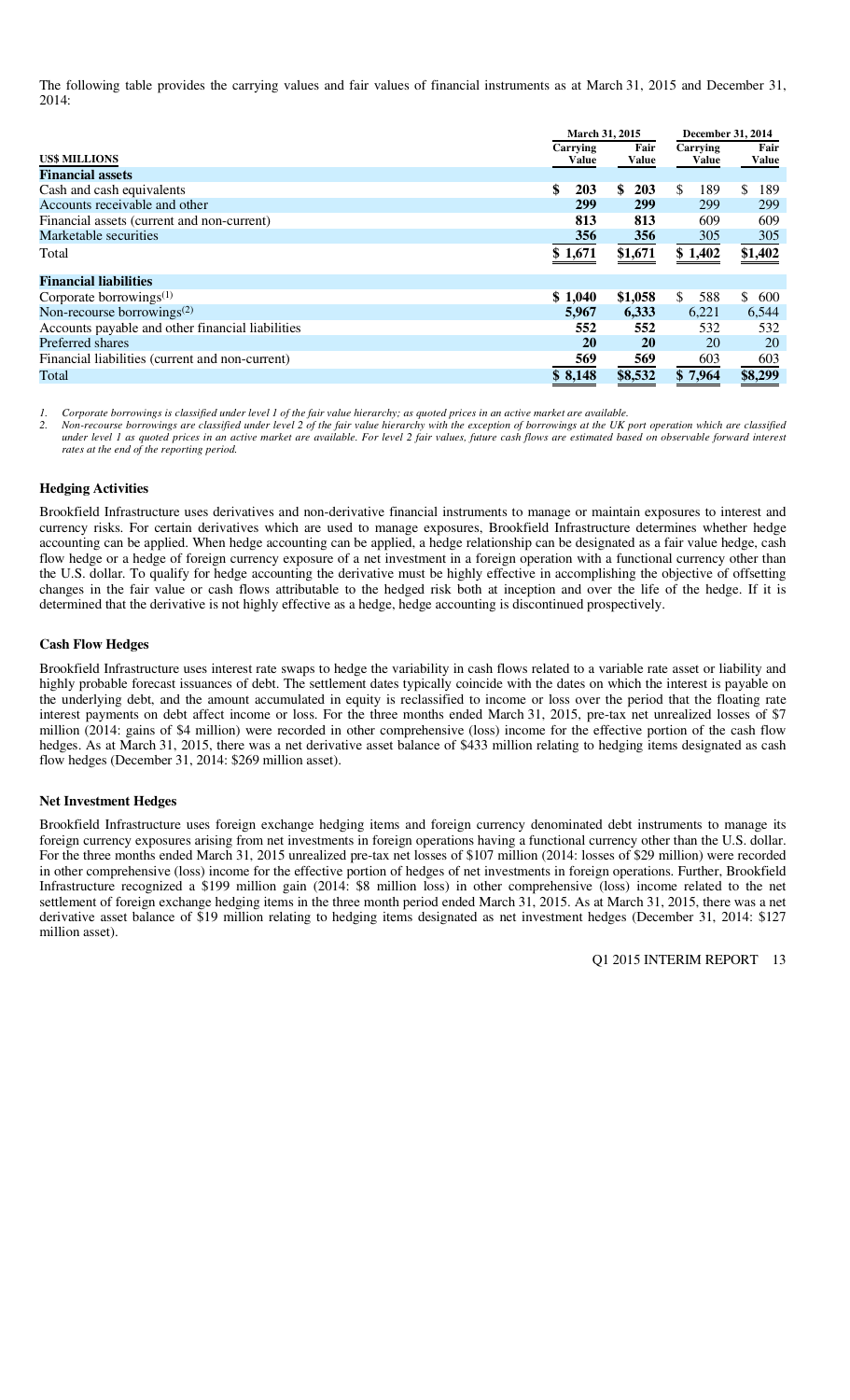#### **Fair Value Hierarchical Levels**

Fair value hierarchical levels are directly determined by the amount of subjectivity associated with the valuation inputs of these assets and liabilities, and are as follows:

- Level 1 Inputs are unadjusted, quoted prices in active markets for identical assets or liabilities at the measurement date.
- Level 2 Inputs (other than quoted prices included in Level 1) are either directly or indirectly observable for the asset or liability through correlation with market data at the measurement date and for the duration of the instrument's anticipated life. Fair valued assets and liabilities that are included in this category are primarily certain hedging items, other financial assets carried at fair value in an inactive market.
- Level 3 Inputs reflect management's best estimate of unobservable inputs that market participants would use in pricing the asset or liability at the measurement date. Consideration is given to the risk inherent in the valuation technique and the risk inherent in the inputs to determining the estimate.

Fair value of the partnership's financial assets and financial liabilities are measured at fair value on a recurring basis. The following table summarizes the valuation techniques and significant inputs for Brookfield Infrastructure's financial assets and financial liabilities:

| <b>Fair Value Hierarchy</b> |     |                       | December 31, 2014 |
|-----------------------------|-----|-----------------------|-------------------|
| Level $1^{(1)}$             | 356 | <sup>S</sup>          | 305               |
| Level $2^{(2)}$             |     |                       |                   |
|                             | 119 |                       | 188               |
|                             | 19  |                       | 6                 |
| Level $2^{(2)}$             |     |                       |                   |
|                             | 588 |                       | 419               |
|                             | 512 |                       | 522               |
|                             |     | <b>March 31, 2015</b> |                   |

*1. Valuation technique: Quoted bid prices in an active market.* 

*2. Valuation technique: Discounted cash flow. Future cash flows are estimated based on forward exchange rates (from observable forward exchange rates at the end of the reporting period) and contract forward rates, discounted at a rate that reflects the issuer's or counterparty's credit risk.* 

Assets and liabilities measured at fair value on a recurring basis include \$1,063 million (2014: \$912 million) of financial assets and \$531 million (2014: \$528 million) of financial liabilities which are measured at fair value using valuation inputs based on management's best estimates. During the three months ended March 31, 2015 and 2014, no transfers were made between level 1 and 2 or level 2 and 3. The following table categorizes financial assets and liabilities, which are carried at fair value, based upon the level of input.

|                                                       | <b>March 31, 2015</b> |                |         | December 31, 2014 |         |         |
|-------------------------------------------------------|-----------------------|----------------|---------|-------------------|---------|---------|
| <b>US\$ MILLIONS</b>                                  | <b>Level 1</b>        | <b>Level 2</b> | Level 3 | Level 1           | Level 2 | Level 3 |
| <b>Financial assets</b>                               |                       |                |         |                   |         |         |
| Marketable securities                                 | \$356                 | $s - s -$      |         | \$ 305            |         |         |
| Financial assets (current and non-current) $(1)$      |                       | 707            |         |                   | 607     |         |
| <b>Financial liabilities</b>                          |                       |                |         |                   |         |         |
| Financial liabilities (current and non-current) $(1)$ |                       | $\$ 531$       |         | $\mathcal{S}$ —   | \$ 528  |         |

*1. Level 1 financial assets relate to marketable securities. Level 2 financial assets and liabilities primarily relate to derivative instruments.*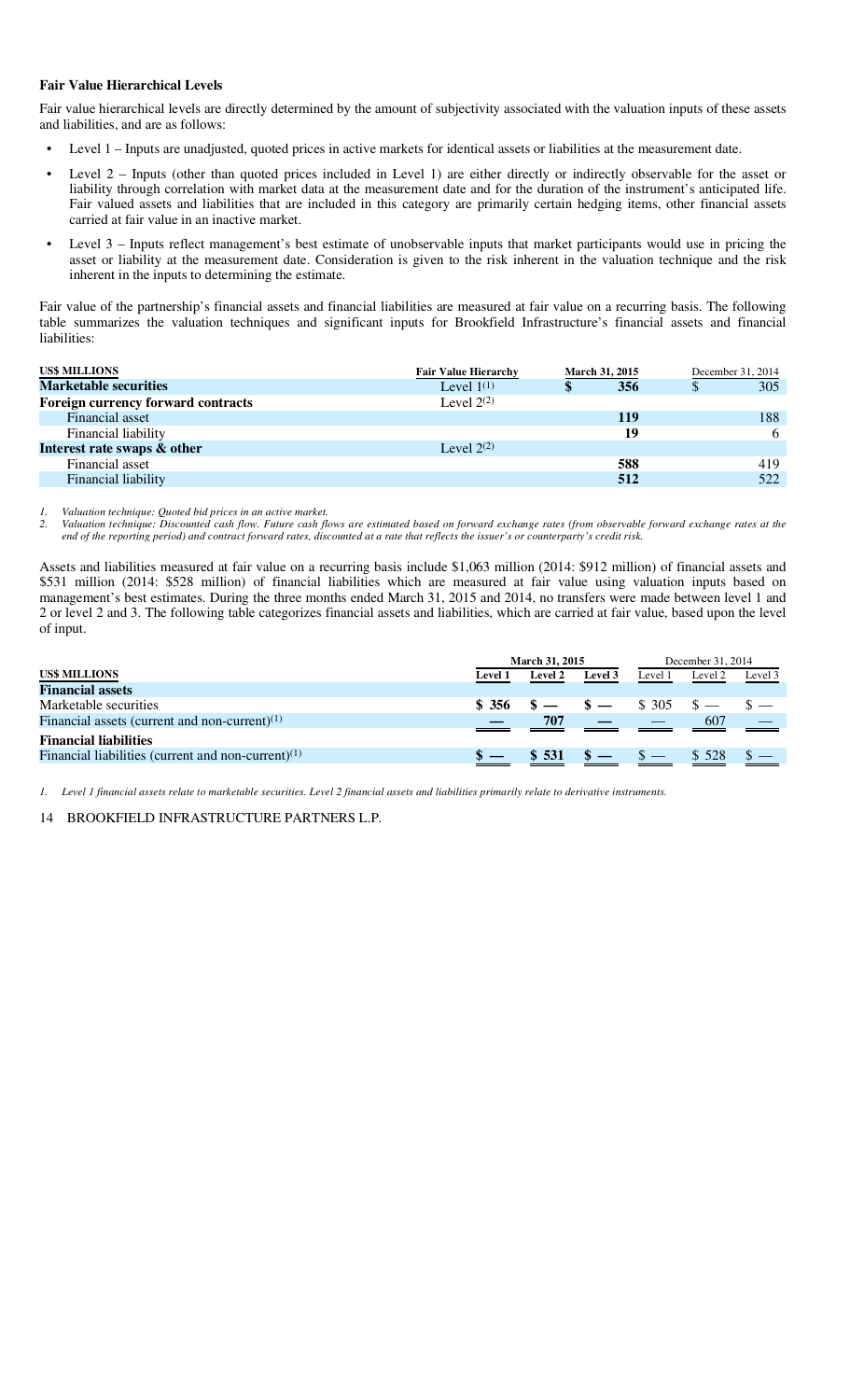# **6. PROPERTY, PLANT AND EQUIPMENT**

| <b>US\$ MILLIONS</b>                                      | <b>Utility</b><br><b>Assets</b> | <b>Transport</b><br><b>Assets</b> | <b>Energy</b><br><b>Assets</b> | <b>Total</b><br><b>Assets</b> |
|-----------------------------------------------------------|---------------------------------|-----------------------------------|--------------------------------|-------------------------------|
| <b>Gross carrying amount:</b>                             |                                 |                                   |                                |                               |
| <b>Balance at January 1, 2014</b>                         | \$3,646                         | \$<br>2,985                       | \$1,233                        | \$7,864                       |
| Additions (disposals)                                     | 214                             | 128                               | 61                             | 403                           |
| Acquisitions (dispositions) through business combinations |                                 |                                   | 522                            | 522                           |
| Fair value adjustments                                    | 321                             |                                   | 43                             | 364                           |
| Reclassified as held for sale assets                      | (233)                           |                                   |                                | (233)                         |
| Net foreign currency exchange differences                 | (311)                           | (295)                             | (74)                           | (680)                         |
| <b>Balance at December 31, 2014</b>                       | 3,637                           | 2,818                             | 1,785                          | 8,240                         |
| <b>Additions</b>                                          | 50                              | 12                                | 13                             | 75                            |
| Net foreign currency exchange differences                 | (228)                           | (199)                             | (85)                           | (512)                         |
| <b>Balance at March 31, 2015</b>                          | 3,459                           | 2,631                             | 1,713                          | 7,803                         |
| <b>Accumulated depreciation:</b>                          |                                 |                                   |                                |                               |
| <b>Balance at January 1, 2014</b>                         | \$<br>(24)                      | $\mathcal{S}$<br>(44)             | \$<br>(33)                     | \$(101)                       |
| Depreciation expense                                      | (130)                           | (129)                             | (58)                           | (317)                         |
| Fair value adjustment                                     | 128                             | 8                                 | 47                             | 183                           |
| Reclassified as held for sale assets                      | 15                              |                                   |                                | 15                            |
| Net foreign currency exchange differences                 | 11                              | 49                                | $\overline{4}$                 | 64                            |
| <b>Balance at December 31, 2014</b>                       | \$                              | \$<br>(116)                       | \$<br>(40)                     | \$ (156)                      |
| Depreciation expense                                      | (32)                            | (27)                              | (23)                           | (82)                          |
| Net foreign exchange differences                          | 17                              | 21                                | 8                              | 46                            |
| <b>Balance at March 31, 2015</b>                          | \$<br>(15)                      | \$<br>(122)                       | \$<br>(55)                     | \$ (192)                      |
| Net book value:                                           |                                 |                                   |                                |                               |
| March 31, 2015                                            | \$3,444                         | \$<br>2,509                       | \$1,658                        | \$7,611                       |
| December 31, 2014                                         | \$3,637                         | \$<br>2,702                       | \$1,745                        | \$8,084                       |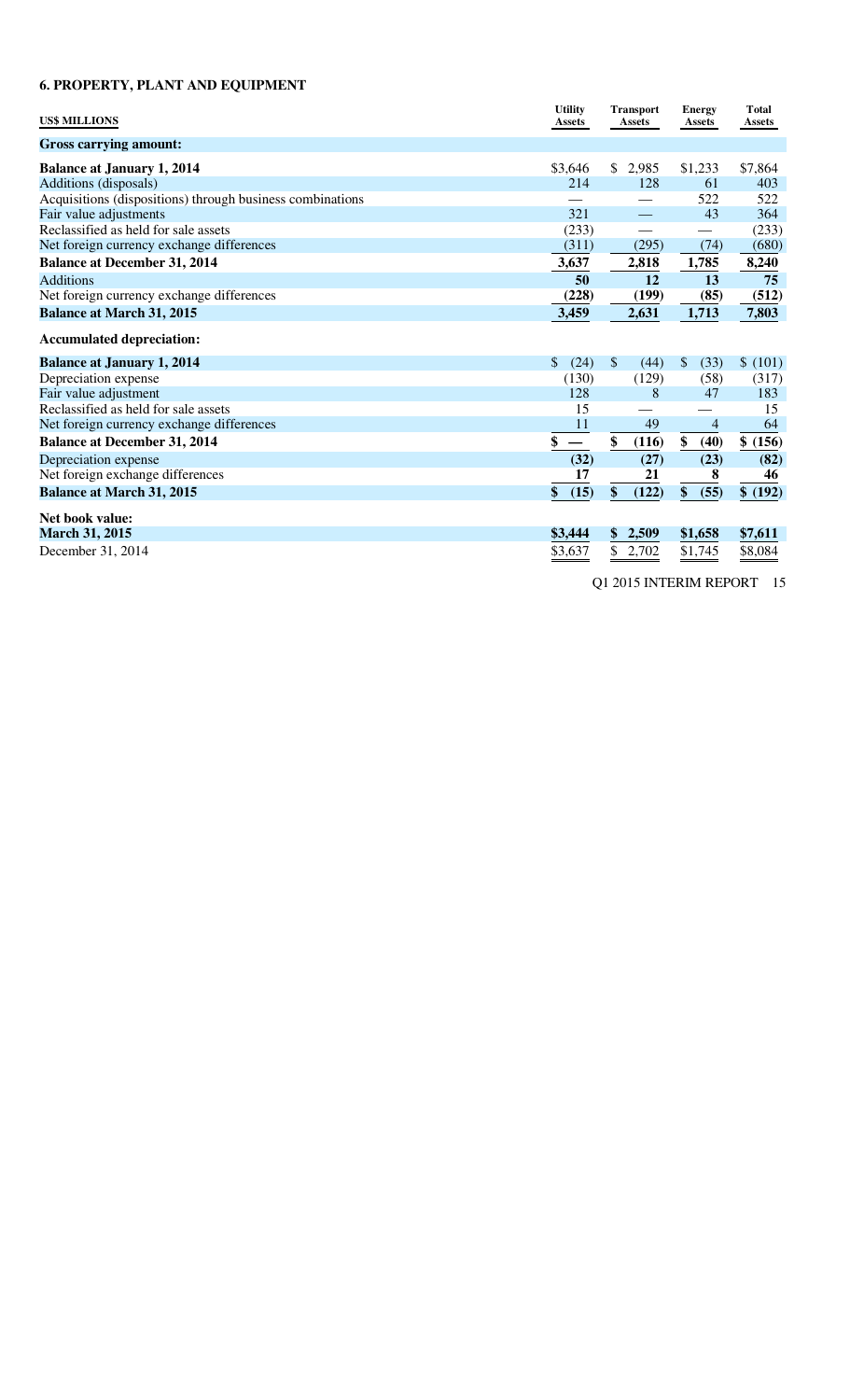# **7. INTANGIBLE ASSETS**

|                          | As of                 |                   |
|--------------------------|-----------------------|-------------------|
| <b>US\$ MILLIONS</b>     | <b>March 31, 2015</b> | December 31, 2014 |
| Cost                     | 3,535                 | 3,729<br>Ψ        |
| Accumulated amortization | (159)                 | 154)              |
| Total                    | 3.376                 | J.J IJ            |

Intangible assets are allocated to the following cash generating units:

|                      | As of |                |   |                   |  |  |
|----------------------|-------|----------------|---|-------------------|--|--|
| <b>US\$ MILLIONS</b> |       | March 31, 2015 |   | December 31, 2014 |  |  |
| Regulated terminal   | Φ     | 1.906          | Φ | 2,048             |  |  |
| Chilean toll roads   |       | 1,056          |   | 1,093             |  |  |
| UK port operations   |       | 318            |   | 334               |  |  |
| Other <sup>1</sup>   |       | 96             |   | 100               |  |  |
| <b>Total</b>         |       | 3,376          |   | 3,575             |  |  |

*1. Other intangibles are comprised of customer order backlogs and easements and permits to use and operate on government land.* 

The following table presents the change in the balance of intangible assets:

|                                  | As of                 |
|----------------------------------|-----------------------|
| <b>US\$ MILLIONS</b>             | <b>March 31, 2015</b> |
| Cost at beginning of the period  | 3,729                 |
| Additions, net of disposals      |                       |
| Foreign currency translation     | (203)                 |
| <b>Balance at March 31, 2015</b> | 3,535                 |

The following table presents the accumulated amortization for Brookfield Infrastructure's intangible assets:

|                                                 | As of          |
|-------------------------------------------------|----------------|
| <b>US\$ MILLIONS</b>                            | March 31, 2015 |
| Accumulated amortization at beginning of period | (154)          |
| Amortization                                    | (13)           |
| Foreign currency translation                    |                |
| <b>Balance at March 31, 2015</b>                | (159)          |

### **8. INVESTMENTS IN ASSOCIATES**

The following table represents the reconciliation of movement in the partnership's investments in associates:

| <b>US\$ MILLIONS</b>                                     | For the three months<br>ended March 31, 2015 | For the 12 months<br>ended December 31, 2014 |
|----------------------------------------------------------|----------------------------------------------|----------------------------------------------|
| Balance at beginning of period                           | 2.412                                        | 2,039                                        |
| Share of earnings for the period - continuing operations | 17                                           | 58                                           |
| Share of losses - discontinued operations                |                                              | (8)                                          |
| Foreign currency translation                             | (280)                                        | (307)                                        |
| Share of other reserves for the period - OCI             | 8                                            | 123                                          |
| <b>Distributions</b>                                     | (12)                                         | (38)                                         |
| Acquisitions, net of disposals $(1)$                     | 487                                          | 856                                          |
| Reclassification to asset held for sale(2)               |                                              | (311)                                        |
| <b>Ending balance</b>                                    | 2,632                                        | 2,412                                        |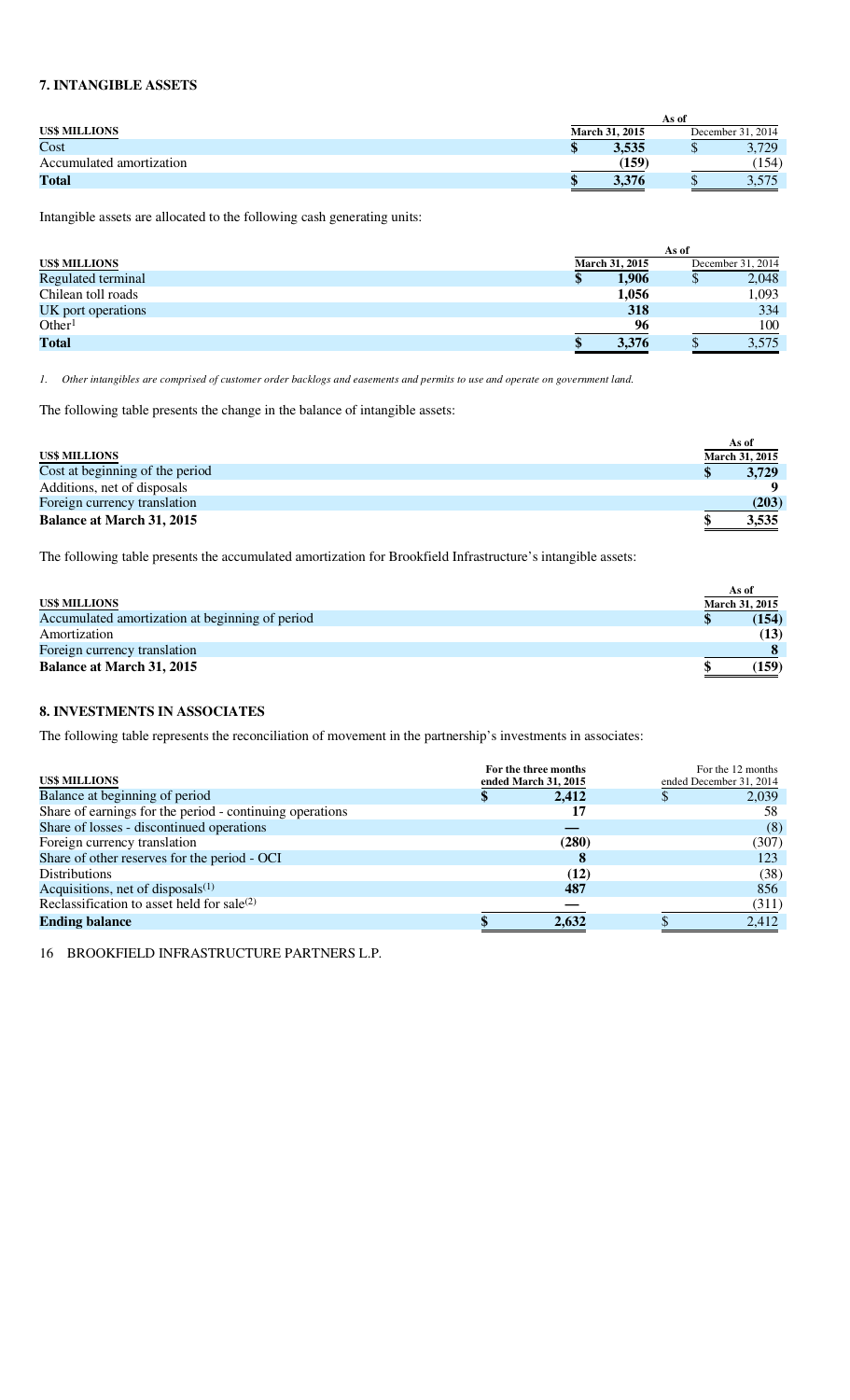The following table represents the carrying value of the partnership's investments in associates:

|                                               | As of |                |  |                   |  |  |  |
|-----------------------------------------------|-------|----------------|--|-------------------|--|--|--|
| <b>US\$ MILLIONS</b>                          |       | March 31, 2015 |  | December 31, 2014 |  |  |  |
| Brazilian toll road operation                 |       | 884            |  | 985               |  |  |  |
| South American transmission operation         |       | 701            |  | 724               |  |  |  |
| European tower infrastructure operation $(1)$ |       | 415            |  |                   |  |  |  |
| Brazilian rail operation                      |       | 268            |  | 320               |  |  |  |
| Other associates $(3)$                        |       | 364            |  | 383               |  |  |  |
| <b>Ending balance</b>                         |       | 2,632          |  | 2,412             |  |  |  |

*1. On March 31, 2015, Brookfield Infrastructure, through a Brookfield sponsored fund, acquired a 21% interest in a European tower infrastructure operation for \$415 million. Brookfield Infrastructure has significant influence through its position in the business. Accordingly, Brookfield Infrastructure equity accounts for the entity.* 

*2. In the fourth quarter of 2014, the North American natural gas transmission business was reclassified as held for sale—see note 3 for additional information. 3. Other includes the partnership's European port operation, Texas electricity transmission system, North American west coast container terminal and U.S. gas storage operation.* 

The following table summarizes the aggregate balances of investments in associates:

|                          | As of                 |                   |  |  |  |  |  |  |
|--------------------------|-----------------------|-------------------|--|--|--|--|--|--|
| <b>US\$ MILLIONS</b>     | <b>March 31, 2015</b> | December 31, 2014 |  |  |  |  |  |  |
| Financial position:      |                       |                   |  |  |  |  |  |  |
| Total assets             | 21,766                | 20,135            |  |  |  |  |  |  |
| <b>Total liabilities</b> | (10, 116)             | (8,760)           |  |  |  |  |  |  |
| Net assets               | 11.650                | 1,375             |  |  |  |  |  |  |

|                                                 | For the three-month<br>period ended March 31 |      |  |    |  |  |  |
|-------------------------------------------------|----------------------------------------------|------|--|----|--|--|--|
| <b>US\$ MILLIONS</b>                            |                                              | 2015 |  |    |  |  |  |
| Financial performance:                          |                                              |      |  |    |  |  |  |
| Total revenue                                   |                                              | 885  |  |    |  |  |  |
| Total income for the period                     |                                              | 69   |  | 46 |  |  |  |
| Brookfield Infrastructure's share of net income |                                              | 17   |  |    |  |  |  |

### **9. NON-RECOURSE BORROWINGS**

|                      | As of                 |                                     |  |  |  |  |  |  |
|----------------------|-----------------------|-------------------------------------|--|--|--|--|--|--|
| <b>US\$ MILLIONS</b> | <b>March 31, 2015</b> | December 31, 2014                   |  |  |  |  |  |  |
| Current              | 42<br>ш               | 4 <sub>1</sub><br>ιIJ               |  |  |  |  |  |  |
| Non-current          | 5.925                 | 5.180                               |  |  |  |  |  |  |
| Total                | 5.967                 | $\bigcap$ $\bigcap$ 1<br>w<br>9.441 |  |  |  |  |  |  |

During the three months ended March 31, 2015 subsidiary repayments, net of borrowings were \$87 million (2014: \$20 million).

Foreign currency translation decreased non-recourse borrowings by \$167 million due to the depreciation of the Australian dollar, British pound, Canadian dollar and Chilean peso denominated borrowings.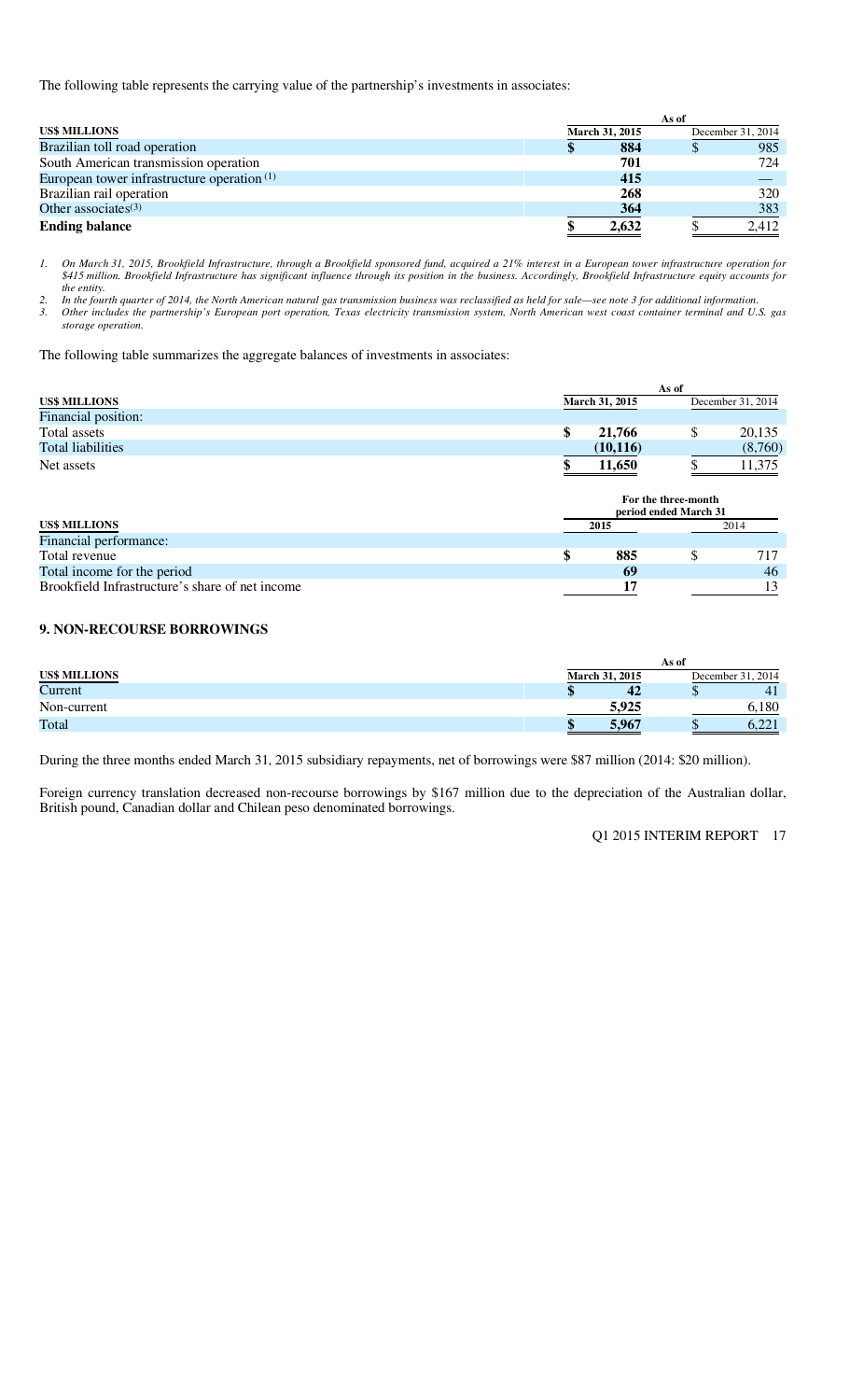#### **10. SEGMENTED INFORMATION**

IFRS 8, Operating Segments, requires operating segments to be determined based on internal reports that are regularly reviewed by the Executive Management and the Board of Directors for the purpose of allocating resources to the segment and to assessing its performance. Key measures used by the Chief Operating Decision Maker ("CODM") in assessing performance and in making resource allocation decisions are funds from operations ("FFO") and earnings before interest, tax, depreciation and amortization ("Adjusted EBITDA"), which enable the determination of cash return on the equity deployed. FFO is calculated as net income excluding the impact of depreciation and amortization, deferred income taxes, breakage and transaction costs, non-cash valuation gains or losses and other items. Adjusted EBITDA is calculated as FFO excluding the impact of interest expense, cash taxes and other income (expenses).

|                                              |                  |                  |       |           | <b>Brookfield Infrastructure's Share</b> |                   |                    |                        |                     |                       |
|----------------------------------------------|------------------|------------------|-------|-----------|------------------------------------------|-------------------|--------------------|------------------------|---------------------|-----------------------|
|                                              |                  |                  |       |           |                                          |                   | Contribution       | <b>Attributable</b>    |                     |                       |
| FOR THE THREE MONTHS ENDED MARCH 31, 2015    |                  |                  |       |           | Corporate                                | <b>Brookfield</b> | from<br>investment | to non-<br>controlling | <b>Discontinued</b> | As per<br><b>IFRS</b> |
| <b>US\$ MILLIONS</b>                         | <b>Utilities</b> | <b>Transport</b> |       | Energy    | & Other                                  | Infrastructure    | in associates      | interest               | <b>Operation</b>    | financials $(1)$      |
| Revenues                                     | \$168            |                  | 291   | 94<br>\$. |                                          | 553               | $(200)$ \$<br>-S   | 149                    | \$<br>$(36)$ \$     | 466                   |
| Costs attributed to revenues                 | (38)             |                  | (152) | (49)      |                                          | (239)             | 111                | (88)                   | 13                  | (203)                 |
| General & administrative expenses            |                  |                  |       |           | (34)                                     | (34)              |                    |                        |                     | (34)                  |
| <b>Adjusted EBITDA</b>                       | 130              |                  | 139   | 45        | (34)                                     | 280               | (89)               | 61                     | (23)                |                       |
| Other income (expense)                       |                  |                  | (3)   |           | 5                                        | 3                 |                    | (2)                    |                     | 3                     |
| Interest expense                             | (36)             |                  | (40)  | (17)      | (4)                                      | (97)              | 22                 | (29)                   | 14                  | (90)                  |
| <b>FFO</b>                                   | 95               |                  | 96    | 28        | (33)                                     | 186               | (65)               | 30                     | (9)                 |                       |
| Depreciation and amortization                | (38)             |                  | (54)  | (10)      |                                          | (102)             | 38                 | (31)                   |                     | (95)                  |
| Deferred taxes                               | (13)             |                  | 2     |           | $\mathbf{2}$                             | (8)               | (1)                | 3                      | 3                   | (3)                   |
| Mark-to-market on hedging items              | 8                |                  |       |           | 69                                       | 77                |                    | 13                     |                     | 90                    |
| Valuation losses and other                   | (3)              |                  | (8)   | (2)       | (8)                                      | (21)              | 11                 |                        | 6                   | (3)                   |
| Share of earnings from associates            |                  |                  |       |           |                                          |                   | 17                 |                        |                     | 17                    |
| Net income attributable to non-controlling   |                  |                  |       |           |                                          |                   |                    |                        |                     |                       |
| interest                                     |                  |                  |       |           |                                          |                   |                    | (16)                   |                     | (16)                  |
| Net income attributable to partnership $(2)$ | 49               |                  | 36    | 17        | 30                                       | 132<br>\$         |                    |                        |                     | 132                   |

*1. The above table provides each segment's results in the format that management organizes its segments to make operating decisions and assess performance. Each segment is presented on a proportionate basis, taking into account Brookfield Infrastructure's ownership in operations accounted for using the consolidation and*  equity methods under IFRS. The above table reconciles Brookfield Infrastructure's proportionate results to the partnership's condensed and consolidated *statements of operating results on a line by line basis by aggregating the components comprising the earnings from the partnership's investments in associates and reflecting the portion of each line item attributable to non-controlling interests.* 

*2. Includes net income attributable to non-controlling interest – Redeemable Partnership Units held by Brookfield, general partner and limited partners.*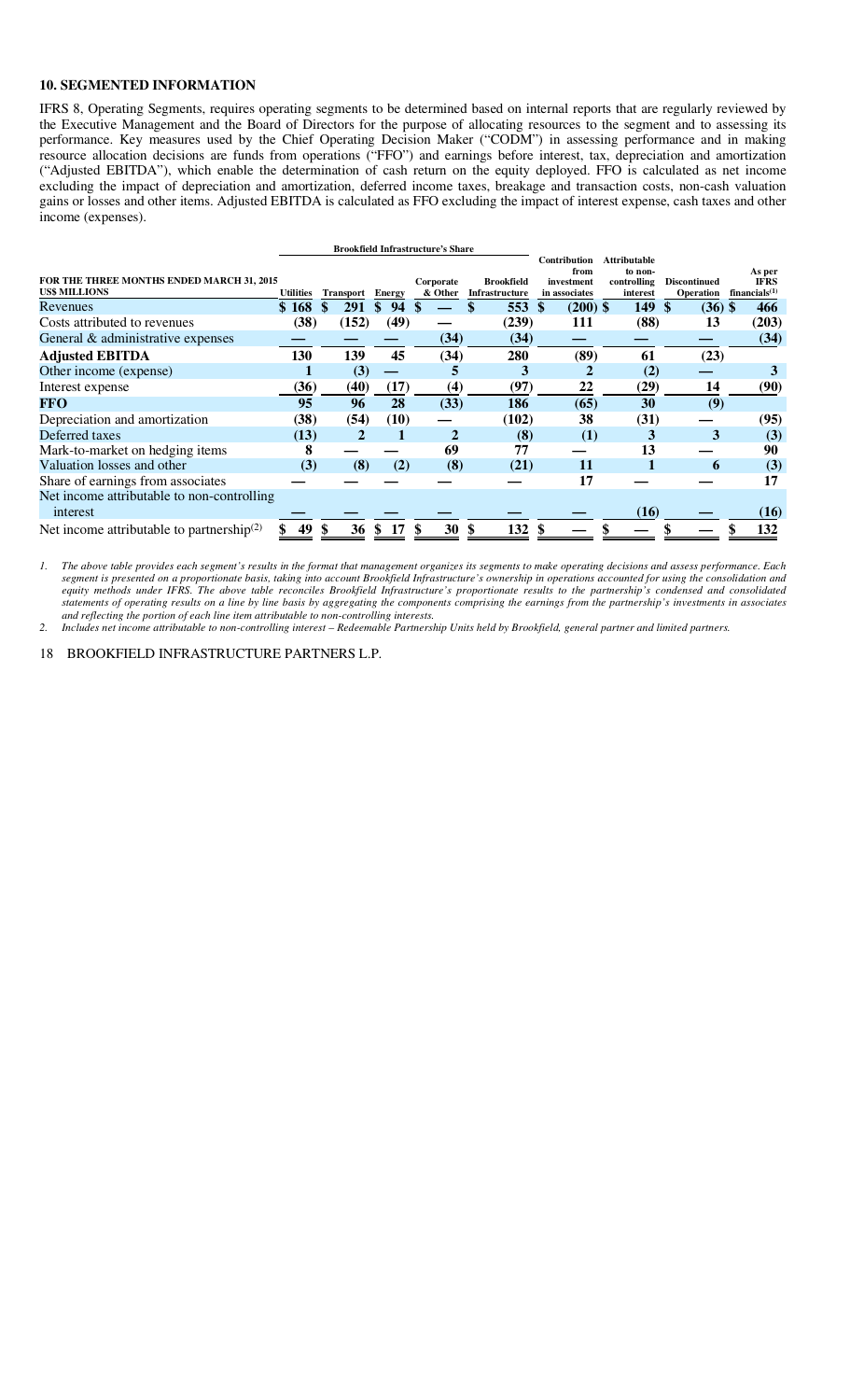|                                                                                    |                  |                      |               | <b>Brookheid Imrastructure s share</b> |                                     |                                                               |                                                           |                                          |                                                    |
|------------------------------------------------------------------------------------|------------------|----------------------|---------------|----------------------------------------|-------------------------------------|---------------------------------------------------------------|-----------------------------------------------------------|------------------------------------------|----------------------------------------------------|
| <b>FOR THE THREE MONTHS</b><br><b>ENDED MARCH 31, 2014</b><br><b>US\$ MILLIONS</b> | <b>Utilities</b> | <b>Transport</b>     | <b>Energy</b> | Corporate<br>& Other                   | <b>Brookfield</b><br>Infrastructure | <b>Contribution</b><br>from<br>investment<br>in<br>associates | <b>Attributable</b><br>to non-<br>controlling<br>interest | <b>Discontinued</b><br><b>Operations</b> | As per<br><b>IFRS</b><br>financials <sup>(1)</sup> |
| Revenues                                                                           | \$176            | $\mathcal{S}$<br>286 | \$91          |                                        | 553<br>\$                           | \$<br>(183)                                                   | 150<br><sup>\$</sup>                                      | \$.<br>(40)                              | 480<br>\$.                                         |
| Costs attributed to revenues                                                       | (50)             | (142)                | (47)          |                                        | (239)                               | 94                                                            | (78)                                                      | 11                                       | (212)                                              |
| General & administrative costs                                                     |                  |                      |               | (27)                                   | (27)                                |                                                               |                                                           |                                          | (27)                                               |
| <b>Adjusted EBITDA</b>                                                             | 126              | 144                  | 44            | (27)                                   | 287                                 | (89)                                                          | 72                                                        | (29)                                     |                                                    |
| Other income (expense)                                                             | 2                | (7)                  |               | 6                                      |                                     | 3                                                             | (1)                                                       |                                          | 3                                                  |
| Interest expense                                                                   | (39)             | (42)                 | (18)          | (3)                                    | (102)                               | 25                                                            | (25)                                                      | 15                                       | (87)                                               |
| <b>FFO</b>                                                                         | 89               | 95                   | 26            | (24)                                   | 186                                 | (61)                                                          | 46                                                        | (14)                                     |                                                    |
| Depreciation and amortization                                                      | (39)             | (61)                 | (17)          |                                        | (117)                               | 41                                                            | (25)                                                      | 10                                       | (91)                                               |
| Deferred taxes                                                                     | (6)              |                      | (4)           | 4                                      |                                     | (10)                                                          | (1)                                                       | 4                                        | (6)                                                |
| Mark-to-market on hedging items                                                    | 2                | 5                    |               | (23)                                   | (16)                                |                                                               |                                                           |                                          | (16)                                               |
| Valuation (losses) gains and other                                                 | (9)              | (13)                 | 4             | (4)                                    | (22)                                | 17                                                            | (8)                                                       |                                          | (12)                                               |
| Share of earnings from associates                                                  |                  |                      |               |                                        |                                     | 13                                                            |                                                           |                                          | 13                                                 |
| Loss from discontinued operations<br>net of tax                                    |                  |                      |               |                                        |                                     |                                                               |                                                           | (1)                                      | (1)                                                |
| Net income attributable to non-<br>controlling interest                            |                  |                      |               |                                        |                                     |                                                               | (12)                                                      |                                          | (12)                                               |
| Net income (loss) attributable to<br>partnership $(2)$                             | 37<br>\$         | 33                   | 9<br>S        | (47)                                   | 32                                  |                                                               |                                                           |                                          | 32                                                 |

**Brookfield Infrastructure's Share**

*1. The above table provides each segment's results in the format that management organizes its segments to make operating decisions and assess performance. Each segment is presented on a proportionate basis, taking into account Brookfield Infrastructure's ownership in operations accounted for using the consolidation and equity methods under IFRS. The above table reconciles Brookfield Infrastructure's proportionate results to the partnership's condensed and consolidated statements of operating results on a line by line basis by aggregating the components comprising the earnings from the partnership's investments in associates and reflecting the portion of each line item attributable to non-controlling interests.* 

*2. Includes net income attributable to non-controlling interest – Redeemable Partnership Units held by Brookfield, general partner and limited partners.* 

#### **Segment assets**

For the purpose of monitoring segment performance and allocating resources between segments, Brookfield Infrastructure's Executive Management and Board of Directors monitor the assets, including investments accounted for using the equity method, attributable to each segment.

The following is an analysis of Brookfield Infrastructure's assets by operating segment for the periods under review:

|                                                                     |                      | <b>Total attributable to Brookfield Infrastructure</b> |                          |                                                       |                                     |                                                        |                                                                 |                                                                    |                                                 |                                                                |  |  |  |  |
|---------------------------------------------------------------------|----------------------|--------------------------------------------------------|--------------------------|-------------------------------------------------------|-------------------------------------|--------------------------------------------------------|-----------------------------------------------------------------|--------------------------------------------------------------------|-------------------------------------------------|----------------------------------------------------------------|--|--|--|--|
| <b>AS AT MARCH 31, 2015</b><br>US\$ MILLIONS<br><b>Total assets</b> | Utilities<br>\$4,600 | <b>Transport</b><br>\$4,517                            | <b>Energy</b><br>\$1,794 | <b>Communications</b><br><b>Infrastructure</b><br>787 | Corporate<br>& Other<br>(144)<br>\$ | <b>Brookfield</b><br>Infrastructure<br>11,554<br>ж     | Contribution<br>from<br>investment<br>in associates<br>(2, 568) | <b>Attributable</b><br>to non-<br>controlling<br>interest<br>3,934 | Working<br>capital<br>adjustment<br>3,366<br>M. | As per<br><b>IFRS</b><br>financials <sup>(1)</sup><br>\$16,286 |  |  |  |  |
|                                                                     |                      |                                                        |                          |                                                       |                                     | <b>Total attributable to Brookfield Infrastructure</b> |                                                                 |                                                                    |                                                 |                                                                |  |  |  |  |
|                                                                     |                      |                                                        |                          |                                                       |                                     |                                                        | Contribution                                                    | <b>Attributable</b>                                                |                                                 |                                                                |  |  |  |  |
|                                                                     |                      |                                                        |                          |                                                       |                                     |                                                        | from                                                            | to non-                                                            | Working                                         | As per                                                         |  |  |  |  |
| AS AT DECEMBER 31, 2014                                             |                      |                                                        |                          | <b>Communications</b>                                 | Corporate                           | <b>Brookfield</b>                                      | investment                                                      | controlling                                                        | capital                                         | <b>IFRS</b>                                                    |  |  |  |  |
| <b>US\$ MILLIONS</b>                                                | Utilities            | <b>Transport</b>                                       | <b>Energy</b>            | Infrastructure                                        | & Other                             | Infrastructure                                         | in associates                                                   | interest                                                           | adjustment                                      | financials $(1)$                                               |  |  |  |  |
| <b>Total assets</b>                                                 | \$4,805              | \$4.970                                                | \$1,816                  |                                                       | (56)                                | 11,535                                                 | (1, 944)                                                        | 4,284                                                              | 2.620                                           | \$16,495                                                       |  |  |  |  |

*1. The above tables provide each segment's assets in the format that management organizes its segments to make operating decisions and assess performance. Each segment is presented on a proportionate basis, taking into account Brookfield Infrastructure's ownership in operations using consolidation and the equity method whereby the partnership either controls or exercises significant influence over the investment respectively. The above table reconciles Brookfield Infrastructure's proportionate assets to total assets presented on the partnership's consolidated statements of financial position by removing net liabilities contained within investments in associates and reflecting the assets attributable to non-controlling interests, and adjusting for working capital assets which are netted against working capital liabilities.*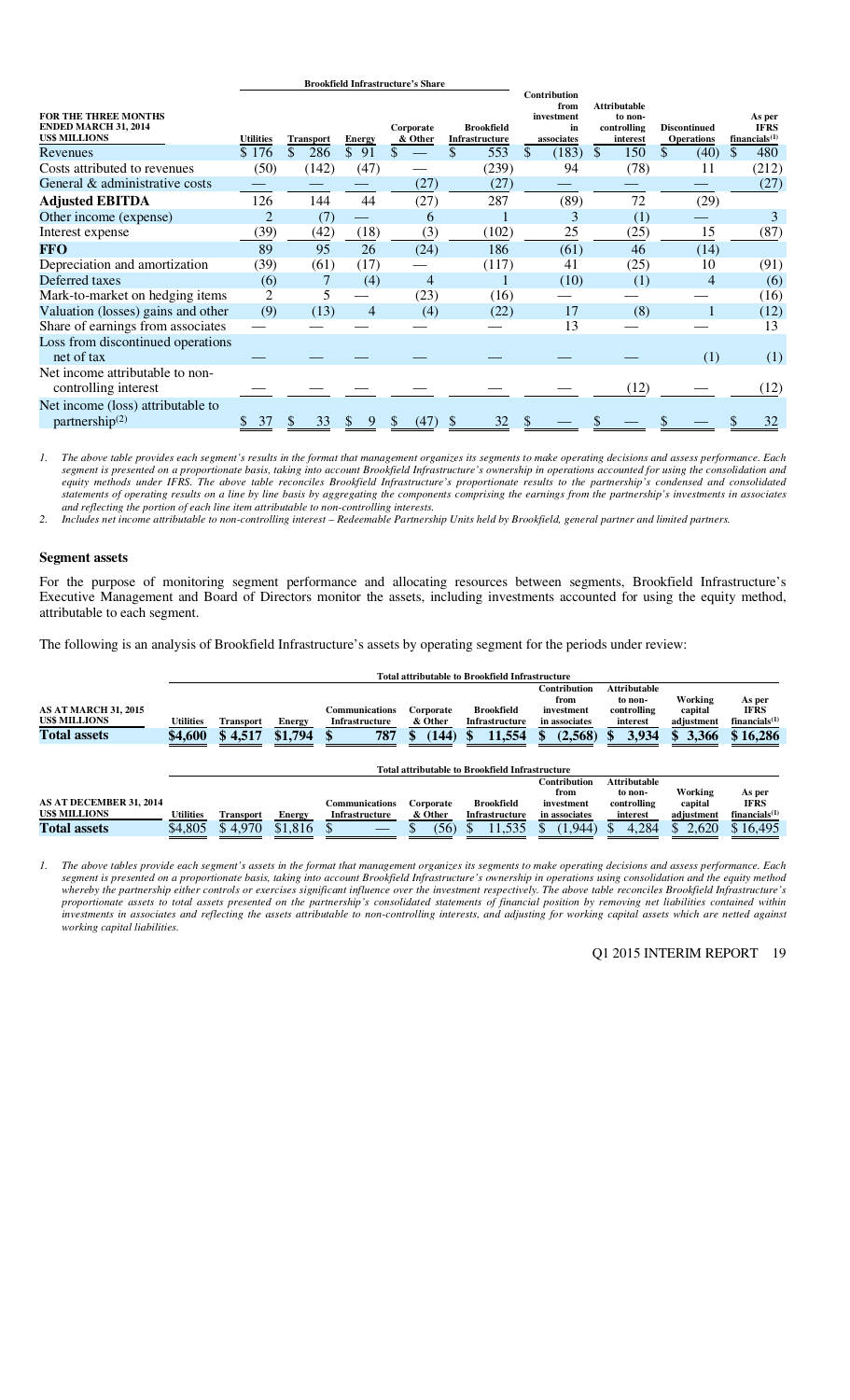#### **11. SUBSIDIARY PUBLIC ISSUERS**

In December 2014, wholly owned subsidiaries of Brookfield Infrastructure, Brookfield Infrastructure Finance ULC, Brookfield Infrastructure Finance LLC, Brookfield Infrastructure Finance Pty Ltd and Brookfield Infrastructure Finance Limited (collectively, the "Debt Issuers") and Brookfield Infrastructure Preferred Equity Inc. (collectively with the Debt Issuers, the "Issuers"), filed a base shelf prospectus qualifying the distribution of debt securities and Class A preference shares in Canada. The Issuers may offer and sell these instruments in one or more issuances in the aggregate, of up to C\$1 billion (or the equivalent in other currencies).

On October 10, 2012, wholly owned subsidiaries of Brookfield Infrastructure executed a C\$400 million, five year medium term note offering in the Canadian bond market with a coupon of 3.5%, which was swapped into U.S. dollars on a matched maturity basis at an all in rate of 2.7%.

On March 11, 2015, Brookfield Infrastructure issued C\$450 million of medium-term notes maturing March 11, 2022 with a coupon of 3.5%, which was swapped into U.S. dollars on a matched maturity basis at an all-in rate of 3.9%.

These notes are unconditionally guaranteed by Brookfield Infrastructure Partners L.P., Brookfield Infrastructure L.P., and wholly owned subsidiaries, Brookfield Infrastructure Holdings (Canada) Inc., Brookfield Infrastructure US Holdings I Corporation, Brookfield Infrastructure LLC and BIP Bermuda Holdings I Limited.

The following tables set forth consolidated summary financial information for Brookfield Infrastructure and the Issuers:

| FOR THE THREE MONTHS ENDED MARCH 31, 2015             | <b>Brookfield</b><br>Infrastructure $(2)$ | <b>The Issuers</b> |              | <b>Subsidiaries of the</b><br>partnership other<br>than the Issuers $(3)$ | Consolidating<br>adjustments $(4)$ | <b>Brookfield</b><br><b>Infrastructure</b><br>consolidated |
|-------------------------------------------------------|-------------------------------------------|--------------------|--------------|---------------------------------------------------------------------------|------------------------------------|------------------------------------------------------------|
| Revenue                                               | \$                                        |                    |              | 466                                                                       | \$                                 | \$<br>466                                                  |
| Net income (loss) from continuing operations          |                                           |                    |              |                                                                           |                                    |                                                            |
| attributable to partnership                           | 84                                        |                    |              | 388                                                                       | (340)                              | 132                                                        |
| Net income attributable to partnership <sup>(1)</sup> | 84                                        |                    |              | 388                                                                       | (340)                              | 132                                                        |
| FOR THE THREE MONTHS ENDED MARCH 31, 2014             |                                           |                    |              |                                                                           |                                    |                                                            |
| Revenue                                               | \$                                        |                    | \$           | 480                                                                       | \$                                 | \$<br>480                                                  |
| Net income from continuing operations                 |                                           |                    |              |                                                                           |                                    |                                                            |
| attributable to partnership                           | 16                                        |                    |              | 69                                                                        | (53)                               | 32                                                         |
| Net income (loss) attributable to partnership $(1)$   | 15                                        |                    |              | 69                                                                        | (52)                               | 32                                                         |
| <b>AS AT MARCH 31, 2015</b>                           |                                           |                    |              |                                                                           |                                    |                                                            |
| Current assets                                        | \$                                        | \$<br>5            | $\mathbb{S}$ | 1660                                                                      | \$<br>(5)                          | \$<br>1,660                                                |
| Non-current assets                                    | 3,286                                     | 320                |              | 14,626                                                                    | (3,606)                            | 14,626                                                     |
| <b>Current liabilities</b>                            |                                           | 8                  |              | 870                                                                       | (8)                                | 870                                                        |
| Non-current liabilities                               |                                           | 674                |              | 11,389                                                                    | (2,684)                            | 9,379                                                      |
| Non-controlling interests – Redeemable                |                                           |                    |              |                                                                           |                                    |                                                            |
| Partnership units held by Brookfield                  |                                           |                    |              | 1,240                                                                     |                                    | 1,240                                                      |
| Non-controlling interests $-$ in operating            |                                           |                    |              |                                                                           |                                    |                                                            |
| subsidiaries                                          |                                           |                    |              | 1,353                                                                     |                                    | 1,353                                                      |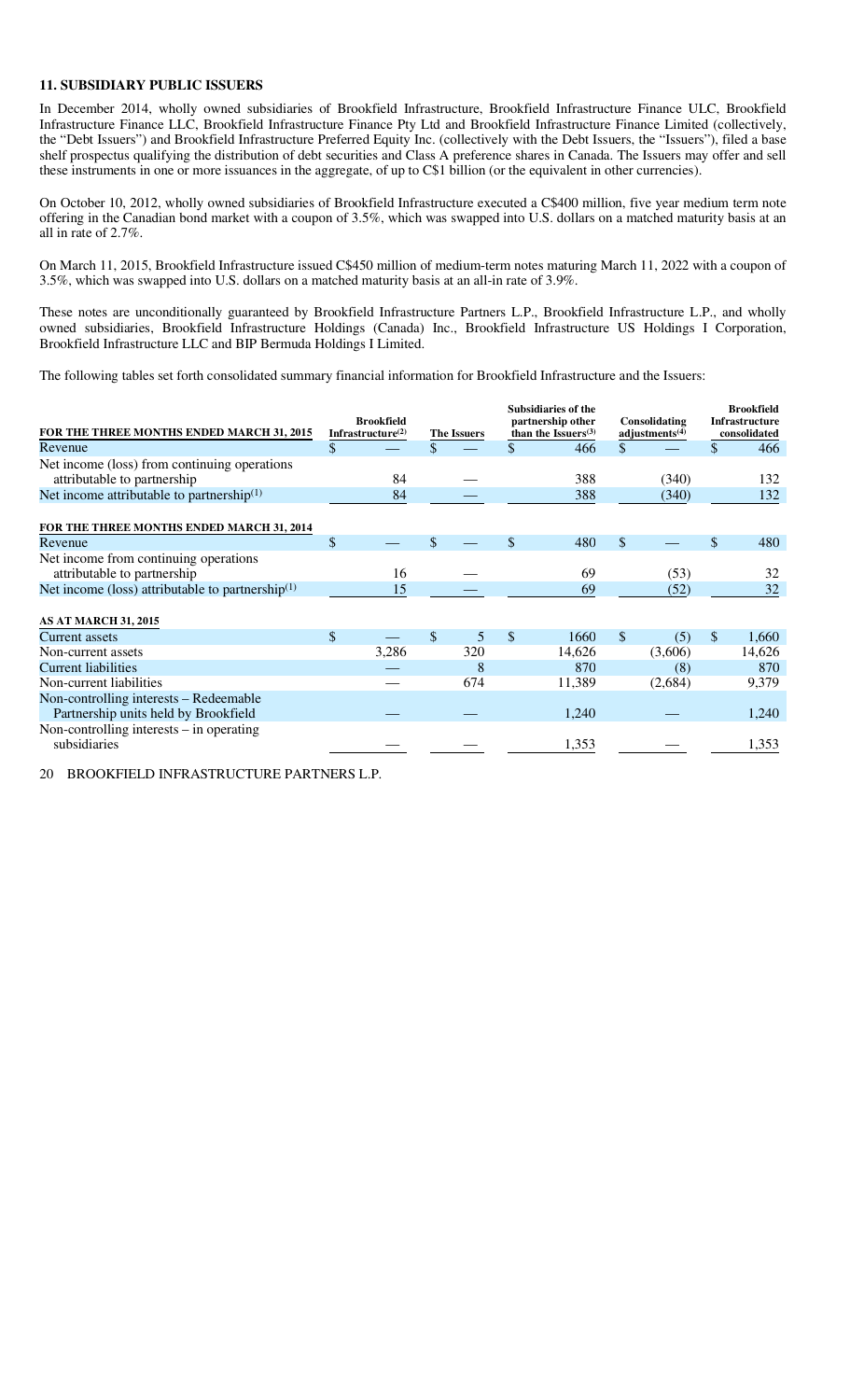| AS AT DECEMBER 31, 2014                                                        | Brookfield<br>Infrastructure $(2)$ | The Issuers | <b>Subsidiaries of the</b><br>partnership other<br>than the Issuers $(3)$ | Consolidating<br>adjustments $(4)$ | <b>Brookfield</b><br><b>Infrastructure</b><br>consolidated |
|--------------------------------------------------------------------------------|------------------------------------|-------------|---------------------------------------------------------------------------|------------------------------------|------------------------------------------------------------|
| Current assets                                                                 |                                    |             | 1.560                                                                     | (3)                                | 1,560<br>\$                                                |
| Non-current assets                                                             | 3,493                              | 351         | 14.935                                                                    | (3,844)                            | 14,935                                                     |
| Current liabilities                                                            |                                    |             | 821                                                                       | (5)                                | 821                                                        |
| Non-current liabilities                                                        |                                    | 350         | 11.461                                                                    | (2,459)                            | 9,352                                                      |
| Non-controlling interests – Redeemable<br>Partnership Units held by Brookfield |                                    |             | 1.321                                                                     |                                    | 1.321                                                      |
| Non-controlling interests $-$ in operating<br>subsidiaries                     |                                    |             | 1,444                                                                     |                                    | .444                                                       |

*1. Includes net income (loss) attributable to non-controlling interest – Redeemable Partnership Units held by Brookfield, general partner and limited partners.* 

*2. Includes investments in all subsidiaries of the partnership under the equity method.* 

*3. Includes investments in all subsidiaries of the partnership other than the Issuers on a consolidated basis.* 

*4. Includes elimination of intercompany transactions and balances necessary to present Brookfield Infrastructure on a consolidated basis* 

# **12. PARTNERSHIP CAPITAL**

The partnership's capital structure is comprised of three classes of partnership units: limited partnership units, general partnership units and preferred units and the Holding LP's capital structure is composed of four classes of partnership units: special limited partner units, managing general partner units, preferred units and redeemable partnership units held by Brookfield.

The partnership has a distribution reinvestment plan (the "Plan") that allows eligible holders of the partnership to purchase additional units by reinvesting their cash distributions. Under the Plan, units are acquired at a price per unit calculated by reference to the volume weighted average of the trading price for our units on the New York Stock Exchange for the five trading days immediately preceding the relevant distribution date. During the three month period ended March 31, 2015, the partnership issued less than 1 million units for proceeds of less than \$1 million (2014: less than 1 million units for proceeds of \$2 million) under the Plan.

In March 2015, the partnership issued 5 million of cumulative rate reset Class A preferred limited partnership units, Series 1, at C\$25 with a fixed annual dividend of 4.5%, redeemable by the partnership for a term of 5 years. In total, C\$125 million or \$100 million of gross proceeds were raised and \$4 million in equity issuance costs were incurred. Fixed, cumulative, preferential cash distributions, as and when declared by the general partner of the partnership, are payable quarterly on the last day of March, June, September, and December, at an annual rate of 4.5% or \$1.125 per unit. For every five-year period after the issuance, the distribution rate will reset to the 5-Year Government of Canada bond rate plus 356 basis points. On June 30, 2020 and on June 30 every five years thereafter, holders of Series 1 Preferred Units will have the right to elect to convert any or all of their Series 1 Preferred Units into an equal number of Cumulative Floating Rate Class A Preferred Limited Partnership Units, Series 2. Series 2 Preferred Units pay a floating quarterly distribution equal to the 90-day Canadian Treasury Bill Rate plus 356 basis points on an actual day count basis.

#### **a) General and Limited Partnership Capital**

|                       | General partnership units |               | Limited partnership units |               | <b>Total</b>          |               |  |  |
|-----------------------|---------------------------|---------------|---------------------------|---------------|-----------------------|---------------|--|--|
|                       | As of and                 | As of and     | As of and                 | As of and     | As of and             | As of and     |  |  |
|                       | for the three             | for the 12    | for the three             | for the 12    | for the three         | for the 12    |  |  |
|                       | months ended              | months ended  | months ended              | months ended  | months ended          | months ended  |  |  |
| <b>UNITS MILLIONS</b> | <b>March 31, 2015</b>     | Dec. 31, 2014 | <b>March 31, 2015</b>     | Dec. 31, 2014 | <b>March 31, 2015</b> | Dec. 31, 2014 |  |  |
| Authorized to issue   |                           |               |                           |               |                       |               |  |  |
| Opening balance       |                           | 1.1           | 150.3                     | 150.2         | 151.4                 | 151.3         |  |  |
| Issued for cash       |                           |               |                           | 0.1           |                       | 0.1           |  |  |
| Ending balance        |                           |               | 150.3                     | 150.3         | 151.4                 | 151.4         |  |  |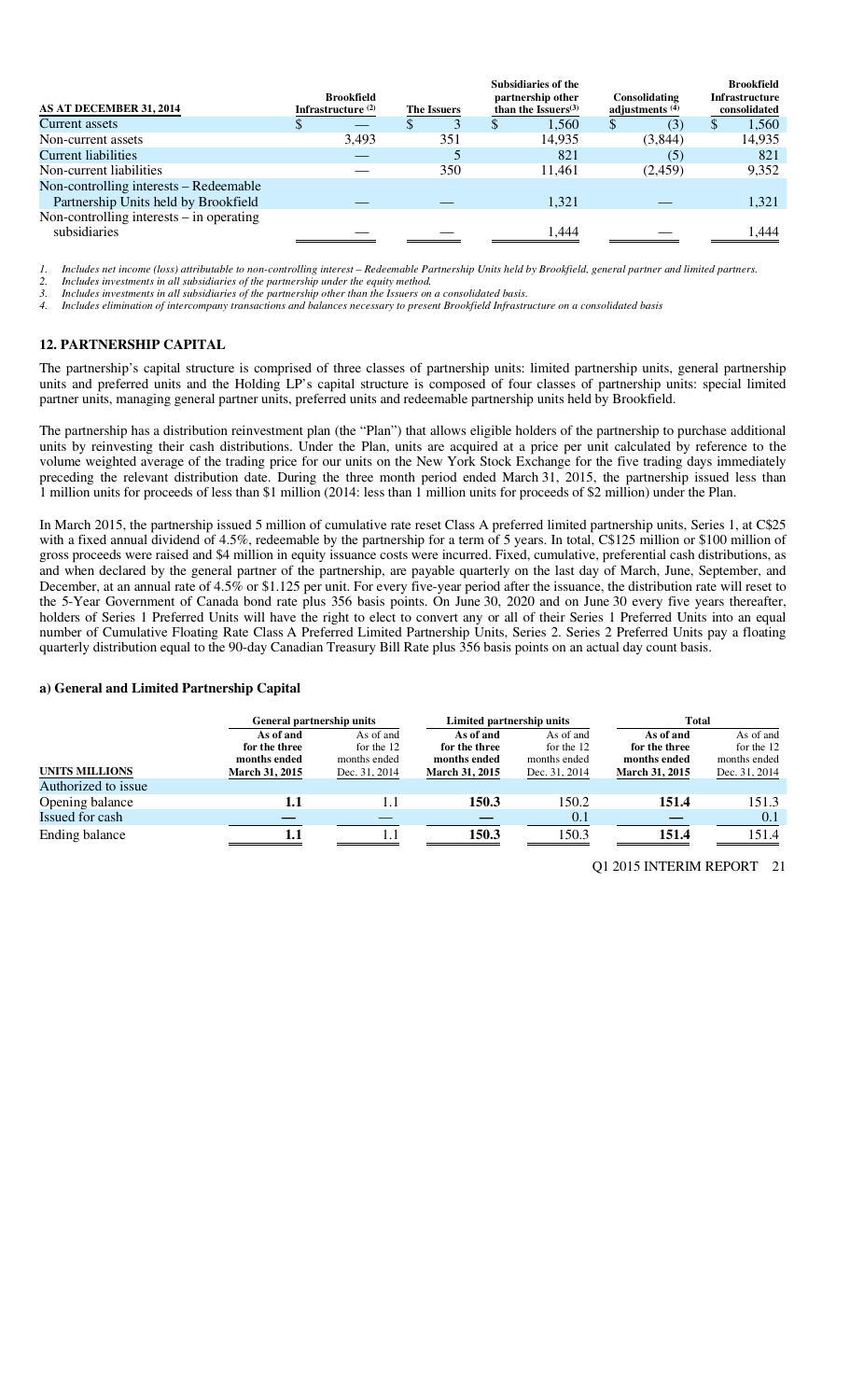|                      |  | <b>General partner</b> |            |               |  | Limited partners'     |           |               | Total     |                       |           |               |           |  |  |  |  |  |  |  |  |  |  |  |  |  |  |  |  |  |  |  |  |  |  |  |  |  |  |  |  |  |  |  |  |  |  |  |               |  |            |  |               |  |              |  |
|----------------------|--|------------------------|------------|---------------|--|-----------------------|-----------|---------------|-----------|-----------------------|-----------|---------------|-----------|--|--|--|--|--|--|--|--|--|--|--|--|--|--|--|--|--|--|--|--|--|--|--|--|--|--|--|--|--|--|--|--|--|--|--|---------------|--|------------|--|---------------|--|--------------|--|
|                      |  | As of and              |            | As of and     |  |                       | As of and |               | As of and |                       | As of and |               | As of and |  |  |  |  |  |  |  |  |  |  |  |  |  |  |  |  |  |  |  |  |  |  |  |  |  |  |  |  |  |  |  |  |  |  |  |               |  |            |  |               |  |              |  |
|                      |  | for the three          | for the 12 |               |  |                       |           |               |           |                       |           |               |           |  |  |  |  |  |  |  |  |  |  |  |  |  |  |  |  |  |  |  |  |  |  |  |  |  |  |  |  |  |  |  |  |  |  |  | for the three |  | for the 12 |  | for the three |  | for the $12$ |  |
|                      |  | months ended           |            | months ended  |  | months ended          |           | months ended  |           | months ended          |           | months ended  |           |  |  |  |  |  |  |  |  |  |  |  |  |  |  |  |  |  |  |  |  |  |  |  |  |  |  |  |  |  |  |  |  |  |  |  |               |  |            |  |               |  |              |  |
| <b>US\$ MILLIONS</b> |  | <b>March 31, 2015</b>  |            | Dec. 31, 2014 |  | <b>March 31, 2015</b> |           | Dec. 31, 2014 |           | <b>March 31, 2015</b> |           | Dec. 31, 2014 |           |  |  |  |  |  |  |  |  |  |  |  |  |  |  |  |  |  |  |  |  |  |  |  |  |  |  |  |  |  |  |  |  |  |  |  |               |  |            |  |               |  |              |  |
| Opening balance      |  | 19                     |            | 19            |  | 3.201                 |           | 3,199         | Φ         | 3.220                 |           | 3,218         |           |  |  |  |  |  |  |  |  |  |  |  |  |  |  |  |  |  |  |  |  |  |  |  |  |  |  |  |  |  |  |  |  |  |  |  |               |  |            |  |               |  |              |  |
| Unit issuance        |  |                        |            |               |  |                       |           |               |           |                       |           |               |           |  |  |  |  |  |  |  |  |  |  |  |  |  |  |  |  |  |  |  |  |  |  |  |  |  |  |  |  |  |  |  |  |  |  |  |               |  |            |  |               |  |              |  |
| Ending balance       |  | 19                     |            | 19            |  | 3,201                 |           | 3,201         |           | 3,220                 |           | 3,220         |           |  |  |  |  |  |  |  |  |  |  |  |  |  |  |  |  |  |  |  |  |  |  |  |  |  |  |  |  |  |  |  |  |  |  |  |               |  |            |  |               |  |              |  |

The weighted average number of special limited partnership units outstanding for the three months ended March 31, 2015 was 1.1 million (2014: 1.1 million). The weighted average number of limited partnership units outstanding for the three months ended March 31, 2015 was 150.3 million (2014: 150.3 million).

# **b) Non-controlling interest – Redeemable Partnership Units held by Brookfield**

|                       | Non-controlling interest – Redeemable Partnership<br>Units held by Brookfield |                     |
|-----------------------|-------------------------------------------------------------------------------|---------------------|
|                       | As of and for the                                                             | As of and           |
|                       | three months ended                                                            | for the 12 months   |
| <b>UNITS MILLIONS</b> | <b>March 31, 2015</b>                                                         | ended Dec. 31, 2014 |
| Opening balance       | 58.7                                                                          | 58.7                |
| Issued for cash       |                                                                               |                     |
| <b>Ending balance</b> | 58.7                                                                          | 58.7                |

|                      | Non-controlling interest – Redeemable Partnership | <b>Units held by Brookfield</b> |                     |  |  |  |  |
|----------------------|---------------------------------------------------|---------------------------------|---------------------|--|--|--|--|
|                      | As of and<br>As of and for the                    |                                 |                     |  |  |  |  |
|                      | three months ended                                |                                 | for the 12 months   |  |  |  |  |
| <b>US\$ MILLIONS</b> | <b>March 31, 2015</b>                             |                                 | ended Dec. 31, 2014 |  |  |  |  |
| Opening balance      | 1,178                                             |                                 | 1,178               |  |  |  |  |
| Unit issuance        |                                                   |                                 |                     |  |  |  |  |
| Ending balance       | 1,178                                             |                                 | 1,178               |  |  |  |  |

The weighted average number of Redeemable Partnership Units held by Brookfield outstanding for the three months ended March 31, 2015 was 58.7 million (2014: 58.7 million).

#### **c) Preferred Unitholders' Capital**

|                            |                              | <b>Preferred Units</b> |  |  |  |  |  |
|----------------------------|------------------------------|------------------------|--|--|--|--|--|
|                            | As of and for the            | As of and              |  |  |  |  |  |
|                            | three months ended           | for the 12 months      |  |  |  |  |  |
| UNITS MILLIONS             | <b>March 31, 2015</b>        | ended Dec. 31, 2014    |  |  |  |  |  |
| <b>Authorized to issue</b> |                              |                        |  |  |  |  |  |
| Opening balance            |                              |                        |  |  |  |  |  |
| Issued for cash            | 5.0                          |                        |  |  |  |  |  |
| Ending balance             | 5.0                          |                        |  |  |  |  |  |
|                            | <b>Preferred Unitholders</b> |                        |  |  |  |  |  |

|                        | 11 cici i cu chidroideis |  |                     |  |  |  |  |
|------------------------|--------------------------|--|---------------------|--|--|--|--|
|                        | As of and for the        |  | As of and           |  |  |  |  |
|                        | three months ended       |  | for the 12 month    |  |  |  |  |
| US\$ MILLIONS          | <b>March 31, 2015</b>    |  | ended Dec. 31, 2014 |  |  |  |  |
| <b>Opening balance</b> |                          |  |                     |  |  |  |  |
| Unit issuance          | 96                       |  |                     |  |  |  |  |
| <b>Ending balance</b>  | 96                       |  |                     |  |  |  |  |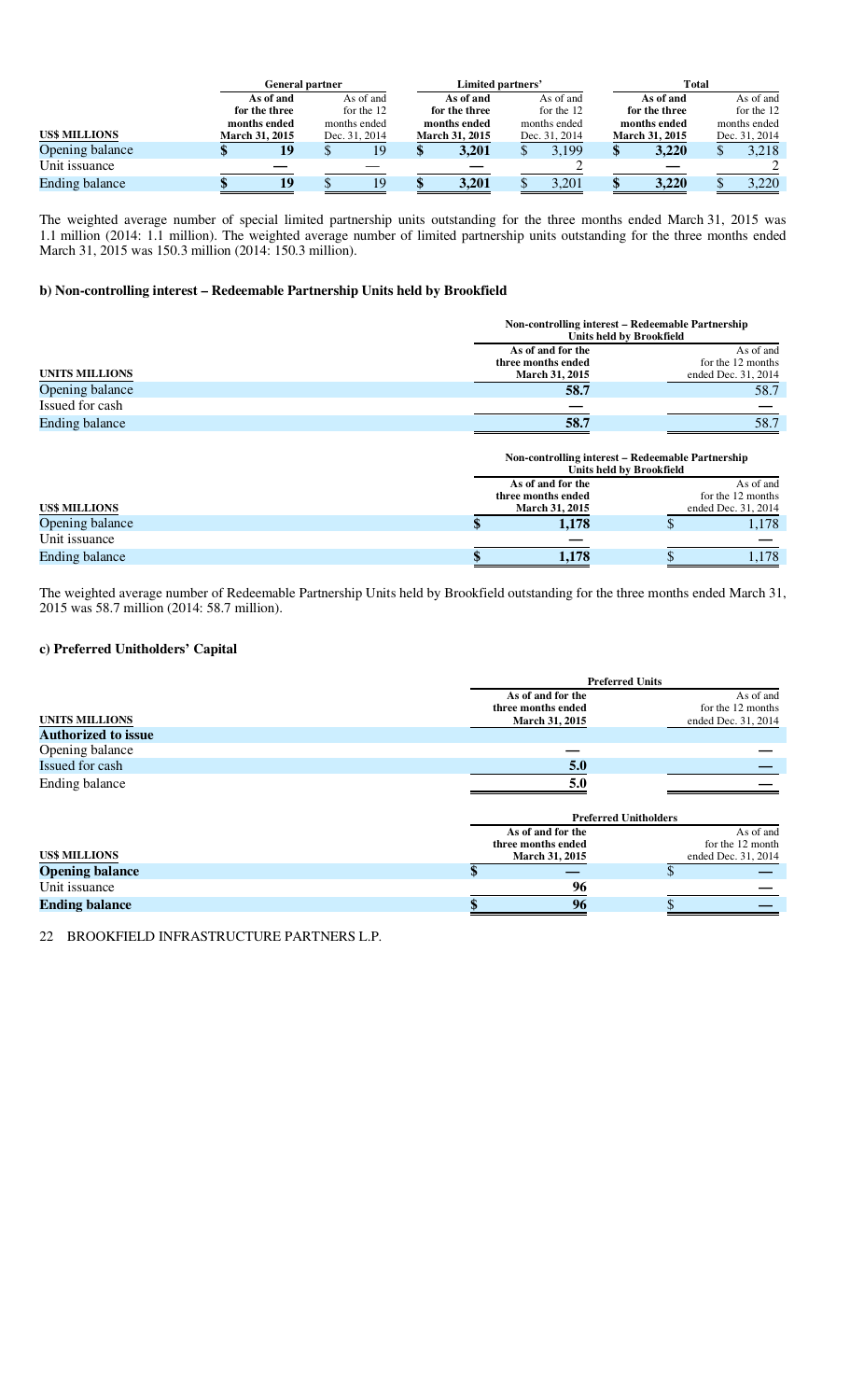#### **13. DISTRIBUTIONS**

For the three months ended March 31, 2015, distributions to partnership unitholders were \$111 million or \$0.53, per partnership unit (2014: \$101 million or \$0.48 per unit).

Additionally, incentive distributions were made to an affiliate of Brookfield, in its capacity as the special limited partner of the Holding LP, in the amount of \$15 million for the three months ended March 31, 2015 (\$11 million for the three months ended March 31, 2014).

On May 5, 2015 the partnership declared a distribution of C\$1.4 million or C\$1.13, per preferred unit.

# **14. ACCUMULATED OTHER COMPREHENSIVE INCOME**

#### **a) Attributable to Limited Partners**

|                               |                    |             |            |           |            |            |             | Accumulated   |
|-------------------------------|--------------------|-------------|------------|-----------|------------|------------|-------------|---------------|
|                               |                    | Foreign     | Net        |           |            | Unrealized | Equity      | other         |
|                               | <b>Revaluation</b> | currency    | investment | Cash flow | Available- | actuarial  | accounted   | comprehensive |
| <b>UNITS MILLIONS</b>         | <b>Surplus</b>     | translation | hedges     | hedges    | for-sale   | losses     | investments | income        |
| Balance as at January 1, 2015 | 812                | (428)       | 36         | 96        | 14         | (25)       | 342         | 655           |
| Other comprehensive (loss)    |                    |             |            |           |            |            |             |               |
| income                        |                    | (268)       | 66         | $\bf{12}$ | 4          |            |             | (212)         |
| Balance as at March 31, 2015  | 812                | (696)       | 102        | (108)     | 10         | (25)       | 348         | 443           |

| <b>UNITS MILLIONS</b>         | <b>Revaluation</b><br><b>Surplus</b> |     | Foreign<br>currency<br>translation | Net<br>investment<br>hedges | <b>Cash flow</b><br>hedges | Available-<br>for-sale | Unrealized<br>actuarial<br>losses | Equity<br>accounted<br>investments | Accumulated<br>other<br>comprehensive<br>income |     |
|-------------------------------|--------------------------------------|-----|------------------------------------|-----------------------------|----------------------------|------------------------|-----------------------------------|------------------------------------|-------------------------------------------------|-----|
| Balance as at January 1, 2014 |                                      | 652 | (94)                               | (65)                        | (63)                       | 10                     | (6)                               | 254                                |                                                 | 688 |
| Other comprehensive income    |                                      |     |                                    |                             |                            |                        |                                   |                                    |                                                 |     |
| $(\text{loss})$               |                                      |     | 16                                 | 26)                         |                            |                        |                                   |                                    |                                                 | (2) |
| Balance as at March 31, 2014  |                                      | 652 | 78)                                | (91)                        | (62)                       | 18                     | (6)                               | 253                                |                                                 | 686 |

#### **b) Attributable to General Partner**

|                               |                    |                           |            |                   |                   |                   |             | Accumulated   |
|-------------------------------|--------------------|---------------------------|------------|-------------------|-------------------|-------------------|-------------|---------------|
|                               |                    | Foreign                   | Net        |                   |                   | <b>Unrealized</b> | Equity      | other         |
|                               | <b>Revaluation</b> | currency                  | investment | C <b>ash flow</b> | <b>Available-</b> | actuarial         | accounted   | comprehensive |
| <b>UNITS MILLIONS</b>         | <b>Surplus</b>     | translation               | hedges     | hedges            | for-sale          | losses            | investments | income        |
| Balance as at January 1, 2015 |                    |                           |            |                   |                   |                   |             |               |
| Other comprehensive loss      |                    |                           |            |                   |                   |                   |             |               |
| Balance as at March 31, 2015  |                    | $\mathbf{J}^{\mathbf{r}}$ |            |                   |                   |                   |             |               |

|                               | <b>Revaluation</b> | Foreign<br>currency | Net<br>investment | Cash flow | Available- | Unrealized<br>actuarial | Equity<br>accounted | Accumulated<br>other<br>comprehensive |
|-------------------------------|--------------------|---------------------|-------------------|-----------|------------|-------------------------|---------------------|---------------------------------------|
| <b>UNITS MILLIONS</b>         | <b>Surplus</b>     | translation         | hedges            | hedges    | for-sale   | losses                  | investments         | income                                |
| Balance as at January 1, 2014 |                    |                     |                   |           |            |                         |                     |                                       |
| Other comprehensive income    |                    |                     |                   |           |            |                         |                     |                                       |
| Balance as at March 31, 2014  |                    |                     |                   |           |            |                         |                     |                                       |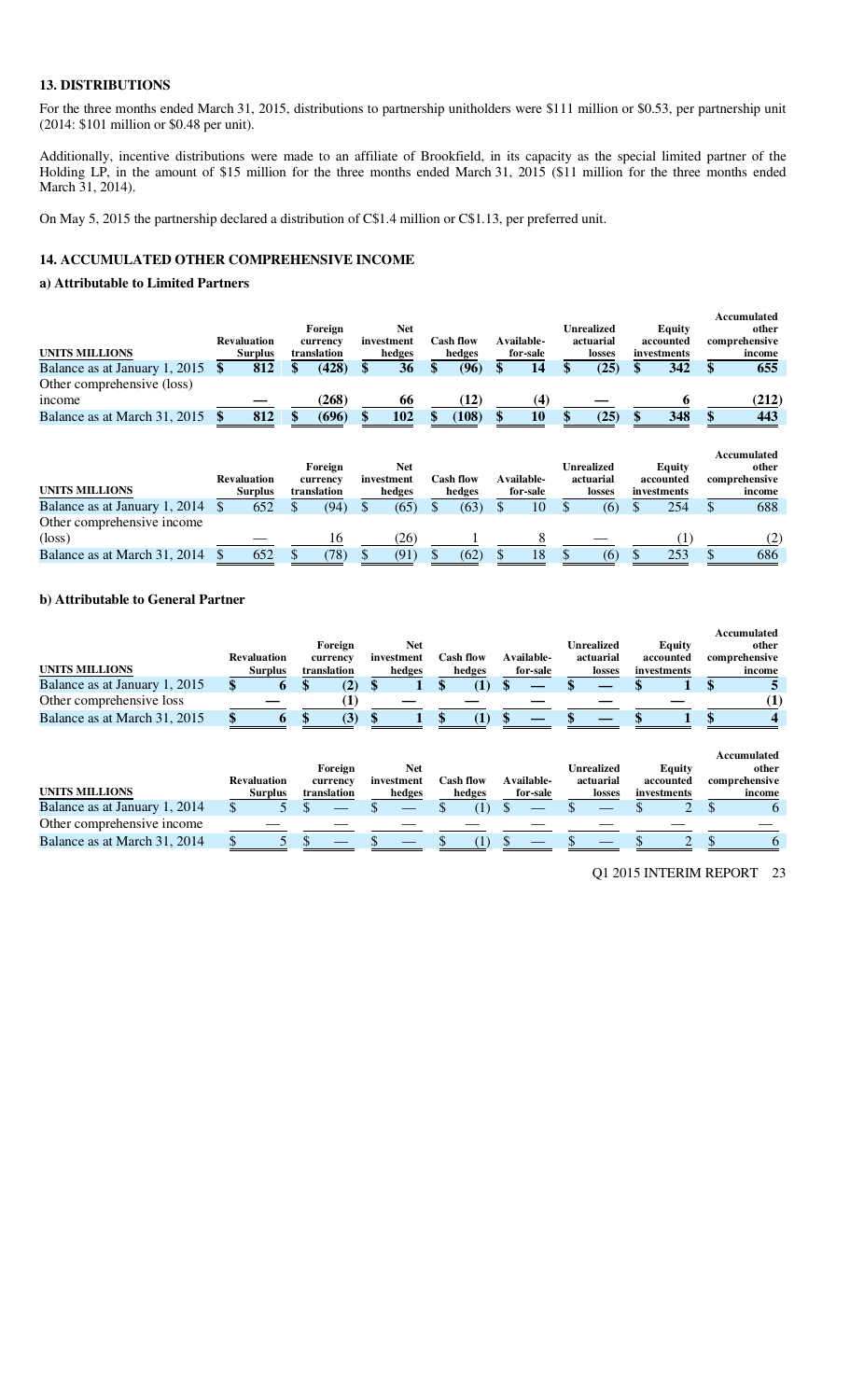#### **c) Attributable to Non-controlling interest – Redeemable Partnership Units held by Brookfield**

| <b>UNITS MILLIONS</b>                         | <b>Revaluation</b><br><b>Surplus</b> | Foreign<br>currency<br>translation | <b>Net</b><br>investment<br>hedges | <b>Cash flow</b><br>hedges |     | Available-<br>for-sale | <b>Unrealized</b><br>actuarial<br>losses | Equity<br>accounted<br>investments        | Accumulated<br>other<br>comprehensive<br>income        |
|-----------------------------------------------|--------------------------------------|------------------------------------|------------------------------------|----------------------------|-----|------------------------|------------------------------------------|-------------------------------------------|--------------------------------------------------------|
| Balance as at January 1, 2015                 | 335                                  | (160)                              | 12                                 | (41)                       |     | 6                      | (8)                                      | 139                                       | 283                                                    |
| Other comprehensive (loss)<br>income          |                                      | (104)                              | 26                                 | (5)                        |     | $\bf(2)$               |                                          |                                           | (83)                                                   |
| Balance as at March 31, 2015                  | 335                                  | (264)                              | 38                                 | (46)                       |     | 4                      | (8)                                      | \$<br>141                                 | 200                                                    |
| <b>UNITS MILLIONS</b>                         | <b>Revaluation</b><br><b>Surplus</b> | Foreign<br>currency<br>translation | <b>Net</b><br>investment<br>hedges | <b>Cash flow</b><br>hedges |     | Available-<br>for-sale | <b>Unrealized</b><br>actuarial<br>losses | <b>Equity</b><br>accounted<br>investments | <b>Accumulated</b><br>other<br>comprehensive<br>income |
| Balance as at January 1, 2014                 | 272                                  | (30)                               | (27)                               | \$<br>(28)                 |     | 4                      | (2)                                      | 106                                       | \$<br>295                                              |
| Other comprehensive income<br>$(\text{loss})$ |                                      | 6                                  | (10)                               |                            |     |                        | $\left( 1\right)$                        |                                           | (1)                                                    |
| Balance as at March 31, 2014                  | 272                                  | (24)                               | (37)                               | (27)                       | \$. | $\overline{7}$         | (3)                                      | 106                                       | 294                                                    |

# **15. RELATED PARTY TRANSACTIONS**

In the normal course of operations, Brookfield Infrastructure entered into the transactions below with related parties on market terms. These transactions have been measured at fair value and are recognized in the financial statements.

The immediate parent of Brookfield Infrastructure is the general partner of the partnership. The ultimate parent of Brookfield Infrastructure is Brookfield. Other related parties of the partnership represent its subsidiary and operating entities.

#### *a) Transactions with the immediate parent*

Throughout the year, the General Partner, in its capacity as the partnership's general partner, incurs director fees, a portion of which are charged at cost to the partnership in accordance with the limited partnership agreement. Less than \$1 million in director fees were incurred during the three months ended March 31, 2015 (2014: less than \$1 million).

#### *b) Transactions with other related parties*

Since inception, Brookfield Infrastructure has had a management agreement with its external service providers, wholly-owned subsidiaries of Brookfield.

Pursuant to the Master Services Agreement, on a quarterly basis, Brookfield Infrastructure pays a base management fee, referred to as the Base Management Fee, to the Service Provider equal to 0.3125% per quarter (1.25% annually) of the market value of the partnership. The Base Management Fee was \$32 million for the three months ended March 31, 2015 (March 31, 2014: \$25 million).

For purposes of calculating the Base Management Fee, the market value of the partnership is equal to the aggregate value of all the outstanding limited partnership units of the partnership (assuming full conversion of Brookfield's redeemable partnership units in the Holding L.P. into limited partnership units of the partnership), preferred units and securities of the other Service Recipients (as defined in Brookfield Infrastructure's Master Services Agreement) that are not held by Brookfield Infrastructure, plus all outstanding third party debt with recourse to a Service Recipient, less all cash held by such entities.

During the three months ended March 31, 2015, \$2 million was reimbursed at cost to the Service Provider (March 31, 2014: \$2 million). These amounts represent third party costs that were paid for by Brookfield on behalf of Brookfield Infrastructure relating to general and administrative expenses, and acquisition related expenses of Brookfield Infrastructure. These expenses were charged to Brookfield Infrastructure at cost.

Brookfield Infrastructure has placed funds on deposit with Brookfield. Interest earned on the deposits is at market terms. At March 31, 2015, Brookfield Infrastructure's deposit balance with Brookfield was less than \$1 million (December 31, 2014: less than \$1 million) and earned interest of less than \$1 million for the three months ended March 31, 2015 (2014: less than \$1 million).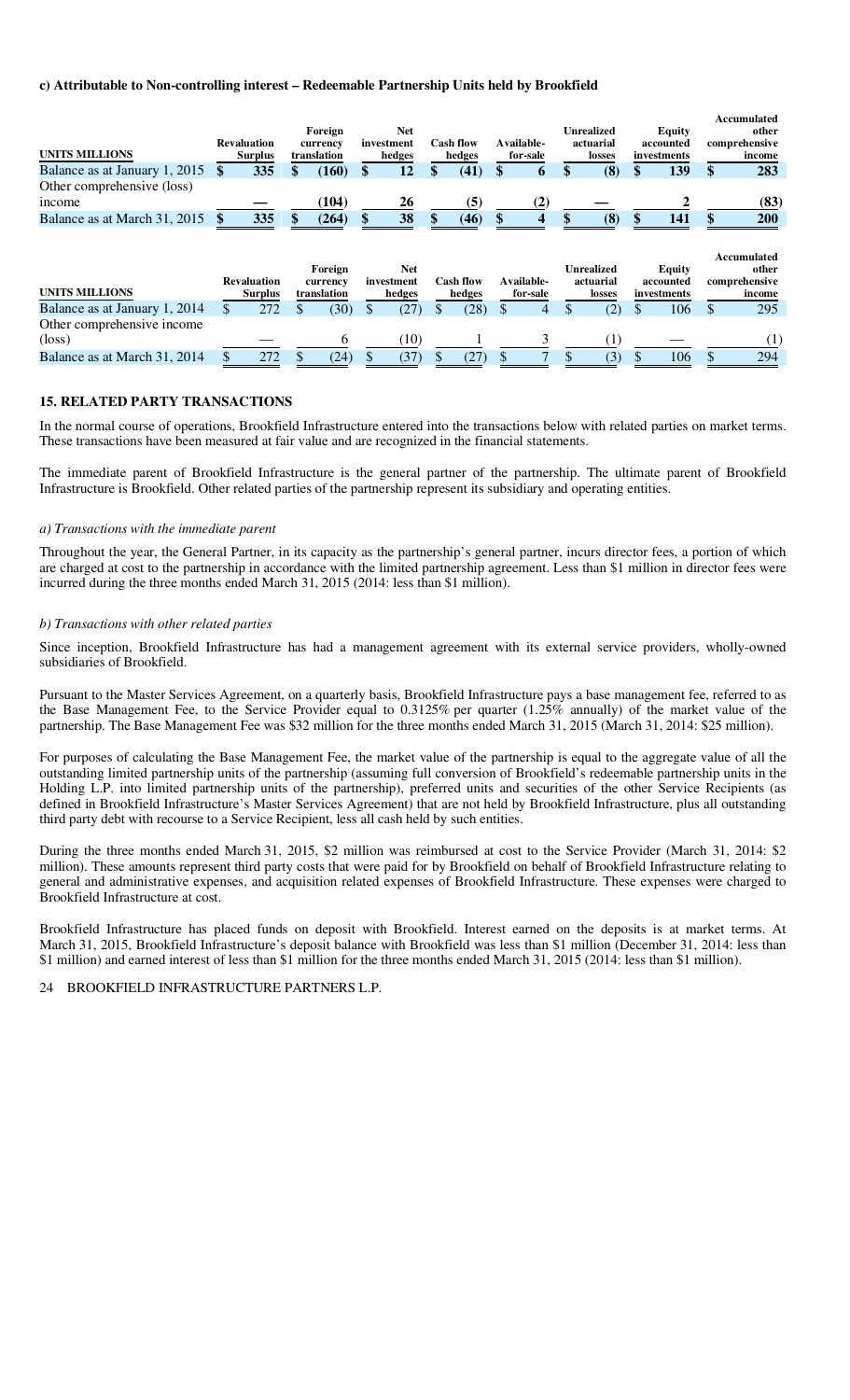Brookfield Infrastructure's North American district energy operation has various right of way easements and leases office space on market terms with subsidiaries of Brookfield Office Properties Inc. The North American district energy operation also utilizes consulting and engineering services provided by a wholly-owned subsidiary of Brookfield on market terms.

# **16. SUBSEQUENT EVENT**

Subsequent to period end, Brookfield Infrastructure issued 13.3 million limited partnership units at a gross price of \$45 per unit under our shelf registrations in the U.S. and Canada and issued 8.1 million Redeemable Partnership units to Brookfield for total proceeds of \$950 million. Underwriters' commission and issuance costs of \$24 million were incurred associated with the offering.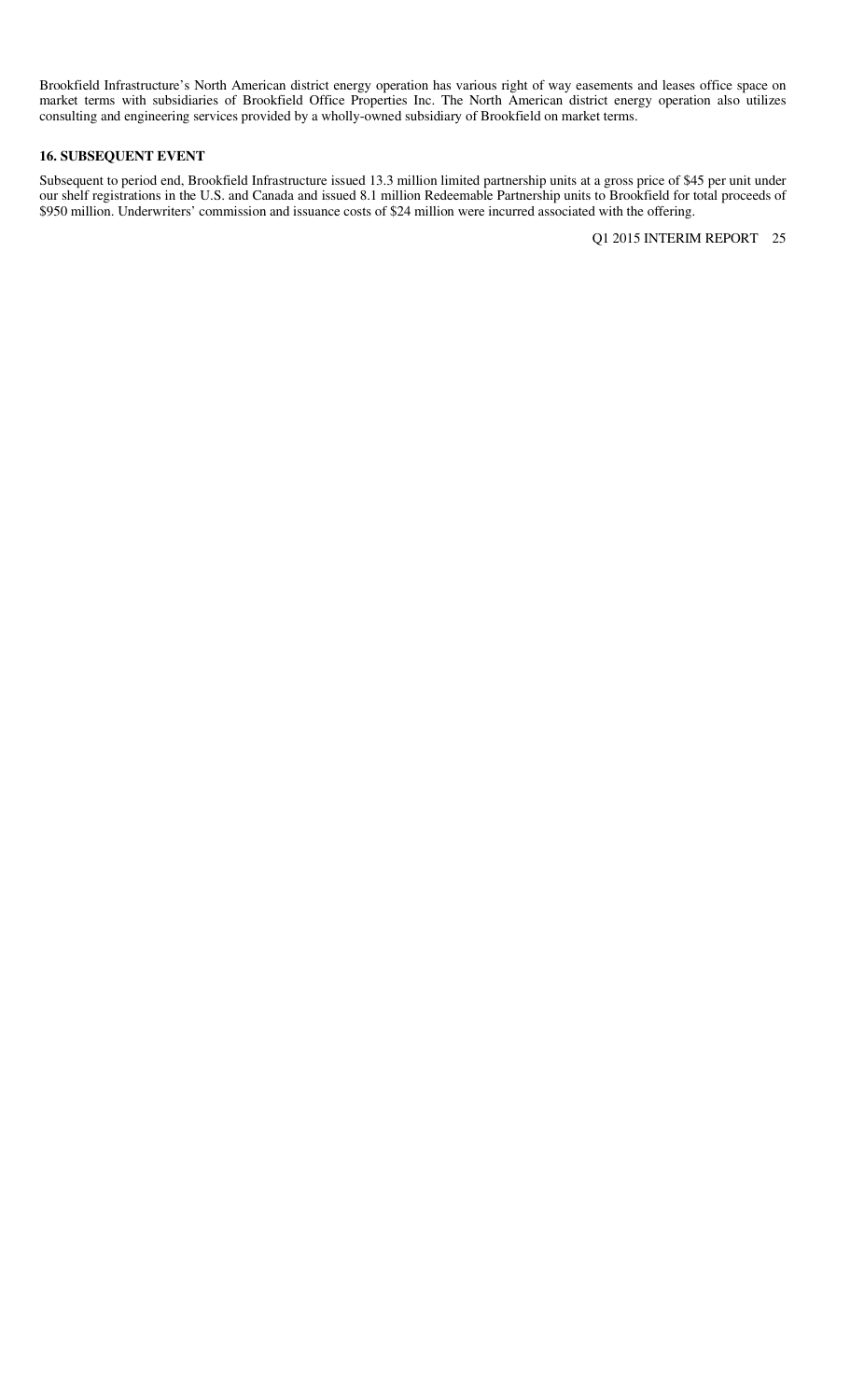#### **MANAGEMENT'S DISCUSSION AND ANALYSIS**

#### *AS OF MARCH 31, 2015 AND DECEMBER 31, 2014 AND FOR THE THREE MONTH PERIODS ENDED MARCH 31, 2015 AND 2014*

# **INTRODUCTION**

The following Management's Discussion and Analysis ("MD&A") is the responsibility of management of Brookfield Infrastructure Partners L.P. (the "partnership" collectively with its subsidiary and operating entities "Brookfield Infrastructure"). This MD&A is dated May 8, 2015 and has been approved by the Board of Directors of the general partner of the partnership for issuance as of that date. The Board of Directors carries out its responsibility for review of this document principally through its audit committee, comprised exclusively of independent directors. The audit committee reviews and, prior to its publication, approves this document, pursuant to the authority delegated to it by the Board of Directors. The terms "Brookfield Infrastructure", "we", "us" and "our" refer to Brookfield Infrastructure Partners L.P., and the partnership's direct and indirect subsidiaries as a group. This MD&A should be read in conjunction with Brookfield Infrastructure Partners L.P.'s most recently issued annual and interim financial statements. Additional information, including Brookfield Infrastructure's Form 20-F, is available on its website at www.brookfieldinfrastructure. com, on SEDAR's website at www.sedar.com and on EDGAR's website at www.sec.gov/edgar.shtml.

#### **Business Overview**

Brookfield Infrastructure owns and operates high quality, long-life assets that generate stable cash flows, require relatively minimal maintenance capital expenditures and, by virtue of barriers to entry and other characteristics, tend to appreciate in value over time. Our current operations consist of utility, transport, energy and communications infrastructure businesses in North and South America, Australia and Europe. Our mission is to own and operate a globally diversified portfolio of high quality infrastructure assets that will generate sustainable and growing distributions over the long term for our unitholders. To accomplish this objective, we will seek to leverage our operating platforms to acquire infrastructure assets and actively manage them to extract additional value following our initial investment. An integral part of our strategy is to participate with institutional investors in Brookfield Asset Management Inc. ("Brookfield") sponsored partnerships that target acquisitions that suit our profile. We will focus on partnerships in which Brookfield has sufficient influence or control to deploy an operations-oriented approach.

#### **Performance Targets and Key Measures**

We target a total return of 12% to 15% per annum on the infrastructure assets that we own, measured over the long term. We intend to generate this return from the in-place cash flow from our operations plus growth through investments in upgrades and expansions of our asset base, as well as acquisitions. If we are successful in growing our funds from operations ("FFO") per unit, we will be able to increase distributions to unitholders. Furthermore, the increase in our FFO per unit should result in capital appreciation. We also measure the growth of FFO per unit, which we believe is a proxy for our ability to increase distributions. In addition, we have performance measures that track key value drivers for each of our operating platforms. See "Segmented Disclosures" on page 30 for more detail.

#### **Distribution Policy**

Our objective is to pay a distribution that is sustainable on a long-term basis while retaining sufficient liquidity within our operations to fund recurring growth capital expenditures, debt repayments and general corporate requirements. We currently believe that a payout of 60% to 70% of our FFO is appropriate.

In light of the current strong prospects for our business, the Board of Directors of our managing general partner approved a 10% increase in our quarterly distribution to 53 cents per unit, which started with the distribution paid in March 2015. This increase reflects the forecasted contribution from our recently commissioned capital projects, as well as the expected cash yield on acquisitions that we closed in the past year. Since the spin-off, we have increased our quarterly distribution from 26.5 cents per unit to 53 cents, a compound annual growth rate of 13%. We target 5% to 9% annual distribution growth in light of the per unit FFO growth we foresee in our operations.

#### **Basis of Presentation**

Our condensed and consolidated financial statements are prepared in accordance with International Accounting Standard 34, *Interim Financial Reporting* ("IAS 34") as issued by the International Accounting Standards Board ("IASB") and using the accounting policies Brookfield Infrastructure applied in its consolidated financial statements as of and for the year ended December 31, 2014. Our condensed and consolidated financial statements include the accounts of Brookfield Infrastructure and the entities over which it has control. Brookfield Infrastructure accounts for investments over which it exercises significant influence, but does not control, using the equity method.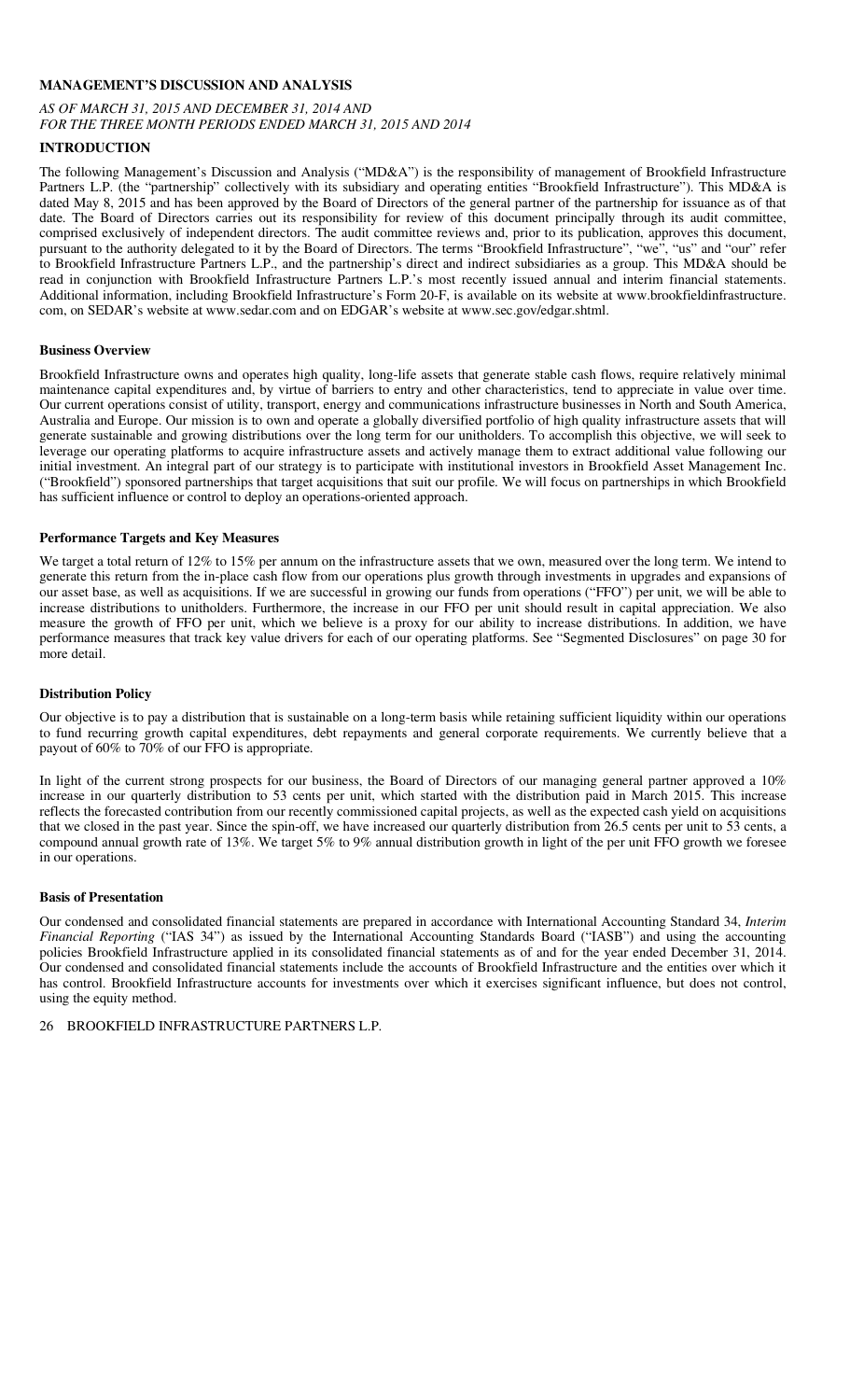The partnership's equity interests include limited partnership units ("LP Units") held by public unitholders and redeemable partnership units ("Redeemable Partnership Units") held by Brookfield. The LP Units and the Redeemable Partnership Units have the same economic attributes in all respects, except that the Redeemable Partnership Units provide Brookfield the right to request that its units be redeemed for cash consideration. In the event that Brookfield exercises this right, the partnership has the right, at its sole discretion, to satisfy the redemption request with its LP Units, rather than cash, on a one-for-one basis. As a result, Brookfield, as holder of Redeemable Partnership Units, participates in earnings and distributions on a per unit basis equivalent to the per unit participation of the LP Units of the partnership. However, given the redeemable feature referenced above, we present the Redeemable Partnership Units as a component of non-controlling interests.

When we discuss the results of our operating platforms, we present Brookfield Infrastructure's proportionate share of results for operations accounted for using consolidation and the equity method, in order to demonstrate the impact of key value drivers of each of these operating platforms on the partnership's overall performance. As a result, segment revenues, costs attributable to revenues, other income, interest expense, depreciation and amortization, deferred taxes, fair value adjustments and other items will differ from results presented in accordance with IFRS as they (1) include Brookfield Infrastructure's proportionate share of earnings from investments in associates attributable to each of the above noted items, and (2) exclude the share of earnings (losses) of consolidated investments not held by Brookfield Infrastructure apportioned to each of the above noted items. However, net income for each segment is consistent with results presented in accordance with IFRS. See "Reconciliation of Operating Segments" on page 46 for a reconciliation of segment results to the partnership's statement of operating results in accordance with IFRS.

Our presentation currency and functional currency is the U.S. dollar, and has been throughout each of the last seven years. There were no changes in accounting policies that have had a material impact on the comparability of the results between financial years since the adoption of IFRS.

### **OUR OPERATIONS**

Brookfield Infrastructure owns a balanced portfolio of infrastructure assets that are diversified by sector and by geography. We have a stable cash flow profile with approximately 90% of our Adjusted EBITDA supported by regulated or contractual revenues. In order to assist our unitholders in evaluating our performance and assessing our value, we group our businesses into operating platforms based on similarities in their underlying economic drivers.

Our operating platforms are summarized below:

| <b>Operating Platform</b>                                                                                                                                  | <b>Asset Type</b>                                                                                                     | <b>Primary Location</b>                                                             |  |  |  |  |
|------------------------------------------------------------------------------------------------------------------------------------------------------------|-----------------------------------------------------------------------------------------------------------------------|-------------------------------------------------------------------------------------|--|--|--|--|
| <b>Utilities</b><br>Regulated or contractual businesses<br>which earn a return on their asset base                                                         | Regulated Terminal<br>$\bullet$<br><b>Electricity Transmission</b><br>$\bullet$<br><b>Regulated Distribution</b><br>٠ | Australia<br>$\bullet$<br>North & South America<br>٠<br>Europe & South America<br>٠ |  |  |  |  |
| <b>Transport</b><br>Provide transportation for freight, bulk<br>commodities and passengers, for which<br>we are paid an access fee                         | Rail<br>$\bullet$<br><b>Toll Roads</b><br>$\bullet$<br>Ports<br>٠                                                     | Australia & South America<br>٠<br>South America<br>٠<br>Europe & North America<br>٠ |  |  |  |  |
| <b>Energy</b><br>Systems that provide energy transmission,<br>distribution and storage services                                                            | Energy Transmission, Distribution & Storage<br>$\bullet$<br><b>District Energy</b><br>٠                               | North America & Europe<br>٠<br>North America & Australia<br>٠                       |  |  |  |  |
| <b>Communications Infrastructure</b><br><i>Provides essential services and critical</i><br>infrastructure to the media broadcasting<br>and telecom sectors | <b>Tower Infrastructure Operations</b><br>$\bullet$                                                                   | Europe                                                                              |  |  |  |  |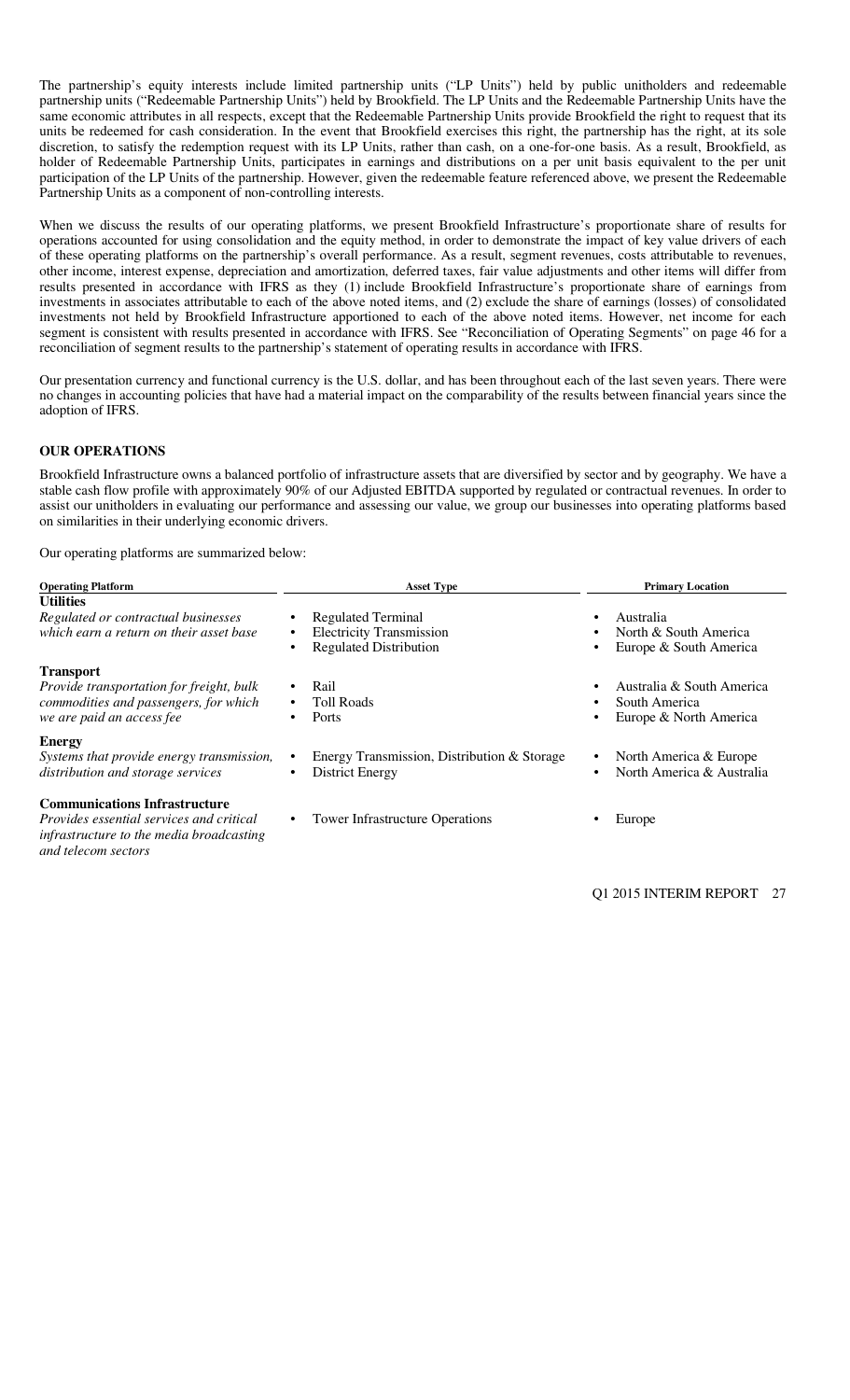#### **REVIEW OF CONSOLIDATED FINANCIAL RESULTS**

In this section we review our financial position and consolidated performance as at March 31, 2015 and December 31, 2014 and for the three month periods ended March 31, 2015 and 2014. Further details on the key drivers of our operations and financial position are contained within the Segmented Disclosures section on page 30.

| US\$ MILLIONS, EXCEPT PER UNIT INFORMATION              |       | For the three-month<br>period ended March 31 |
|---------------------------------------------------------|-------|----------------------------------------------|
| <b>Summary Statements of Operating Results</b>          | 2015  | 2014                                         |
| Revenues                                                | 466   | 480                                          |
| Direct operating expenses                               | (203) | (212)                                        |
| General and administrative expenses                     | (34)  | (27)                                         |
| Depreciation and amortization expense                   | (95)  | (91)                                         |
| Interest expense                                        | (90)  | (87)                                         |
| Mark-to-market on hedging items                         | 90    | (16)                                         |
| Earnings from investments in associates                 | 17    | 13                                           |
| Net income                                              | 148   | 44                                           |
| Income from continuing operations                       | 148   | 45                                           |
| Loss from discontinued operations                       |       | (1)                                          |
| Net income attributable to the partnership <sup>1</sup> | 132   | 32                                           |
| Net income per limited partnership unit                 | 0.56  | 0.10                                         |

*1. Includes net income attributable to non-controlling interests - Redeemable Partnership Units held by Brookfield, general partner and limited partners.* 

For the three months ended March 31, 2015, we reported net income of \$148 million, of which \$132 million is attributable to the partnership, compared to net income of \$44 million and net income attributable to the partnership of \$32 million in the prior year.

Revenues totaled \$466 million in the first quarter of 2015, representing a year-over-year decrease of \$14 million, or 3%. Revenue from acquisitions completed over the past 12 months at our U.S. district energy business contributed \$16 million. We benefited from organic growth initiatives in our utilities and energy segments as our U.K. regulated distribution operation and district energy business contributed incremental revenue of \$9 million and \$5 million, respectively. We also benefited \$7 million from our Transport operations with volume and tariff growth across the platform, partially offset by the impact of lower grain volumes at our Australian rail operation as the prior year benefited from a bumper grain harvest. These increases were more than offset by the \$51 million impact of foreign exchange.

Direct operating expenses totaled \$203 million for the first quarter of 2015, which represented a decrease of \$9 million, or 4%, compared to the same period in 2014. This was driven by incremental costs of \$10 million attributable to the district energy businesses acquired over the past 12 months, an additional \$9 million of costs as a result of the aforementioned organic growth initiatives at our UK regulated distribution operation and district energy business, as well as \$4 million associated with higher volumes at our Transport operations. These items were more than offset by the \$32 million impact of foreign exchange.

General and administrative expenses totaled \$34 million for the three months ended March 31, 2015, an increase of \$7 million from the comparative period. This line item is primarily comprised of the Base Management Fee that is paid to Brookfield, which is equal to 1.25% of the partnership's market value plus our preferred units and recourse debt, net of cash. It also includes certain public company expenditures relating to the on-going operations of the partnership. The Base Management Fee increased from prior year due to a larger market capitalization driven by a higher unit trading price and the issuance of medium term notes and preferred units in March 2015 to fund new investments.

Depreciation and amortization expense totaled \$95 million in the first quarter of 2015, an increase of \$4 million versus the first quarter of 2014. The increase was primarily due to higher property, plant and equipment values as a result of our annual revaluation process, acquisitions and capital deployed over the past 12 months, partially offset by the depreciation of the foreign currencies in which we operate against the U.S. dollar.

Mark-to-market on hedging items was a gain of \$90 million for the three months ended March 31, 2015 versus a \$16 million loss in the prior year. The current period consists primarily of hedging gains of \$80 million related to our foreign currency hedging program at the corporate level, whereas the comparative period mostly relates to \$22 million of losses on these items.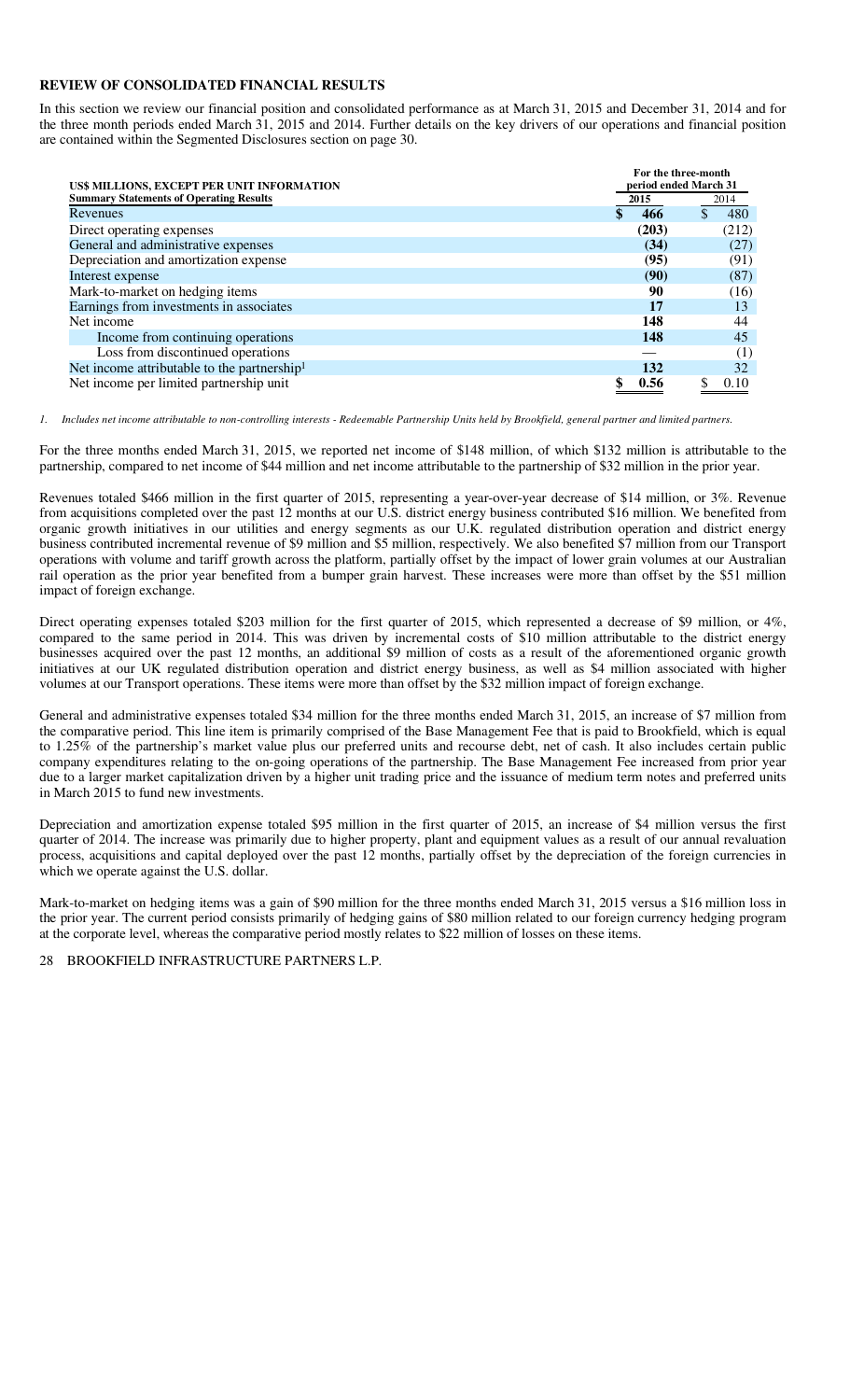Earnings from investments in associates were \$17 million for the three months ended March 31 2014, representing an increase of \$4 million from the \$13 million earned in the first quarter of 2014. This increase was driven by \$5 million of additional earnings generated at our Chilean transmission system, which benefited from additions to rate base and inflation indexation, as well as \$3 million and \$2 million of contributions from our Brazilian rail business and North American container terminal, respectively, businesses acquired over the past 12 months. These items were partially offset by \$6 million due to the impact of the strengthening U.S. dollar against the Brazilian Reais, Chilean Peso and Euro during the period as well as higher depreciation and interest expense at our Brazilian toll road business from capital deployed over the past 12 months.

| <b>US\$ MILLIONS</b>                                                       |                | As of             |
|----------------------------------------------------------------------------|----------------|-------------------|
| <b>Summary Statements of Financial Position Key Metrics</b>                | March 31, 2015 | December 31, 2014 |
| Cash and cash equivalents                                                  | 203            | 189<br><b>S</b>   |
| Other current assets                                                       | 1,457          | 1,371             |
| Total assets                                                               | 16,286         | 16,495            |
| Current liabilities                                                        | 828            | 780               |
| Corporate borrowings                                                       | 1,040          | 588               |
| Non-recourse borrowings                                                    | 5,967          | 6,221             |
| Other long-term liabilities                                                | 2,414          | 2,584             |
| Preferred unitholders                                                      | 96             |                   |
| Limited partners' capital                                                  | 3,326          | 3,533             |
| Non-controlling interest – Redeemable Partnership Units held by Brookfield | 1,240          | 1,321             |
| Non-controlling interest $-$ in operating subsidiaries                     | 1,353          | 1,444             |
| General partner's capital                                                  | 22             | 24                |

As of March 31, 2015, we had \$16,286 million in assets, compared to \$16,495 million at the end of 2014. The \$209 million decrease is primarily due to foreign exchange translation losses of \$951 million from the strengthening of the U.S. dollar versus the foreign currencies in which we operate offset by \$415 million from the acquisition of our European tower infrastructure operation, an increase in financial assets of \$255 million primarily due to mark-to-market gains on hedging items and \$72 million of capital deployed to investments in associates.

Corporate borrowings increased to \$1,040 million at March 31, 2015, compared to \$588 million at December 31, 2014. The increase in corporate borrowings of \$452 million is attributable to \$360 million of proceeds from the issuance of medium terms notes in March 2015 and an additional \$127 million drawn on our corporate credit facility used to finance the acquisition of our European tower infrastructure operation. This increase was partially offset by the \$35 million decline in our Canadian dollar denominated corporate debt, as the Canadian dollar depreciated against the U.S. dollar during the three months ended March 31, 2015.

Non-recourse borrowings decreased by \$254 million to \$5,967 million at March 31, 2015 from \$6,221 million at December 31, 2014, primarily due to depreciation of our Australian dollar, British pound, Chilean peso and Canadian dollar denominated debt balances as these currencies depreciated against the U.S. dollar during the period.

Partnership capital decreased by \$290 million to \$4,588 million at March 31, 2015 from \$4,878 million at December 31, 2014. The decrease was mainly driven by \$126 million of distributions paid to our unitholders and \$296 million of foreign currency translation losses, partially offset by net income attributable to the partnership of \$132 million.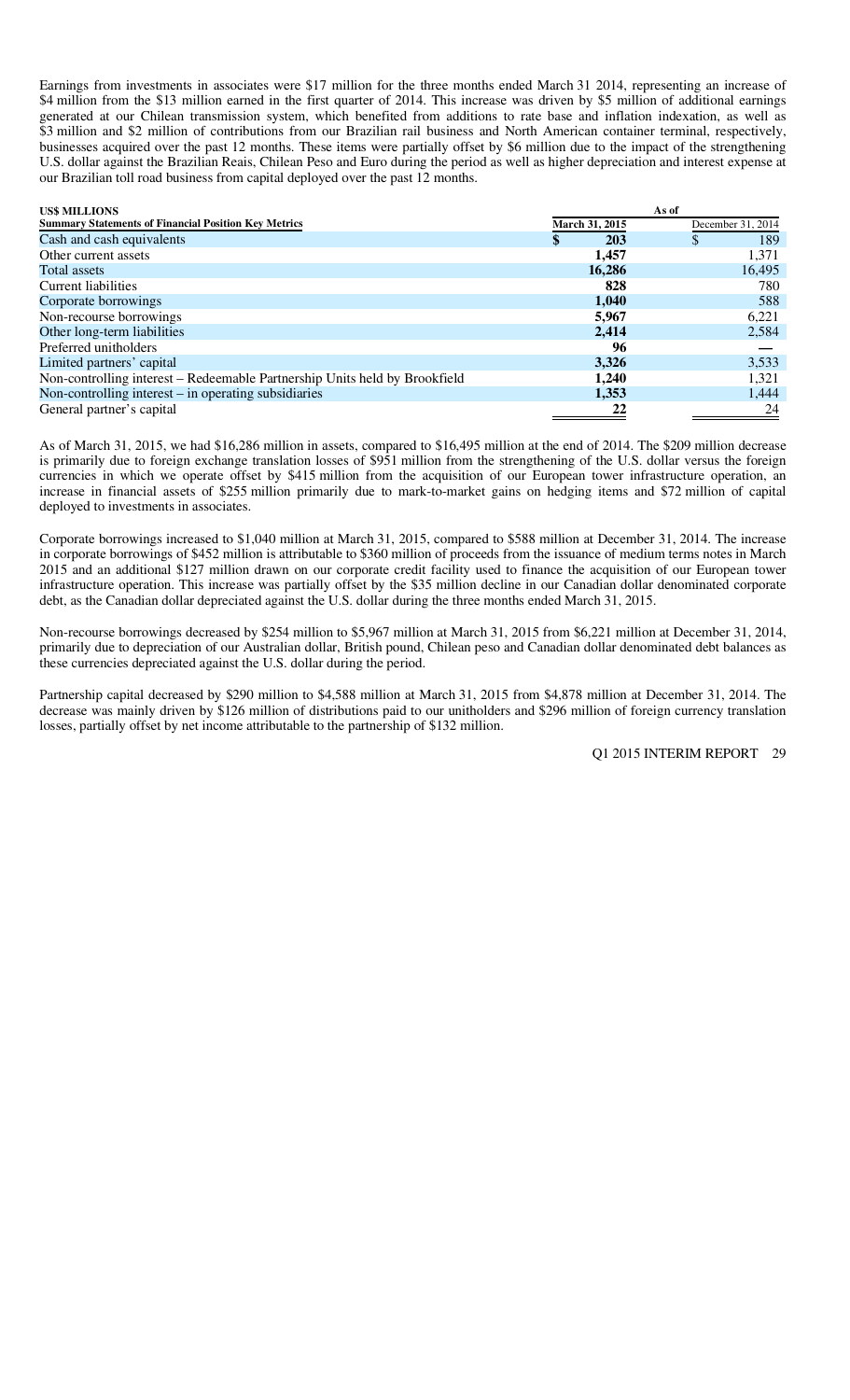#### **Summary of Quarterly Results**

Total revenues and net income for the eight most recent quarters are as follows:

| US\$ MILLIONS, EXCEPT PER UNIT AMOUNTS                    | 2015   |        | 2014   |                |                |                     | 2013           |                |
|-----------------------------------------------------------|--------|--------|--------|----------------|----------------|---------------------|----------------|----------------|
| Three months ended                                        | Q1     | Q4     | Q3     | Q <sub>2</sub> | Q <sub>1</sub> | Q4                  | Q <sub>3</sub> | Q <sub>2</sub> |
| Revenues                                                  | \$466  | \$465  | \$491  | \$488          | \$480          | $\overline{\$}$ 470 | \$431          | \$462          |
| Direct operating costs                                    | (203)  | (203)  | (216)  | (215)          | (212)          | (212)               | (187)          | (202)          |
| Earnings (losses) from investment in associates           | 17     | 17     | 28     |                | 12             | (272)               | 20             | 18             |
| Expenses                                                  |        |        |        |                |                |                     |                |                |
| Interest                                                  | (90)   | (95)   | (90)   | (90)           | (87)           | (98)                | (87)           | (90)           |
| Corporate costs                                           | (34)   | (31)   | (28)   | (29)           | (27)           | (28)                | (28)           | (26)           |
| Valuation items                                           |        |        |        |                |                |                     |                |                |
| Fair value changes and other                              | 98     | 17     | 34     | 5              | (19)           | 55                  | (33)           | 107            |
| Depreciation and amortization                             | (95)   | (98)   | (97)   | (94)           | (91)           | (79)                | (81)           | (83)           |
| Income tax (expense) recovery                             | (11)   | (1)    | (42)   | (24)           | (12)           | (12)                | 33             | (36)           |
| Net income (loss) from continuing operations              | 148    | 71     | 80     | 42             | 44             | (176)               | 68             | 150            |
| (Loss) income from discontinued operations, net of income |        |        |        |                |                |                     |                |                |
| tax                                                       |        | (8)    |        |                |                |                     | (11)           | 35             |
| Net income (loss)                                         | 148    | 63     | 80     | 42             | 44             | (176)               | 57             | 185            |
| Net income (loss) attributable to others                  | 64     | (4)    | 36     | 41             | 29             | (32)                | 39             | 97             |
| Net income (loss) attributable to limited partners        | 84     | 67     | 44     |                | 15             | (144)               | 18             | 88             |
| Per limited partnership unit                              | \$0.56 | \$0.28 | \$0.29 | \$0.01         | \$0.10         | \$(0.96)            | \$0.12         | \$0.60         |

A significant driver of our results continues to be organic growth driven by inflation, volume growth and reinvested capital, in addition to new investments, which add to the ongoing earnings profile of our current businesses. Excluding the impact of foreign exchange in our revenues, operating and interest costs, as well as depreciation expense for the most part were consistent. Net income is also impacted by fair value adjustments and other income and expenses.

We do not consider the effects of seasonality to be significant to the business overall. This is primarily due to the diversification of our business from a geographic and a segment perspective.

### **SEGMENTED DISCLOSURES**

In this section, we review the results of our principal operating segments: utilities, transport, energy and communications infrastructure. Each segment is presented on a proportionate basis, taking into account Brookfield Infrastructure's ownership in operations accounted for using the consolidation and equity method, whereby the partnership either controls or exercises significant influence over its investments. See "Discussion of Segment Reconciling Items" on page 48 for a reconciliation of segment results to the partnership's statement of operating results in accordance with IFRS.

#### **Utilities Operations**

Our utilities segment is comprised of regulated businesses, which earn a return on their asset base, as well as businesses with contracts designed to generate a return on capital over the life of the contract. In all cases, we own and operate assets that earn a return on a regulated or notionally stipulated asset base, which we refer to as rate base. Our rate base increases in accordance with capital that we invest to upgrade and expand our systems. Depending on the jurisdiction, our rate base may also increase by inflation and maintenance capital expenditures and decrease by regulatory depreciation. The return that we earn is typically determined by a regulator or contracts for prescribed periods of time. Thereafter, it may be subject to customary reviews based upon established criteria. Due to the regulatory diversity we have within our utilities segment, we mitigate exposure to any single regulatory regime. In addition, due to the regulatory frameworks and economies of scale of our utilities businesses, we often have significant competitive advantages in competing for projects to expand our rate base. Accordingly, we expect this segment to produce stable revenue and margins that should increase with investment of additional capital and inflation. Nearly all of our utility segment's Adjusted EBITDA is supported by regulated or contractual revenues.

Our objectives for our utilities segment are to invest capital in the expansion of our rate base and to provide safe and reliable service for our customers on a cost efficient basis. If we do so, we will be in a position to earn an appropriate return on our rate base. Our performance can be measured by the growth in our rate base, the return on our rate base, as well as our AFFO.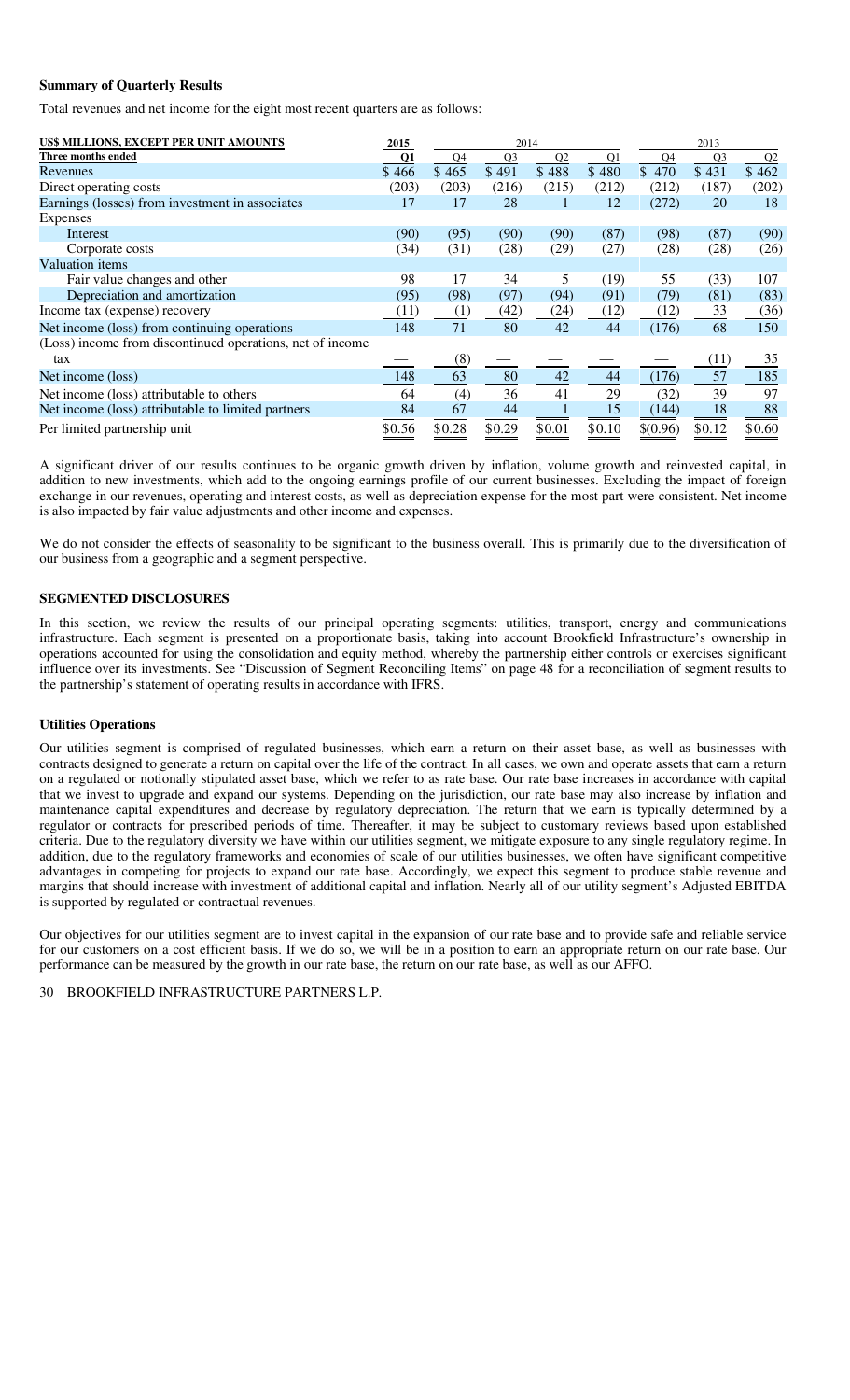Our utilities platform is comprised of the following:

Regulated Terminal

• One of the world's largest coal export terminals in Australia, with 85 Mtpa of capacity

# Electricity Transmission

• Approximately 10,800 kilometres of transmission lines in North and South America

# Regulated Distribution

• Approximately 2.4 million electricity and natural gas connections

# *Results of Operations*

The following table presents our proportionate share of our rate base and selected key metrics:

|                                   | For the three-month<br>period ended March 31 |         |  |  |
|-----------------------------------|----------------------------------------------|---------|--|--|
| <b>US\$ MILLIONS</b>              | 2015                                         | 2014    |  |  |
| Rate base, start of period        | \$4,118                                      | \$4,242 |  |  |
| Capital expenditures commissioned | 41                                           | 61      |  |  |
| Inflation and other indexation    | 26                                           | 23      |  |  |
| Regulatory depreciation           | (14)                                         | (15)    |  |  |
| Foreign exchange and other        | (215)                                        | 24      |  |  |
| Rate base, end of period          | \$3,956                                      | \$4,335 |  |  |

|                                       | For the three-month<br>period ended March 31 |        |
|---------------------------------------|----------------------------------------------|--------|
| <b>US\$ MILLIONS</b>                  | 2015                                         | 2014   |
| Funds from operations (FFO)           | 95                                           | - 89   |
| Maintenance capital                   |                                              |        |
| Adjusted funds from operations (AFFO) | 93                                           | 87     |
| Return on rate base <sup>1,2</sup>    | $11\%$                                       | $10\%$ |

*1. Return on rate base is Adjusted EBITDA divided by time weighted average rate base.* 

*2. Return on rate base excludes impact of connections revenues at our UK regulated distributions operation.* 

For the three months ended March 31, 2015, our utilities platform produced FFO of \$95 million, compared with \$89 million for the same period in the prior year. This increase was primarily due to higher connections activity at our UK regulated distribution business, inflation indexation and additions to our rate base, partially offset by the impact of foreign exchange.

The following table presents our utilities platform's proportionate share of financial results:

|                                |      | For the three-month<br>period ended March 31 |  |  |  |
|--------------------------------|------|----------------------------------------------|--|--|--|
| <b>US\$ MILLIONS</b>           | 2015 | 2014                                         |  |  |  |
| Revenue                        | 168  | 176                                          |  |  |  |
| Cost attributable to revenues  | (38) | (50)                                         |  |  |  |
| <b>Adjusted EBITDA</b>         | 130  | 126                                          |  |  |  |
| Interest expense               | (36) | (39)                                         |  |  |  |
| Other income                   |      |                                              |  |  |  |
| Funds from operations (FFO)    | 95   | 89                                           |  |  |  |
| Depreciation and amortization  | (38) | (39)                                         |  |  |  |
| Deferred taxes and other items | (8)  | (13)                                         |  |  |  |
| Net income                     | 49   | 37                                           |  |  |  |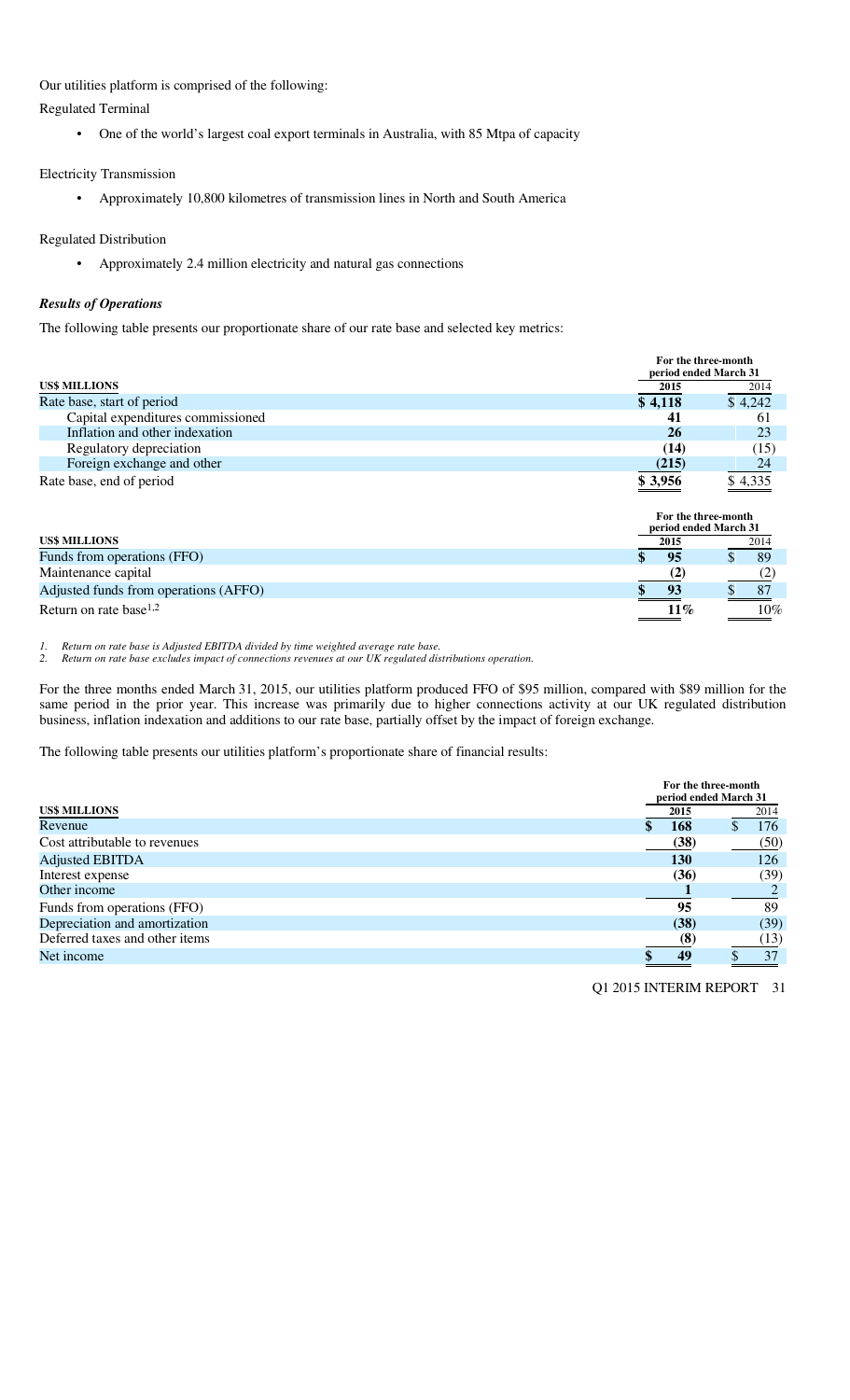The following table presents our proportionate Adjusted EBITDA and FFO for each business in this operating platform:

|                                 |  | <b>Adjusted EBITDA</b><br>For the three-month |  |      |                       | <b>FFO</b>          |  |      |  |  |
|---------------------------------|--|-----------------------------------------------|--|------|-----------------------|---------------------|--|------|--|--|
|                                 |  |                                               |  |      |                       | For the three-month |  |      |  |  |
|                                 |  | period ended March 31                         |  |      | period ended March 31 |                     |  |      |  |  |
|                                 |  | 2015                                          |  | 2014 |                       | 2015                |  | 2014 |  |  |
| <b>Regulated Distribution</b>   |  | 53                                            |  | 47   |                       | 42                  |  | 36   |  |  |
| <b>Regulated Terminal</b>       |  | 40                                            |  | 42   |                       | 23                  |  | 23   |  |  |
| <b>Electricity Transmission</b> |  | 37                                            |  |      |                       | 30                  |  | 30   |  |  |
| Total                           |  | 130                                           |  | 126  |                       | 95                  |  | 89   |  |  |

Our regulated distribution operation generated Adjusted EBITDA and FFO of \$53 million and \$42 million, respectively, for the current quarter, versus \$47 million and \$36 million, respectively, in the comparative period. This increase was primarily due to stronger performance at our UK regulated distribution business that benefited from a larger rate base, inflation indexation and higher connections activity.

Our regulated terminal operation reported Adjusted EBITDA and FFO of \$40 million and \$23 million, respectively, for the current quarter, versus \$42 million and \$23 million, respectively, in the comparative period. Adjusted EBITDA decreased slightly and FFO was in line with the prior year as inflation indexation and the benefit of additions to rate base were offset by the impact of foreign exchange as our hedged rate declined compared to the prior year.

Our electricity transmission operations reported Adjusted EBITDA and FFO of \$37 million and \$30 million, respectively, for the current quarter, versus \$37 million and \$30 million, respectively, in the comparative period. Adjusted EBITDA and FFO are consistent with prior year as inflation indexation and lower operating costs were offset by the impact of foreign exchange.

Non-cash expenses are primarily comprised of depreciation and amortization, inflation indexation on our Chilean peso denominated debt, deferred taxes and other items. Depreciation and amortization decreased by \$1 million to \$38 million for the period ended March 31, 2015, driven by a \$2 million decline attributable to the impact of foreign exchange, offset by \$1 million of additional depreciation as a result of a higher asset base following our annual revaluation of property, plant and equipment and additions to our rate base. Deferred taxes and other items for the three months ended March 31, 2015 were a loss of \$8 million compared to a loss of \$13 million for the same period in 2014, as current period results included \$6 million of incremental mark-to-market gains on hedging positions at our UK regulated distribution business.

### **Transport Operations**

Our transport segment is comprised of open access systems that provide transportation, storage and handling services for freight, bulk commodities and passengers, for which we are paid an access fee. Profitability is based on the volume and price achieved for the provision of these services. This operating segment is comprised of businesses with price ceilings as a result of regulation, such as our rail and toll road operations, as well as unregulated businesses, such as our ports. Transport businesses typically have high barriers to entry and, in many instances, have very few substitutes in their local markets. While these businesses have greater sensitivity to market prices and volume than our utilities segment, revenues are generally stable and, in many cases, are supported by contracts or customer relationships. Our transport segment is expected to benefit from increases in demand for commodities and increases in the global movement of goods. Furthermore, the diversification within our transport segment mitigates the impact of fluctuations in demand from any particular sector, commodity or customer. Approximately 80% of our transport segment's Adjusted EBITDA is supported by contractual revenues.

Our objectives for our transport segment are to provide safe and reliable service to our customers and to satisfy their growth requirements by increasing the utilization of our assets and expanding our capacity in a capital efficient manner. If we do so, we will be able to charge an appropriate price for our services and we will be able to earn an attractive return on the capital that we have deployed as well as the capital that we will invest to increase the capacity of our operations. Our performance can be measured by our revenue growth and our Adjusted EBITDA margin.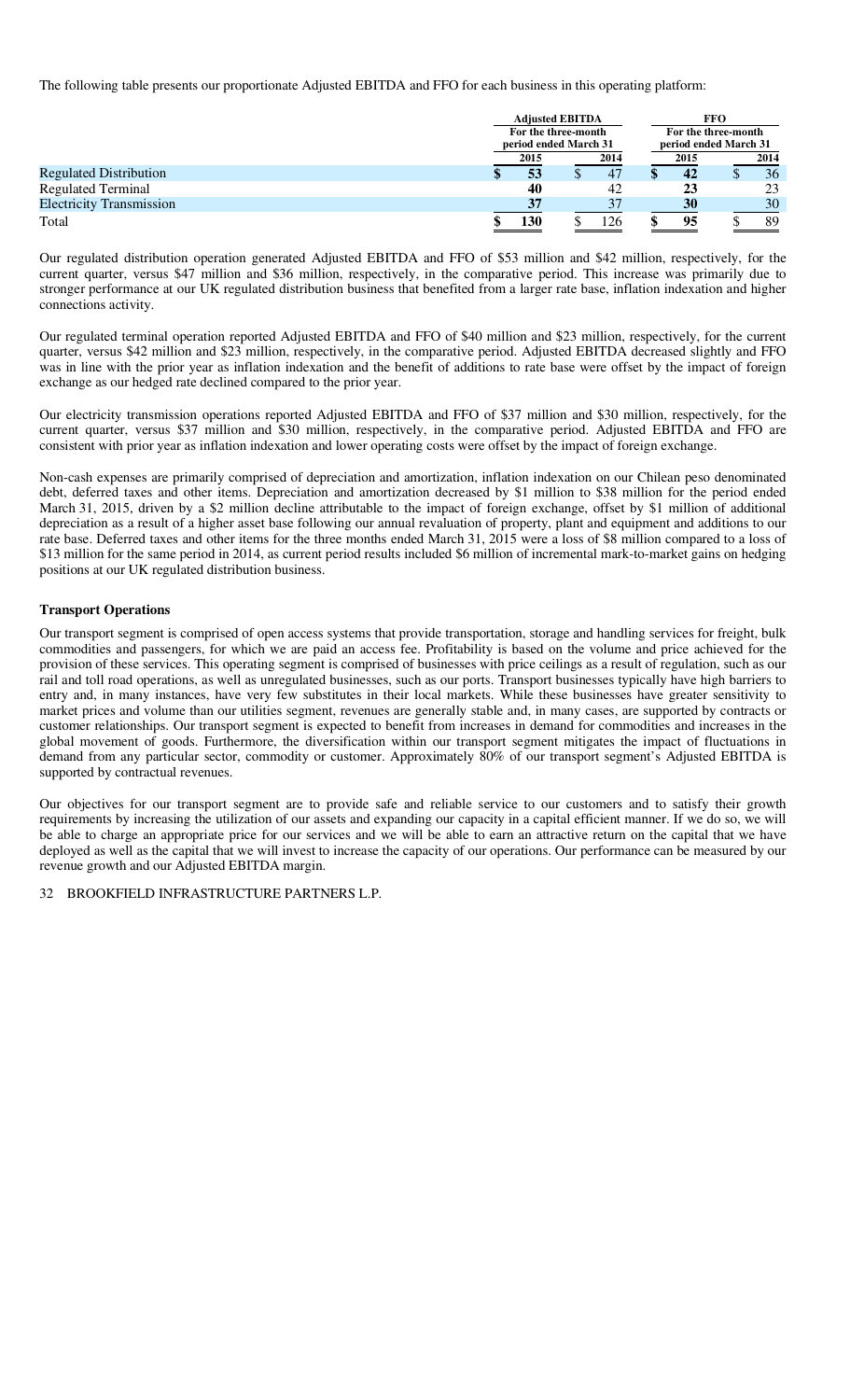Our transport platform is comprised of the following:

Rail

• Sole provider of rail networks in Southwestern Western Australia with approximately 5,100 kilometres of track and operator of approximately 4,800 kilometres of rail in South America

Toll Roads

• Approximately 3,200 kilometres of motorways in Brazil and Chile

### Ports

• 30 terminals in North America, UK and across Europe

# *Results of Operations*

The following table presents our proportionate share of the key metrics of our transport platform:

|                                       | period ended March 31 | For the three-month |      |
|---------------------------------------|-----------------------|---------------------|------|
| <b>US\$ MILLIONS</b>                  | 2015                  |                     | 2014 |
| Growth capital expenditures           | -61                   |                     | -66  |
| Adjusted EBITDA margin <sup>1</sup>   | 48%                   |                     | 50%  |
| Funds from operations (FFO)           | 96                    |                     | 95   |
| Maintenance capital                   | (17)                  |                     | (18) |
| Adjusted funds from operations (AFFO) | 79                    |                     |      |

#### *1. Adjusted EBITDA margin is Adjusted EBITDA divided by revenues.*

In our transport platform, we generated FFO of \$96 million in the first quarter of 2015 compared to \$95 million in the same period of 2014. The increase in FFO was primarily driven by the investment in our Brazilian rail operation in the third quarter of 2014, the benefit of inflationary tariff increases at our South American toll roads and volume growth at our UK port, which were offset by the impact of foreign exchange.

The following table presents our transport platform's proportionate share of financial results:

|                                | For the three-month<br>period ended March 31 |       |
|--------------------------------|----------------------------------------------|-------|
| <b>US\$ MILLIONS</b>           | 2015                                         | 2014  |
| Revenue                        | 291                                          | 286   |
| Cost attributable to revenues  | (152)                                        | (142) |
| <b>Adjusted EBITDA</b>         | 139                                          | 144   |
| Interest expense               | (40)                                         | (42)  |
| Other expenses                 | (3)                                          |       |
| Funds from operations (FFO)    | 96                                           | 95    |
| Depreciation and amortization  | (54)                                         | (61)  |
| Deferred taxes and other items | (6)                                          |       |
| Net income                     | 36                                           | 33    |

The following table presents proportionate Adjusted EBITDA and FFO for each business in this operating platform:

|                   |      | <b>Adjusted EBITDA</b> | FFO                 |                       |  |  |  |  |
|-------------------|------|------------------------|---------------------|-----------------------|--|--|--|--|
|                   |      | For the three-month    | For the three-month |                       |  |  |  |  |
|                   |      | period ended March 31  |                     | period ended March 31 |  |  |  |  |
|                   | 2015 | 2014                   | 2015                | 2014                  |  |  |  |  |
| Rail              | 70   | 65                     | 54<br>ΔD            | 49                    |  |  |  |  |
| <b>Toll Roads</b> | 48   | 60                     | 28                  | 34                    |  |  |  |  |
| Ports             | 21   | 19                     | 14                  | 12                    |  |  |  |  |
| Total             | 139  | 144                    | 96                  | 95                    |  |  |  |  |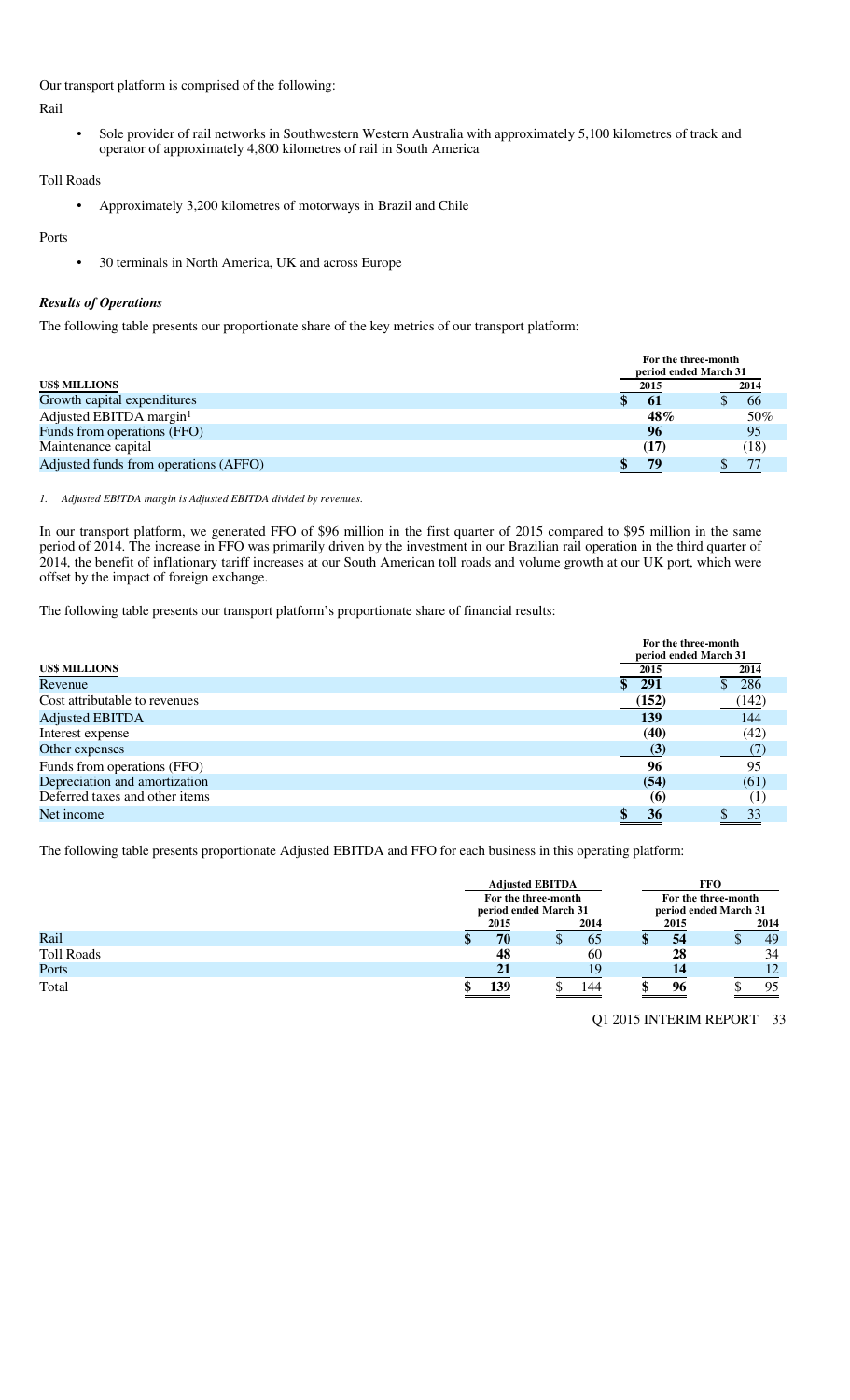For the three months ended March 31, 2015, our rail operations reported Adjusted EBITDA and FFO of \$70 million and \$54 million, respectively, versus \$65 million and \$49 million, respectively, in the prior year. Adjusted EBITDA and FFO increased versus prior year due to the contribution from our South American rail acquisition completed in the third quarter of 2014, partially offset by the impact of lower grain volumes at our Australian operation as the prior year benefited from a bumper grain harvest.

For the three months ended March 31, 2015, our toll roads contributed Adjusted EBITDA and FFO of \$48 million and \$28 million, respectively, compared to Adjusted EBITDA and FFO of \$60 million and \$34 million, respectively, in the comparative period. Adjusted EBITDA and FFO decreased versus prior year as regulatory tariff increases were offset by the impact of foreign exchange. In local currency, toll road Adjusted EBITDA was 6% higher than prior year driven by tariff increases and volume increases.

For the three months ended March 31, 2015, our port operations reported Adjusted EBITDA and FFO of \$21 million and \$14 million, respectively, compared to Adjusted EBITDA and FFO of \$19 million and \$12 million, respectively, in the comparative period. Adjusted EBITDA and FFO increased versus prior year primarily due to improved volumes at our UK port, as a result of economic growth and operational efficiencies, and contribution from our North American container terminal acquired at the end of the first quarter of 2014.

Non-cash expenses are primarily comprised of depreciation and amortization, inflation indexation on our Chilean peso denominated debt, deferred taxes and other items. Depreciation and amortization decreased to \$54 million for the period ended March 31, 2015, down from \$61 million for the same period in 2014. The \$7 million decrease versus prior year is primarily driven by the depreciation of the foreign currencies in which we operate during the period, which led to a \$10 million decline, partially offset by \$3 million of additional depreciation from our Brazilian rail operation and North American container port, acquired in August 2014 and March 2014, respectively.

#### **Energy Operations**

Our energy segment is comprised of systems that provide transportation, storage and distribution services. Profitability is based on the volume and price achieved for the provision of these services. This operating segment is comprised of businesses that are subject to light regulation, such as our natural gas transmission business whose services are subject to price ceilings, and businesses that are essentially unregulated like our district energy business. Energy businesses typically have high barriers to entry as a result of significant fixed costs combined with economies of scale or unique positions in their local markets. Our energy segment is expected to benefit from forecasted increases in demand for energy. Although these businesses have greater sensitivity to market prices and volume than our utilities segment, revenues are typically generated under contracts with varying durations and are relatively stable.

Our objectives for our energy segment are to provide safe and reliable service to our customers and to satisfy their growth requirements by increasing the utilization of our assets and expanding our capacity in a capital efficient manner. If we do so, we will be able to charge an appropriate price for our services and earn an attractive return on the capital that we have deployed as well as the capital that we will invest to increase the capacity of our operations. Our performance can be measured by our revenue growth, our Adjusted EBITDA margin and our AFFO.

Our energy platform is comprised of the following:

*Energy Transmission, Distribution and Storage* 

- 14,800 kilometres of transmission pipelines
- Over 40,000 gas distribution customers in the UK
- 370 billion cubic feet of natural gas storage in the U.S. and Canada

#### *District Energy*

• Heating plants capable of delivering over 2,825,000 pounds per hour of steam heating capacity and 251,000 tons of cooling capacity to customers in North America and Australia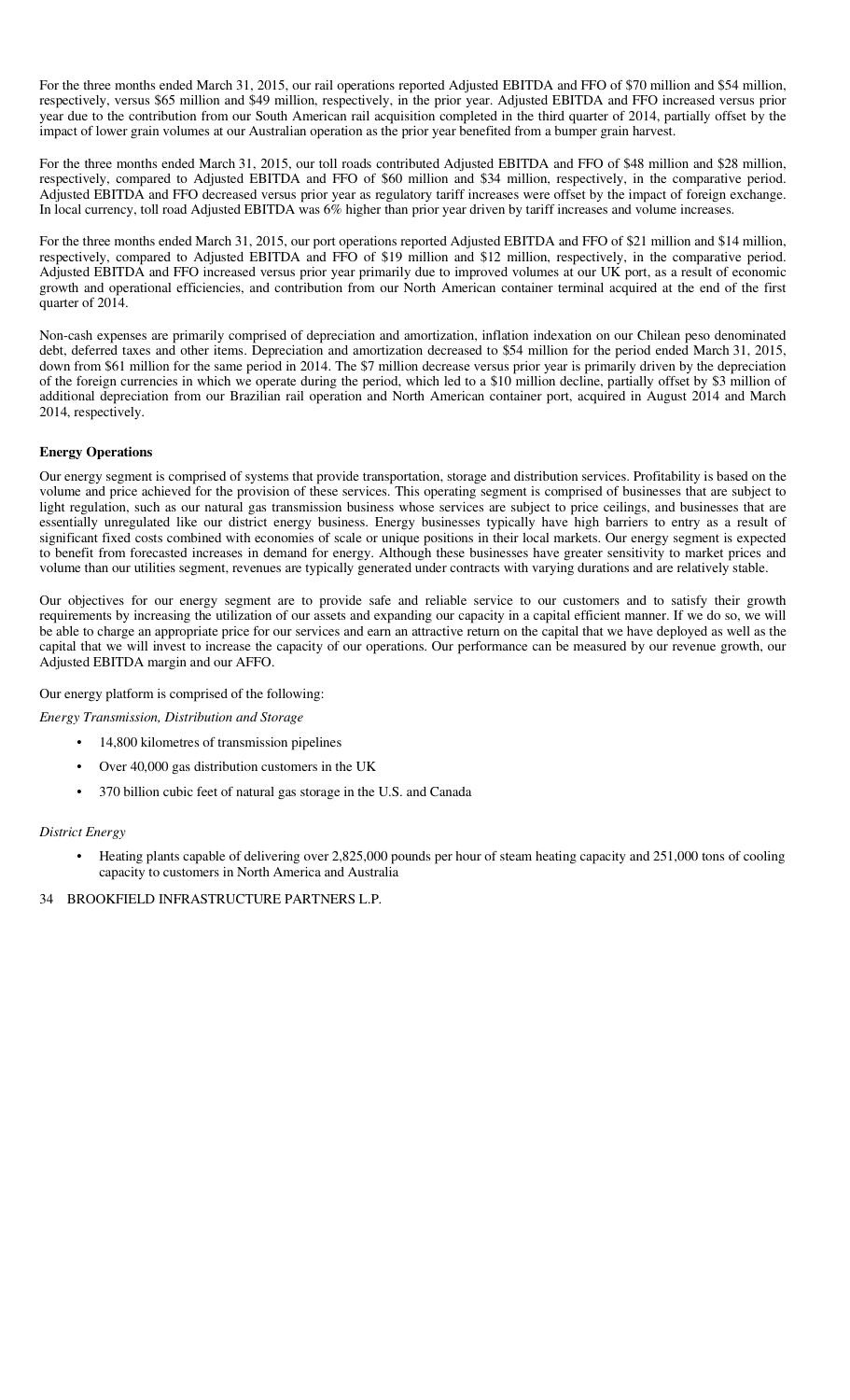# *Results of Operations*

The following table presents our proportionate share of the key metrics of our energy platform:

|                                       | For the three-month<br>period ended March 31 |      |  |  |  |  |  |
|---------------------------------------|----------------------------------------------|------|--|--|--|--|--|
| <b>US\$ MILLIONS</b>                  | 2015                                         | 2014 |  |  |  |  |  |
| Growth capital expenditures           |                                              |      |  |  |  |  |  |
| Adjusted EBITDA margin <sup>1</sup>   | 48%                                          | 48%  |  |  |  |  |  |
| Funds from operations (FFO)           | 28                                           | 26   |  |  |  |  |  |
| Maintenance capital                   | 14                                           |      |  |  |  |  |  |
| Adjusted funds from operations (AFFO) | 24                                           |      |  |  |  |  |  |

#### *1. Adjusted EBITDA margin is Adjusted EBITDA divided by revenues.*

Our energy platform generated FFO of \$28 million in the first quarter of 2015 compared to \$26 million in the same period of 2014. The increase was primarily due to improved performance and contribution from investments made during the third quarter of 2014 in our district energy business partially offset by lower transportation volumes at our North American energy transmission business.

The following table presents our energy platform's proportionate share of financial results:

|                                | For the three-month<br>period ended March 31 |      |
|--------------------------------|----------------------------------------------|------|
| <b>US\$ MILLIONS</b>           | 2015                                         | 2014 |
| Revenue                        | -94                                          | -91  |
| Cost attributable to revenues  | (49)                                         | (47) |
| <b>Adjusted EBITDA</b>         | 45                                           | 44   |
| Interest expense               | (17)                                         | (18) |
| Funds from operations (FFO)    | 28                                           | 26   |
| Depreciation and amortization  | (10)                                         | (17) |
| Deferred taxes and other items |                                              |      |
| Net income                     |                                              |      |

The following table presents proportionate Adjusted EBITDA and FFO for each business in this operating platform:

|                                             | <b>Adjusted EBITDA</b> |      |  |                       | <b>FFO</b>          |      |  |      |
|---------------------------------------------|------------------------|------|--|-----------------------|---------------------|------|--|------|
|                                             | For the three-month    |      |  |                       | For the three-month |      |  |      |
|                                             | period ended March 31  |      |  | period ended March 31 |                     |      |  |      |
|                                             |                        | 2015 |  | 2014                  |                     | 2015 |  | 2014 |
| Energy Transmission, Distribution & Storage |                        | 35   |  | 40                    |                     | 20   |  | 23   |
| District Energy                             |                        | 10   |  |                       |                     |      |  |      |
| Total                                       |                        |      |  | 44                    |                     | 28   |  | 26   |

For the three months ended March 31, 2015, our energy transmission, distribution and storage operations reported Adjusted EBITDA and FFO of \$35 million and \$20 million, respectively, versus \$40 million and \$23 million respectively, in the comparative period. Adjusted EBITDA and FFO decreased versus prior year as results were impacted by milder weather in the Chicago market which lowered transportation volumes at our North American energy transmission business.

Our district energy business contributed Adjusted EBITDA and FFO of \$10 million and \$8 million, respectively, for the first quarter of 2015, versus \$4 million and \$3 million, respectively, in the comparative period. Adjusted EBITDA and FFO increased from the prior year primarily as a result of the contribution from new systems that came on-line in the third quarter of 2014 and increased contribution from our Australian business that benefited from a higher number of in-place connections. Prior period balances have been reclassified to include our Australian district energy business which was formerly presented as part of our energy distribution platform.

Non-cash expenses are primarily comprised of depreciation, amortization, deferred taxes and other items. Depreciation and amortization was \$10 million for the period ended March 31, 2015, down from \$17 million for the same period in 2014. The decline is primarily due to a \$10 million decrease in depreciation at our North American gas transmission business, which since classification as an asset held for sale on December 31, 2014 has not been depreciated. This decline was partially offset by \$3 million of additional depreciation as a result of acquisitions completed over the past 12 months in our district energy and gas storage businesses.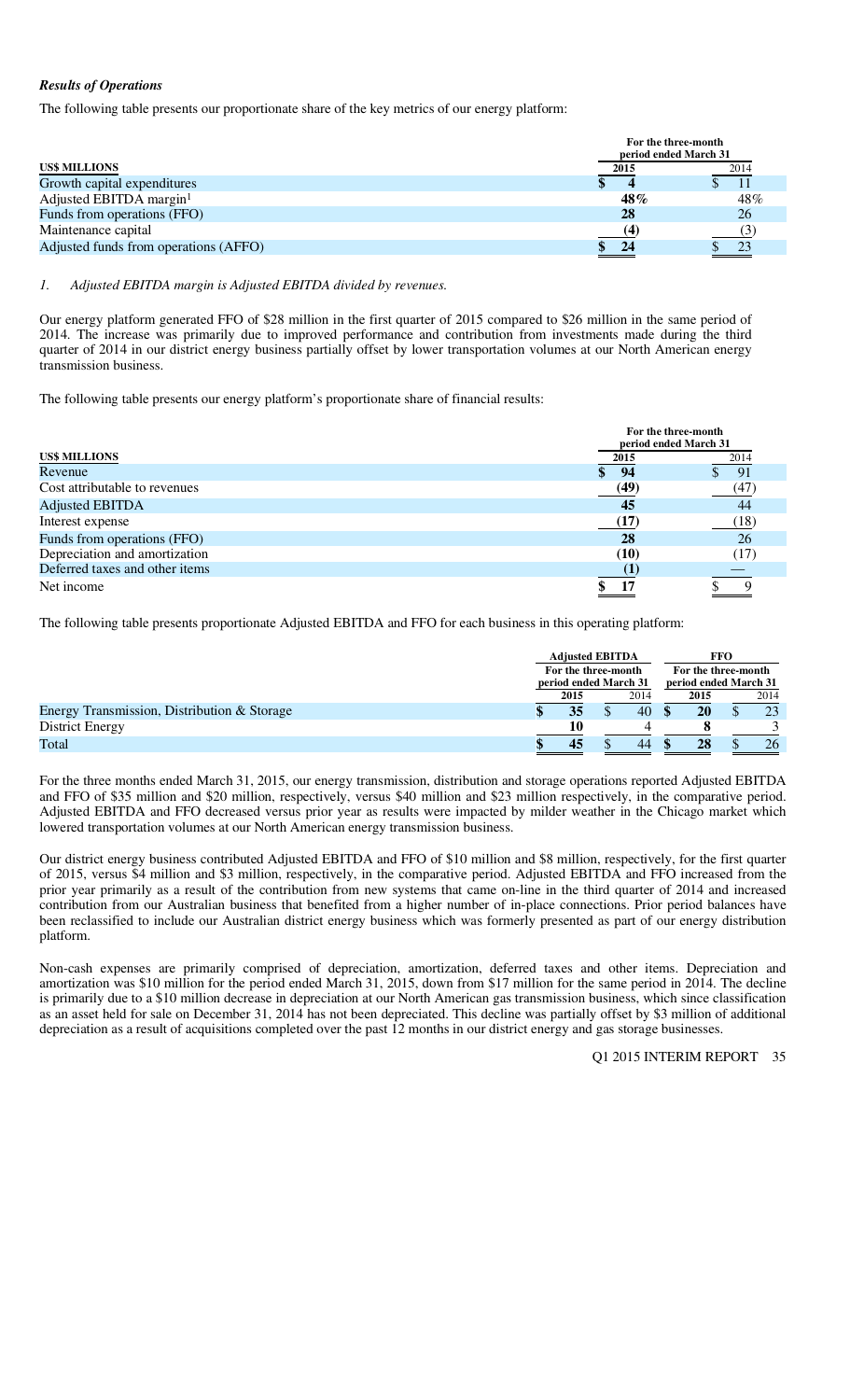#### **Communications Infrastructure Operations**

On March 31, 2015, Brookfield Infrastructure completed the acquisition of a 21% interest in TDF, the largest independent communication tower infrastructure business in France. This acquisition will form the basis of our communications infrastructure segment.

Our communications infrastructure segment will provide essential services and critical infrastructure to the media broadcasting and telecom sectors. These services and access to infrastructure are contracted on a long-term basis with tariff escalation mechanisms. Our telecom customers will pay upfront and recurring fees to lease space on our towers to host their equipment. Our broadcasting customers will pay us fees for transmitting television and radio content to the end user.

The key objective for this segment is to deploy capital to capture increased demand for densification from mobile network operators and to acquire towers and other infrastructure that are non core to such operators. Our performance will be measured by growth in our Adjusted EBITDA.

The segment is comprised of approximately 7,000 multi-purpose towers and active rooftop sites and 5,000 km of fibre backbone located in France. These operations will generate stable, inflation linked cash flows underpinned by long-term contracts (typically 10- 20 years in telecom and over five years in broadcasting) with large, prominent customers in France.

As the acquisition closed on March 31, 2015, there was \$nil income recorded within our consolidated statements of operating results for the three months ended March 31, 2015.

#### **Corporate and other**

The following table presents the components of corporate and other, on a proportionate basis:

|                                  |      | For the three-month<br>period ended March 31 |
|----------------------------------|------|----------------------------------------------|
| <b>US\$ MILLIONS</b>             | 2015 | 2014                                         |
| General and administrative costs | (2)  | (2)                                          |
| <b>Base Management Fee</b>       | (32) | (25)                                         |
| <b>Adjusted EBITDA</b>           | (34) | (27)                                         |
| Other income                     |      | <sub>6</sub>                                 |
| Financing costs                  | (4)  | (3)                                          |
| Funds from operations (FFO)      | (33) | (24)                                         |
| Deferred taxes and other items   | 63   | (23)                                         |
| Net income (loss)                | 30   | (47)                                         |

General and administrative costs for the period ended March 31, 2015 were in-line with prior year. We anticipate that our corporate and administrative costs, excluding the Base Management Fee, will be in the range of \$8 million to \$10 million per year.

Pursuant to our Master Services Agreement, we pay Brookfield an annual Base Management Fee equal to 1.25% of our market value, plus recourse debt net of cash. The Base Management Fee increased from prior year due to a larger market capitalization driven by higher unit trading price and higher recourse debt raised during the quarter.

Financing costs include interest expense and standby fees on our committed credit facility, less interest earned on cash balances. Corporate financing costs increased year-over-year due to higher recourse debt used to finance new investments.

Other income includes interest and distribution income earned on corporate financial assets.

Deferred taxes and other expenses for the period ended March 31, 2015 were \$63 million of income compared to a \$23 million loss in the same period in 2014, as the current period benefited from mark-to-market gains related to our foreign currency hedging program, while the prior period contained mark-to-market losses on these items.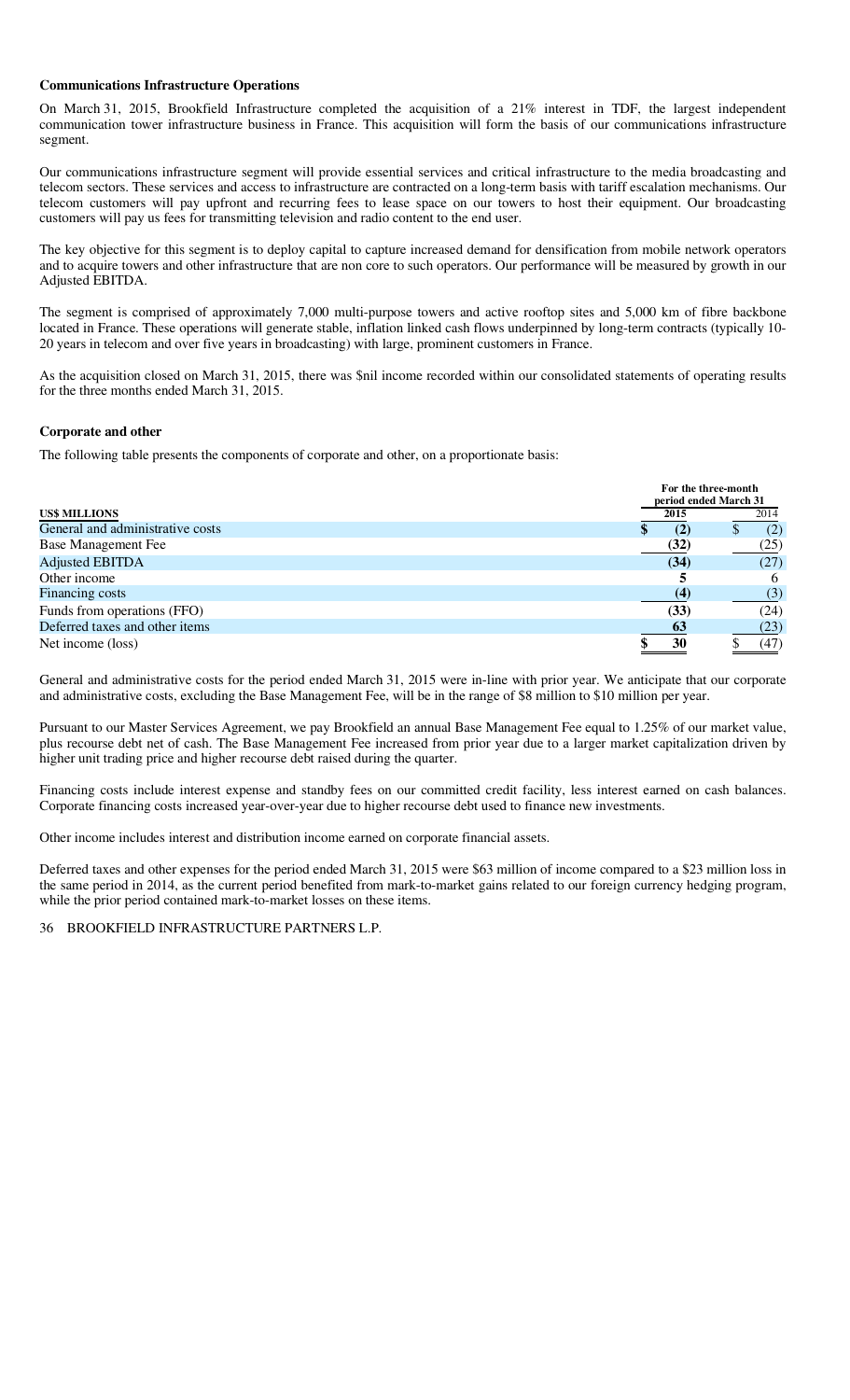#### **SELECTED STATEMENT OF OPERATING RESULTS AND FINANCIAL POSITION INFORMATION**

To measure performance, we focus on FFO and AFFO, among other measures. We also focus on Adjusted EBITDA and net income, taking into account items that we consider unusual or otherwise not reflective of the ongoing profitability of our operations. We define FFO as net income excluding the impact of depreciation and amortization, deferred income taxes, breakage and transaction costs, non-cash valuation gains or losses and other items. We define AFFO as FFO less maintenance capex, as detailed in the Reconciliation of Non IFRS Financial Measures section of this MD&A. FFO is a measure of operating performance, and AFFO is a measure of the sustainable cash flow of our business. Since they are not calculated in accordance with, and do not have any standardized meanings prescribed by, IFRS, FFO and AFFO are unlikely to be comparable to similar measures presented by other issuers and FFO and AFFO have limitations as analytical tools. See the Reconciliation of Non IFRS Financial Measures section for a more fulsome discussion, including a reconciliation to the most directly comparable IFRS measures.

|                                                    | For the three-month<br>period ended March 31 |            |  |  |  |
|----------------------------------------------------|----------------------------------------------|------------|--|--|--|
| US\$ MILLIONS, EXCEPT PER UNIT INFORMATION         | 2015                                         | 2014       |  |  |  |
| Funds from operation (FFO)                         | 186                                          | <b>186</b> |  |  |  |
| Per unit $FFO1$                                    | 0.89                                         | 0.89       |  |  |  |
| Distributions per unit                             | 0.53                                         | 0.48       |  |  |  |
| Payout ratio <sup>2</sup>                          | 68%                                          | 60%        |  |  |  |
| Adjusted funds from operations (AFFO) <sup>3</sup> | 163                                          | 163        |  |  |  |
| AFFO yield                                         | 14%                                          | 14%        |  |  |  |

*1. Average units outstanding during the three month period of 210.1 million (2014: 210.1 million).* 

*2. Payout ratio is defined as distributions paid (inclusive of GP incentive distributions) divided by FFO.* 

*3. AFFO is defined as FFO less maintenance capital expenditures.* 

For the quarter ended March 31, 2015, funds from operations ("FFO") totaling \$186 million (\$0.89 per unit) was in-line with prior year as the benefit of organic growth and contributions from new investments were offset by the impact of foreign exchange predominantly as a result of the strengthening U.S. dollar. The payout ratio at period end was 68%, which is within our 60-70% longterm range, and we generated AFFO yield of 14% during the quarter.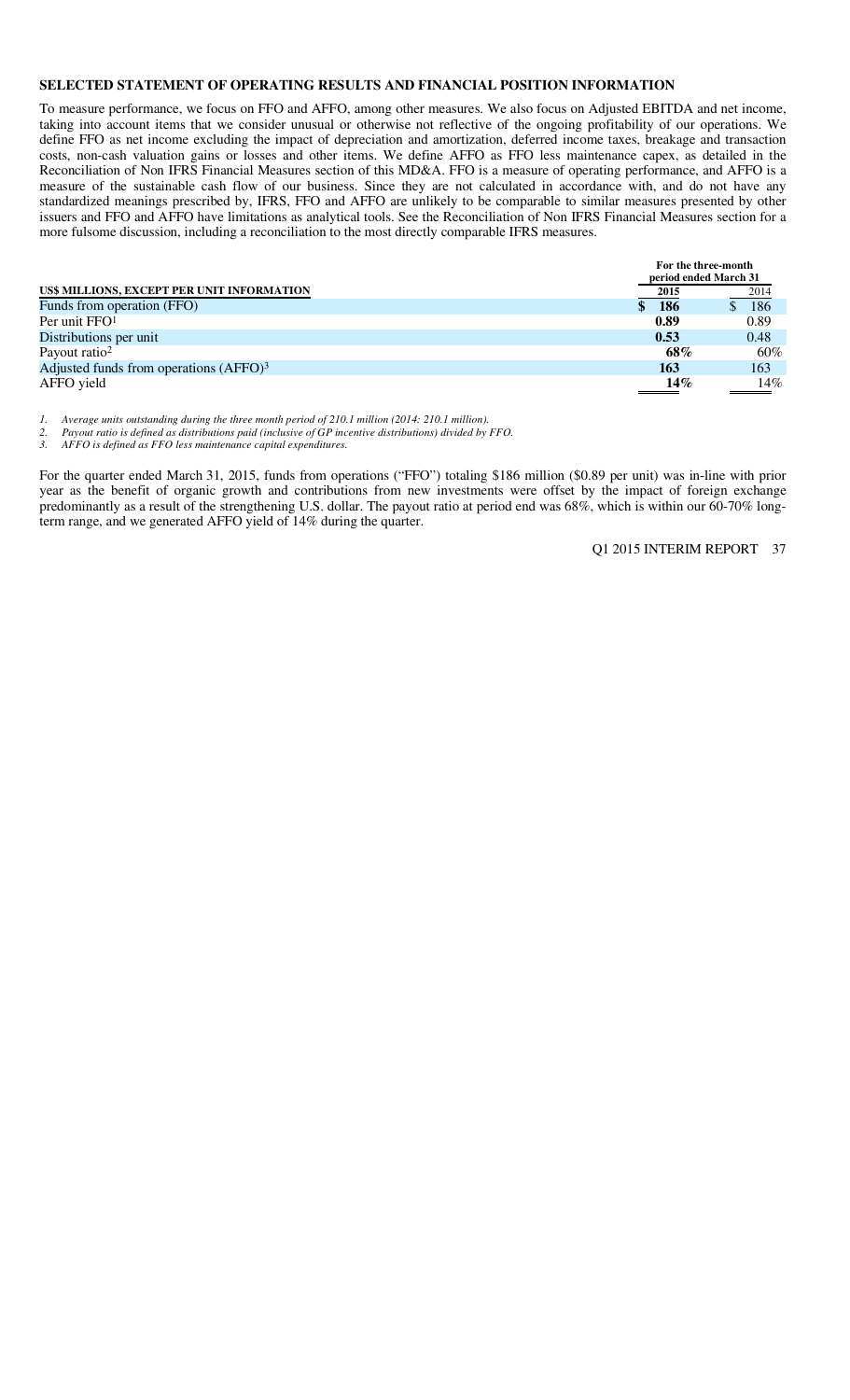The following tables present selected statement of operating results and financial position information by operating platform on a proportionate basis:

| <b>US\$ MILLIONS</b><br><b>Statements of Operating Results</b> |                   | For the three-month<br>period ended March 31<br>$\overline{2015}$<br>2014 |                          |
|----------------------------------------------------------------|-------------------|---------------------------------------------------------------------------|--------------------------|
| Net income (loss) by segment                                   |                   |                                                                           |                          |
| <b>Utilities</b>                                               | \$<br>49          | \$                                                                        | 37                       |
| Transport                                                      | 36                |                                                                           | 33                       |
| Energy                                                         | 17                |                                                                           | 9                        |
| Communications Infrastructure(1)                               |                   |                                                                           | $\overline{\phantom{0}}$ |
| Corporate and other                                            | 30                |                                                                           | (47)                     |
| Net income                                                     | 132<br>\$         | \$                                                                        | $32\,$                   |
|                                                                |                   |                                                                           |                          |
| Adjusted EBITDA by segment<br><b>Utilities</b>                 | \$                | \$                                                                        |                          |
| Transport                                                      | <b>130</b><br>139 |                                                                           | 126<br>144               |
| Energy                                                         | 45                |                                                                           | 44                       |
| Communications Infrastructure <sup>(1)</sup>                   |                   |                                                                           |                          |
| Corporate and other                                            | (34)              |                                                                           | (27)                     |
| <b>Adjusted EBITDA</b>                                         | \$<br>280         |                                                                           | 287                      |
|                                                                |                   | $\frac{1}{2}$                                                             |                          |
| FFO by segment                                                 |                   |                                                                           |                          |
| <b>Utilities</b>                                               | \$<br>95          | \$                                                                        | 89                       |
| Transport                                                      | 96                |                                                                           | 95                       |
| Energy                                                         | 28                |                                                                           | 26                       |
| Communications Infrastructure <sup>(1)</sup>                   |                   |                                                                           |                          |
| Corporate and other                                            | (33)              |                                                                           | (24)                     |
| FFO                                                            | \$<br>186         | \$                                                                        | 186                      |
| <b>US\$ MILLIONS</b>                                           | March 31,         | As of                                                                     | December 31,             |
| <b>Statements of Financial Position</b>                        | 2015              |                                                                           | 2014                     |
| Total assets by segment<br>Utilities                           | \$<br>4,600       | \$                                                                        | 4,805                    |
|                                                                | 4,517             |                                                                           | 4,970                    |
| Transport<br>Energy                                            | 1,794             |                                                                           | 1,816                    |
| <b>Communications Infrastructure</b>                           | 787               |                                                                           |                          |
| Corporate and other                                            | (144)             |                                                                           | (56)                     |
| Total assets                                                   | \$11,554          | \$                                                                        | 11,535                   |
|                                                                |                   |                                                                           |                          |
| Net debt by segment                                            |                   |                                                                           |                          |
| Utilities                                                      | \$2,698<br>2,214  | \$                                                                        | 2,843<br>2,513           |
| Transport                                                      |                   |                                                                           | 1,030                    |
| Energy<br><b>Communications Infrastructure</b>                 | 1,007             |                                                                           |                          |
| Corporate and other                                            | 372<br>675        |                                                                           | 271                      |
| Net Debt                                                       | 6,966             |                                                                           |                          |
|                                                                | \$                | $\frac{1}{2}$                                                             | 6,657                    |
| Partnership capital by segment                                 |                   |                                                                           |                          |
| Utilities                                                      | \$1,902           | \$                                                                        | 1,962                    |
| Transport                                                      | 2,303             |                                                                           | 2,457                    |
| Energy                                                         | 787               |                                                                           | 786                      |
| <b>Communications Infrastructure</b>                           | 415               |                                                                           |                          |
| Corporate and other                                            | (819)             |                                                                           | (327)                    |
| Partnership capital                                            | \$<br>4,588       | \$                                                                        | 4,878                    |

*1. Acquired on March 31, 2015.*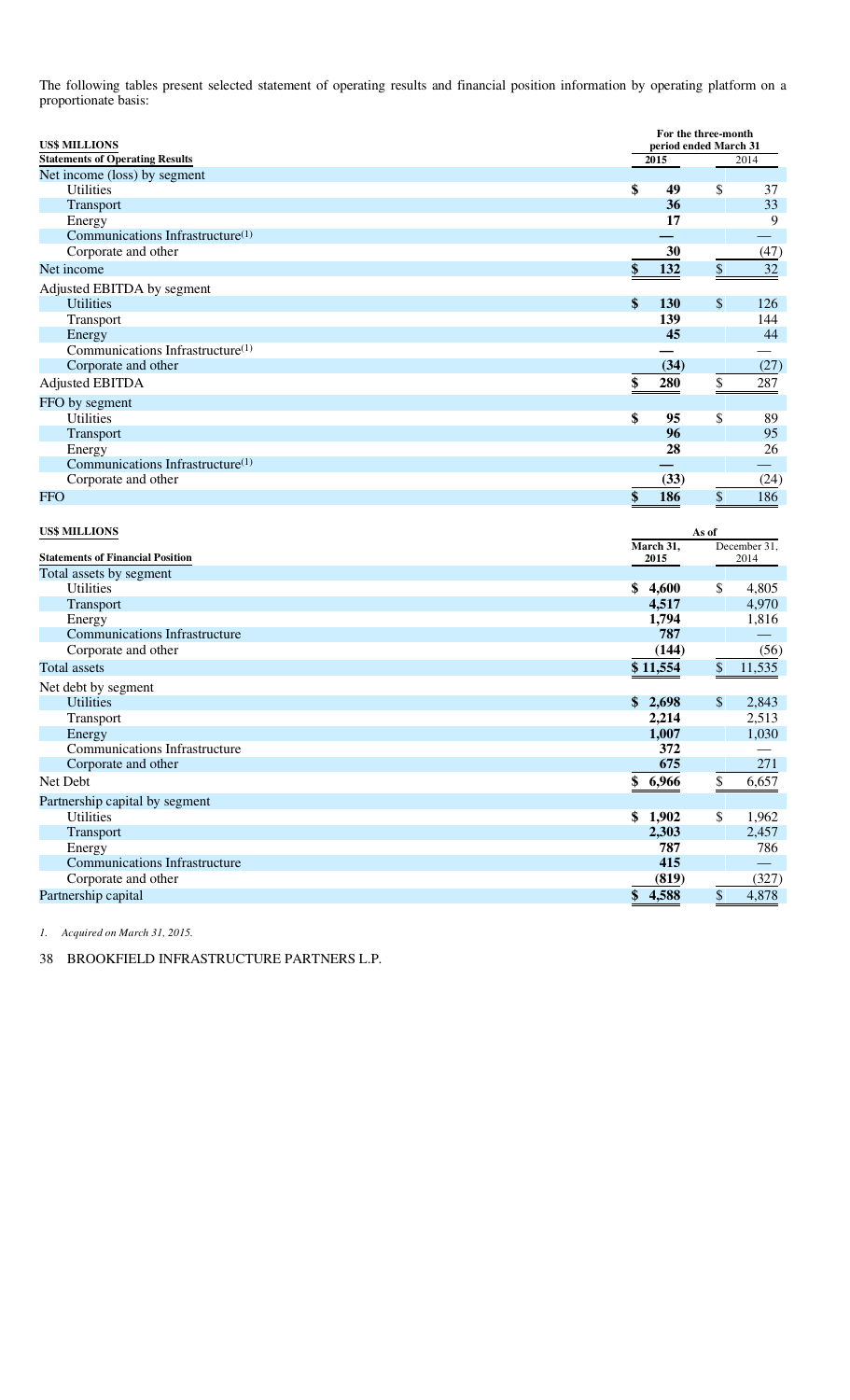# **CAPITAL RESOURCES AND LIQUIDITY**

We maintain sufficient liquidity at all times to participate in attractive opportunities as they arise, withstand sudden adverse changes in economic circumstances and maintain a relatively high payout of our FFO to unitholders. Our principal sources of liquidity are cash flows from our operations, undrawn credit facilities and access to public and private capital markets. We may, from time to time, invest in financial assets comprised mainly of liquid equity and debt infrastructure securities in order to earn attractive short term returns and for strategic purposes. Certain subsidiaries may be subject to limitations on their ability to declare and pay dividends. Any limitations existing at March 31, 2015 and December 31, 2014 were insignificant and would not adversely impact our ability to meet cash obligations.

Our total liquidity was \$2 billion at March 31, 2015 and was comprised of the following:

|                                                               | As of |                |  |                   |
|---------------------------------------------------------------|-------|----------------|--|-------------------|
| <b>US\$ MILLIONS</b>                                          |       | March 31, 2015 |  | December 31, 2014 |
| Corporate cash and cash equivalents                           |       | 370            |  | 317               |
| Committed corporate credit facility                           |       | 1.400          |  | 1.400             |
| Draws on corporate credit facility                            |       | (373)          |  | (246)             |
| Commitments under corporate credit facility                   |       | (108)          |  | (110)             |
| Proportionate cash retained in businesses                     |       | <b>320</b>     |  | 380               |
| Proportionate availability under subsidiary credit facilities |       | 387            |  | 384               |
| <b>Total liquidity</b>                                        |       | 1,996          |  | 2,125             |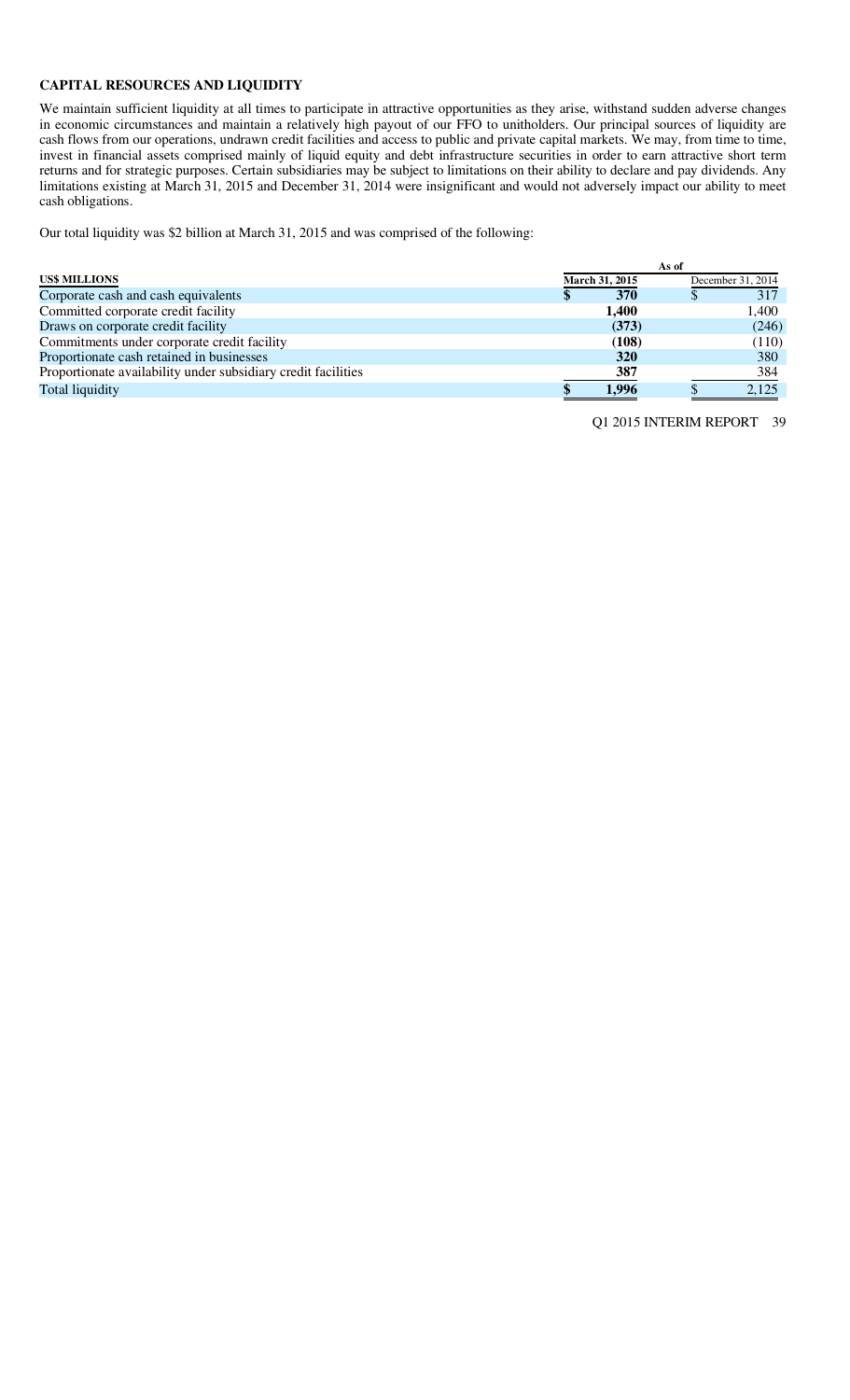We finance our assets principally at the operating company level with debt that generally has long-term maturities, few restrictive covenants and no recourse to either Brookfield Infrastructure or our other operations. On a proportionate basis as of March 31, 2015, scheduled principal repayments over the next five years are as follows:

|                                             | Average         |                          |                          |         |                |                   |               |           |
|---------------------------------------------|-----------------|--------------------------|--------------------------|---------|----------------|-------------------|---------------|-----------|
| <b>US\$ MILLIONS</b>                        | term<br>(years) | 2015                     | 2016                     | 2017    | 2018           | 2019              | <b>Beyond</b> | Total     |
| <b>Recourse borrowings</b>                  |                 |                          |                          |         |                |                   |               |           |
| Corporate borrowings                        | 5               | $s-$                     | $s-$                     | \$316   | $s-$           | \$373             | \$<br>356     | \$1,045   |
| <b>Total recourse borrowings</b>            | 5               |                          |                          | 316     |                | 373               | 356           | 1,045     |
| Non-recourse borrowing <sup>1</sup>         |                 |                          |                          |         |                |                   |               |           |
| <b>Utilities</b>                            |                 |                          |                          |         |                |                   |               |           |
| <b>Regulated Distribution</b>               | 11              |                          |                          | 43      |                |                   | 859           | 902       |
| <b>Regulated Terminal</b>                   | 6               | $\equiv$                 | 189                      |         | $\equiv$       | 34                | 789           | 1,012     |
| <b>Electricity Transmission</b>             | 12              | 6                        | 74                       | 7       | 8              | 8                 | 727           | 830       |
|                                             | 10              | 6                        | 263                      | 50      | $\overline{8}$ | $\overline{42}$   | 2,375         | 2,744     |
| <b>Transport</b>                            |                 |                          |                          |         |                |                   |               |           |
| Rail                                        | $8\,$           |                          | $\overline{\phantom{0}}$ | 17      |                | $\equiv$          | 955           | 972       |
| <b>Toll Roads</b>                           | 9               | 163                      | 102                      | 138     | 77             | 76                | 563           | 1,119     |
| Ports                                       | 6               | 17                       | $\overline{9}$           | 44      | 174            | 11                | 97            | 352       |
|                                             | 9               | 180                      | 111                      | 199     | 251            | 87                | 1,615         | 2,443     |
| <b>Energy</b>                               |                 |                          |                          |         |                |                   |               |           |
| Energy Transmission, Distribution & Storage | 6               | 15                       | 15                       | 462     |                | 145               | 228           | 865       |
| <b>District Energy</b>                      | 14              | $\overline{\phantom{0}}$ |                          | 30      | $\mathbf{1}$   | $\longrightarrow$ | 155           | 186       |
|                                             | 8               | 15                       | 15                       | 492     | $\mathbf{1}$   | 145               | 383           | 1,051     |
| <b>Communications Infrastructure</b>        |                 |                          |                          |         |                |                   |               |           |
| <b>Tower Infrastructure Operations</b>      | 4               |                          |                          |         | 158            |                   | 215           | 373       |
|                                             | $\overline{4}$  |                          |                          |         | 158            | $\equiv$          | 215           | 373       |
| Total non-recourse borrowings <sup>1</sup>  | 9               | 201                      | 389                      | 741     | 418            | 274               | 4,588         | 6,611     |
| Total borrowings <sup>2</sup>               | 9               | \$201                    | \$389                    | \$1,057 | \$418          | \$647             | \$4,944       | \$7,656   |
| <b>Cash retained in businesses</b>          |                 |                          |                          |         |                |                   |               |           |
| <b>Utilities</b>                            |                 |                          |                          |         |                |                   |               | \$<br>46  |
| Transport                                   |                 |                          |                          |         |                |                   |               | 229       |
| Energy                                      |                 |                          |                          |         |                |                   |               | 44        |
| Communications Infrastructure               |                 |                          |                          |         |                |                   |               | 1         |
| Corporate                                   |                 |                          |                          |         |                |                   |               | 370       |
| <b>Total cash retained</b>                  |                 |                          |                          |         |                |                   |               | 690<br>\$ |
| <b>Net debt</b>                             |                 |                          |                          |         |                |                   |               |           |
| <b>Utilities</b>                            |                 |                          |                          |         |                |                   |               | 2,698     |
| Transport                                   |                 |                          |                          |         |                |                   |               | 2,214     |
| Energy                                      |                 |                          |                          |         |                |                   |               | 1,007     |
| <b>Communications Infrastructure</b>        |                 |                          |                          |         |                |                   |               | 372       |
| Corporate                                   |                 |                          |                          |         |                |                   |               | 675       |
| <b>Total net debt</b>                       |                 | 3%                       | 5%                       | 14%     | 5%             | 8%                | 65%           | 6,966     |

*1. Represents non-recourse debt to Brookfield Infrastructure as the holders have recourse only to the underlying operations.* 

*2. As of March 31, 2015, approximately 27% has been issued as floating rate debt. Brookfield Infrastructure and its subsidiaries have entered into interest rate swaps whereby the floating rate debt has been converted to fixed rate debt, effectively reducing floating rate debt maturities to approximately 20% of our total borrowings.*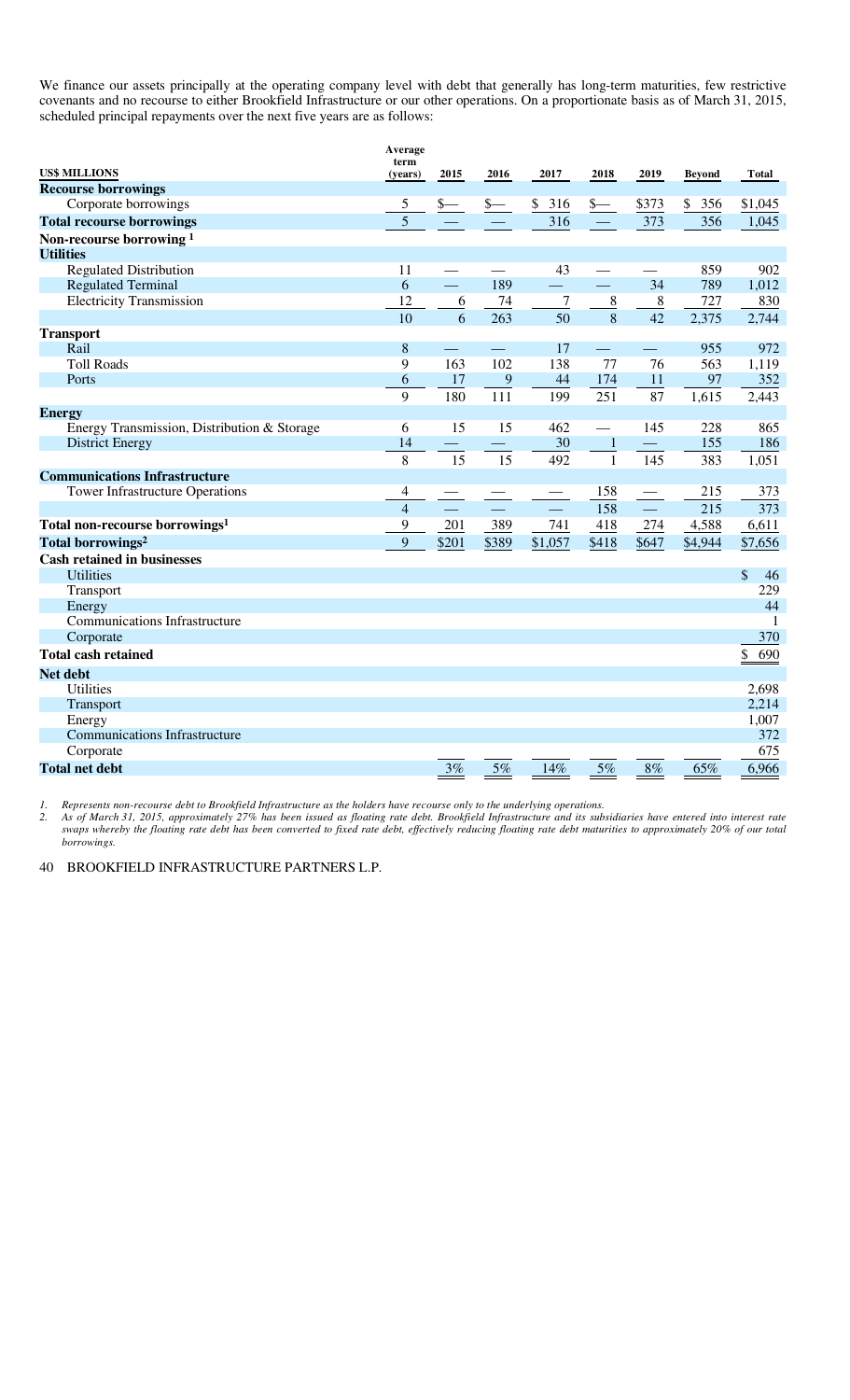Our debt has an average term of 9 years. On a proportionate basis, our net debt-to-capitalization ratio as of March 31, 2015 was 60%. The average cash interest rates for our utilities, transport, energy and corporate platforms were 5.4%, 6.5%, 6.8% and 3.5%, respectively (March 31, 2014: 5.2%, 6.5%, 6.9% and 2.9% respectively). The weighted average cash interest rate was 5.9% for the overall business (March 31, 2014: 5.8%).

Proportionate debt can be reconciled to consolidated debt as follows:

|                                                                                | As of |                |  |                   |
|--------------------------------------------------------------------------------|-------|----------------|--|-------------------|
| <b>US\$ MILLIONS</b>                                                           |       | March 31, 2015 |  | December 31, 2014 |
| Consolidated debt                                                              | \$    | 7,007          |  | 6,809             |
| Add: proportionate share of borrowings of investments in associates:           |       |                |  |                   |
| <b>Utilities</b>                                                               |       | 674            |  | 684               |
| Transport                                                                      |       | 863            |  | 1,140             |
| <b>Communications Infrastructure</b>                                           |       | 373            |  |                   |
| Add: proportionate share of debt directly associated with assets held for sale |       | 799            |  | 809               |
| Less: borrowings attributable to non-controlling interest                      |       | (1,706)        |  | (1,834)           |
| Premium on debt and cross currency swaps                                       |       | (354)          |  | (254)             |
| Proportionate debt                                                             |       | 7.656          |  | 7.354             |

#### **CONTRACTUAL OBLIGATIONS**

The table below outlines Brookfield Infrastructure's contractual obligations as at March 31, 2015:

|                                           |              | Payments due by period |           |           |          |  |  |
|-------------------------------------------|--------------|------------------------|-----------|-----------|----------|--|--|
|                                           |              | Less than              |           |           |          |  |  |
| <b>US\$ MILLIONS</b>                      | <b>Total</b> | year                   | 1-2 years | 2-5 years | 5+ years |  |  |
| Accounts payable and other liabilities    | 497          | 379                    | 37        | 21        | 60       |  |  |
| Interest-bearing liabilities <sup>1</sup> | 9.701        | 339                    | 642       | 1,882     | 6,838    |  |  |
| Finance lease liabilities                 |              |                        |           |           |          |  |  |
| Other long-term liabilities               | 510          | 78                     | 22        | 221       | 189      |  |  |
|                                           | \$10,710     | 797                    | 702       | \$2.124   | \$7,087  |  |  |

1. Comprised of non-recourse borrowings and corporate borrowings and includes interest payments of \$297 million, \$295 million, \$799 million and \$1,245 million *for the periods as follows: less than 1 year, 1-2 years, 2-5 years and 5 years and thereafter, respectively. Interest payments are calculated based on interest rates in effect as at the balance sheet date.* 

In addition, pursuant to the Master Services Agreement, on a quarterly basis we pay a Base Management Fee to Brookfield equal to 0.3125% (1.25% annually) of the market value, plus non-recourse debt of the partnership. Based on the market value of the partnership as of March 31, 2015, this fee is estimated to be approximately \$128 million per year based on our current capitalization and unit price.

### **FINANCIAL INSTRUMENTS—FOREIGN CURRENCY HEDGING STRATEGY**

To the extent that we believe it is economic to do so, our strategy is to hedge a portion of our equity investments and/or cash flows exposed to foreign currencies. The following key principles form the basis of our foreign currency hedging strategy:

- We leverage any natural hedges that may exist within our operations
- We utilize local currency debt financing to the extent possible
- We may utilize derivative contracts to the extent that natural hedges are insufficient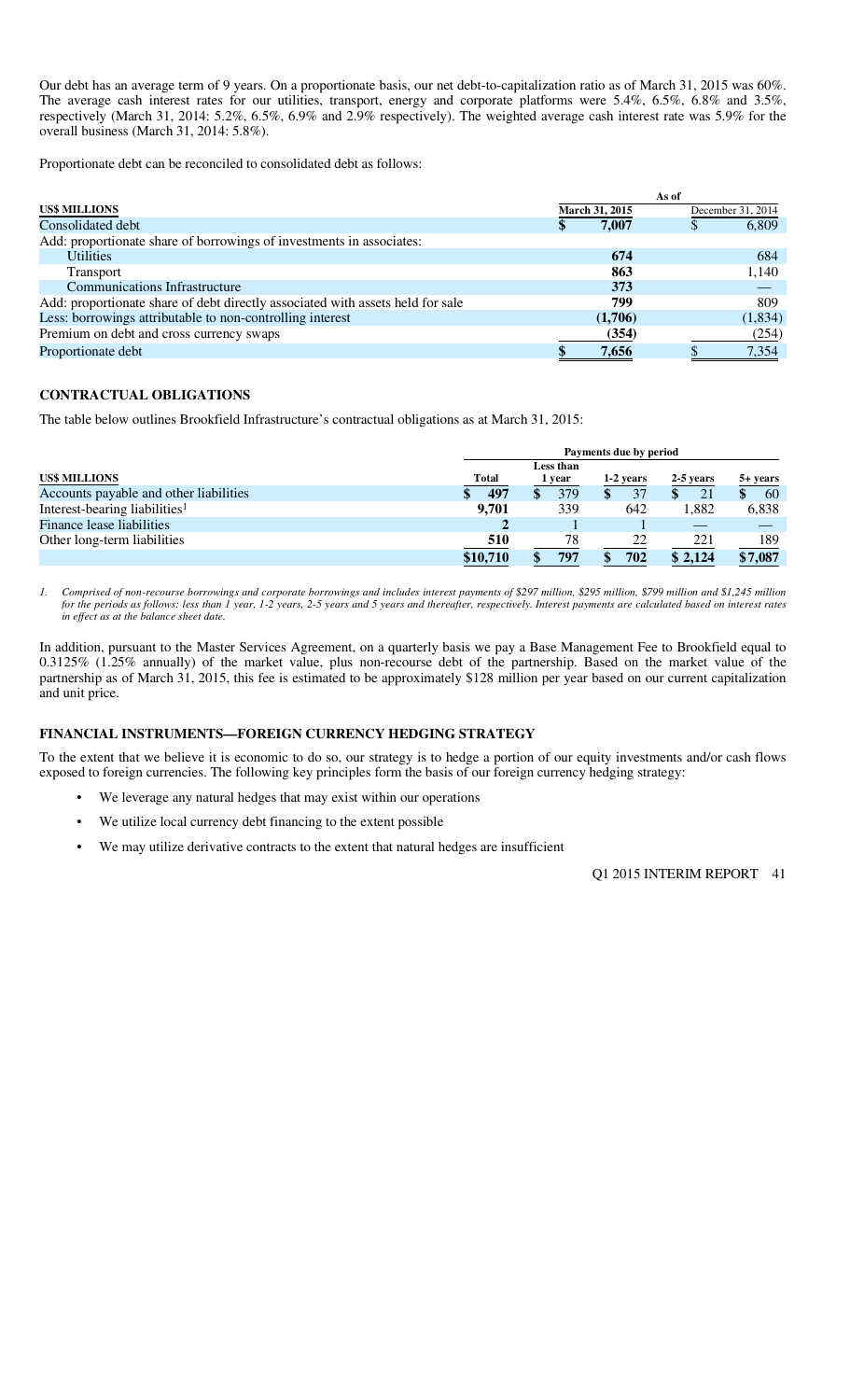The following table presents our hedged position in foreign currencies as of March 31, 2015:

|                               | <b>Net Investment Hedges</b> |            |       |                               |         |            |                        |       |
|-------------------------------|------------------------------|------------|-------|-------------------------------|---------|------------|------------------------|-------|
| <b>US\$ MILLIONS</b>          | <b>USD</b>                   | <b>AUD</b> | GBP   | <b>BRL</b>                    | EUR     | <b>CAD</b> | <b>CLP</b>             | COP   |
| Net equity investment—US\$    | 333                          | \$1.452    | \$973 | \$954                         | \$568   | \$141      | \$110                  | \$57  |
| FX contracts—US\$             | 2,955                        | 1.323)     | (973) | $\overbrace{\phantom{12333}}$ | (518)   | [141]      |                        |       |
| Net unhedged—US\$             | \$3.288                      | 129        |       | \$954                         | 50<br>S |            | \$110                  | \$ 57 |
| % of equity investment hedged | N/A                          | 91%        | 100%  | $\%$                          | 91%     | 100%       | $\mathcal{O}_0$<br>$-$ | %     |

At March 31, 2015, we had hedges in place equal to approximately 69% of our net equity investment in foreign currencies. For the three month period ended March 31, 2015, we recorded gains in comprehensive income of \$107 million related to these contracts.

# **CAPITAL REINVESTMENT**

Our financing plan is to fund our recurring growth capital expenditures with cash flow generated by our operations, as well as debt financing that is sized to maintain our credit profile. To fund large scale development projects and acquisitions, we will evaluate a variety of capital sources including proceeds from the sale of non-core assets, as well as equity and debt financings.

The following table highlights the sources and uses of cash for the year:

|                                                         | For the three-month<br>period ended March 31 |       |  |       |
|---------------------------------------------------------|----------------------------------------------|-------|--|-------|
| <b>US\$ MILLIONS</b>                                    |                                              | 2015  |  | 2014  |
| Funds from operations (FFO)                             |                                              | 186   |  | 186   |
| Less: maintenance capital                               |                                              | (23)  |  | (23)  |
| Funds available for distribution (AFFO)                 |                                              | 163   |  | 163   |
| Distributions paid                                      |                                              | (126) |  | (112) |
| Funds available for reinvestment                        |                                              | 37    |  | 51    |
| Growth capital expenditures                             |                                              | (117) |  | (145) |
| Asset level debt funding of growth capital expenditures |                                              | 70    |  | 71    |
| New investments, net of disposals and cash assumed      |                                              | (452) |  | (39)  |
| Asset level financings (repayments)                     |                                              | (134) |  | (27)  |
| Draws on corporate credit facility                      |                                              | 127   |  |       |
| Proceeds from debt issuance                             |                                              | 360   |  |       |
| Proceeds from preferred unit issuance                   |                                              | 96    |  |       |
| Changes in working capital and other                    |                                              | O     |  | 31    |
| Change in proportionate cash retained in business       |                                              | (7)   |  | (58)  |
| Opening, proportionate cash retained in business        |                                              | 697   |  | 853   |
| Closing, proportionate cash retained in business        |                                              | 690   |  | 795   |

The following table presents the components of growth and maintenance capital expenditures by operating platform:

|                                        |          | For the three-month<br>period ended March 31 |
|----------------------------------------|----------|----------------------------------------------|
| <b>US\$ MILLIONS</b>                   | 2015     | 2014                                         |
| Growth capital expenditures by segment |          |                                              |
| <b>Utilities</b>                       | 52<br>٠D | 68                                           |
| <b>Transport</b>                       | 61       | 66                                           |
| Energy                                 |          |                                              |
|                                        | 117      | 145                                          |

Growth capital expenditures decreased by \$28 million or 19% compared to the prior year primarily due to higher capital deployed at our South American electricity transmission system due to the acquisition of a transmission line in the prior period as well as the impact of the depreciation of the Brazilian Reais on capital spend at our Brazilian toll road and rail operations.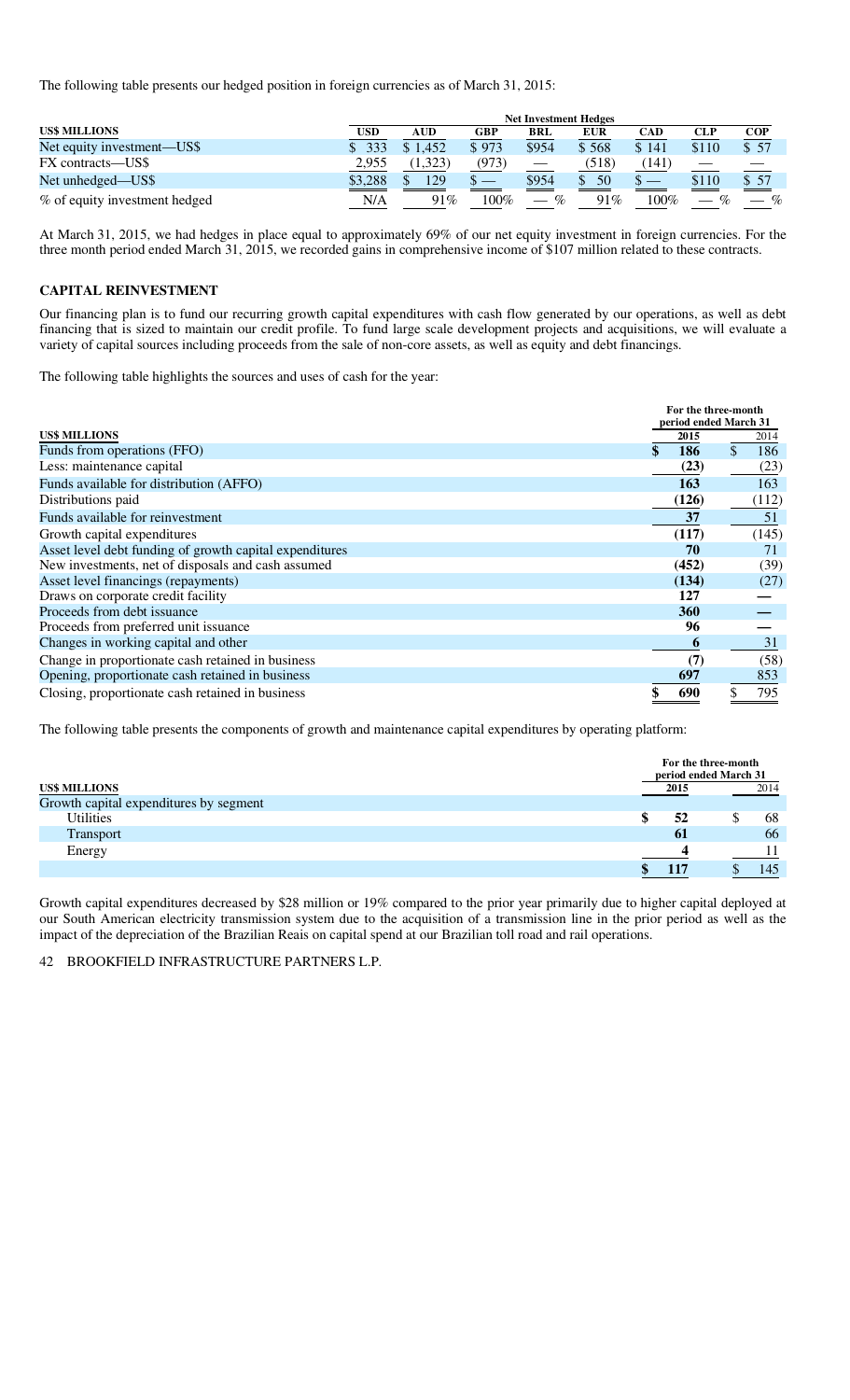|                                             |                         |                            |                       | <b>Actual Capex</b> |
|---------------------------------------------|-------------------------|----------------------------|-----------------------|---------------------|
|                                             |                         | <b>Quarterly Estimated</b> |                       | For the three-month |
|                                             | <b>Sustaining Capex</b> |                            | period ended March 31 |                     |
| <b>US\$ MILLIONS</b>                        | Low                     | High                       | 2015                  | 2014                |
| Maintenance capital expenditures by segment |                         |                            |                       |                     |
| <b>Utilities</b>                            | 4                       |                            |                       |                     |
| <b>Transport</b>                            | 22                      | 25                         | 17                    | 18                  |
| Energy                                      |                         |                            |                       |                     |
| <b>Communications Infrastructure</b>        |                         |                            |                       |                     |
|                                             |                         |                            |                       | 23                  |

We estimate annual maintenance capital expenditures of \$15-20 million, \$90-100 million, \$25-35 million and \$5-10 million for our utilities, transport, energy, and communication infrastructure segments, respectively, for a total range between \$135-165 million. For the quarter, our maintenance capital expenditures were less than the low end of our quarterly estimated range due to the timing of maintenance projects, primarily at our Brazilian toll road operation, Chilean electricity transmission system and North American Transmission business.

# **PARTNERSHIP CAPITAL**

The total number of partnership units outstanding in the Holding LP was comprised of the following:

|                                                  | As of                 |                   |  |
|--------------------------------------------------|-----------------------|-------------------|--|
|                                                  | <b>March 31, 2015</b> | December 31, 2014 |  |
| Redeemable Partnership Units, held by Brookfield | 58,739,416            | 58.739.416        |  |
| General Partnership Units                        | 1.066.928             | 1.066.928         |  |
| Limited Partnership Units                        | 150.324,145           | 150,318,306       |  |
| Total                                            | 210,130,489           | 210.124.650       |  |

The partnership had total units outstanding of 210,130,489 as of March 31, 2015.

An affiliate of Brookfield in its capacity as the special limited partner of the Holding LP is entitled to incentive distributions which are based on the amount by which quarterly distributions on the limited partnership units exceed specified target levels. To the extent distributions on limited partnership units exceed \$0.305 per quarter, the incentive distribution rights entitle the special limited partner to 15% of incremental distributions above this threshold to \$0.33 per unit. To the extent that distributions on limited partnership units exceed \$0.33 per unit, the incentive distribution rights entitle the special limited partner to 25% of incremental distributions above this threshold. During the three months ended March 31, 2015, an incentive distribution of \$15 million was paid to the general partner (for the three months ended March 31, 2014: \$11 million).

Subsequent to period end, Brookfield Infrastructure issued 13.3 million limited partnership units at a gross price of \$45 per unit under our shelf registrations in the U.S. and Canada and issued 8.1 million Redeemable Partnership units to Brookfield for total proceeds of \$950 million. Underwriters' commission and issuance costs of \$24 million were incurred associated with the issuance.

### **RELATED PARTY TRANSACTIONS**

In the normal course of operations, Brookfield Infrastructure entered into the transactions below with related parties on market terms. These transactions have been measured at fair value and are recognized on the interim condensed and consolidated financial statements.

The immediate parent of Brookfield Infrastructure is the managing general partner of the partnership. The ultimate parent of Brookfield Infrastructure is Brookfield. Other related parties of Brookfield Infrastructure represent its subsidiary and operating entities.

#### *Transactions with the immediate parent*

Throughout the period, the managing general partner, in its capacity as the partnership's general partner, incurs director fees, a portion of which are charged at cost to the partnership in accordance with the limited partnership agreement. Less than \$1 million in director fees were incurred during the three months ended March 31, 2015 (less than \$1 million during the three months ended March 31, 2014).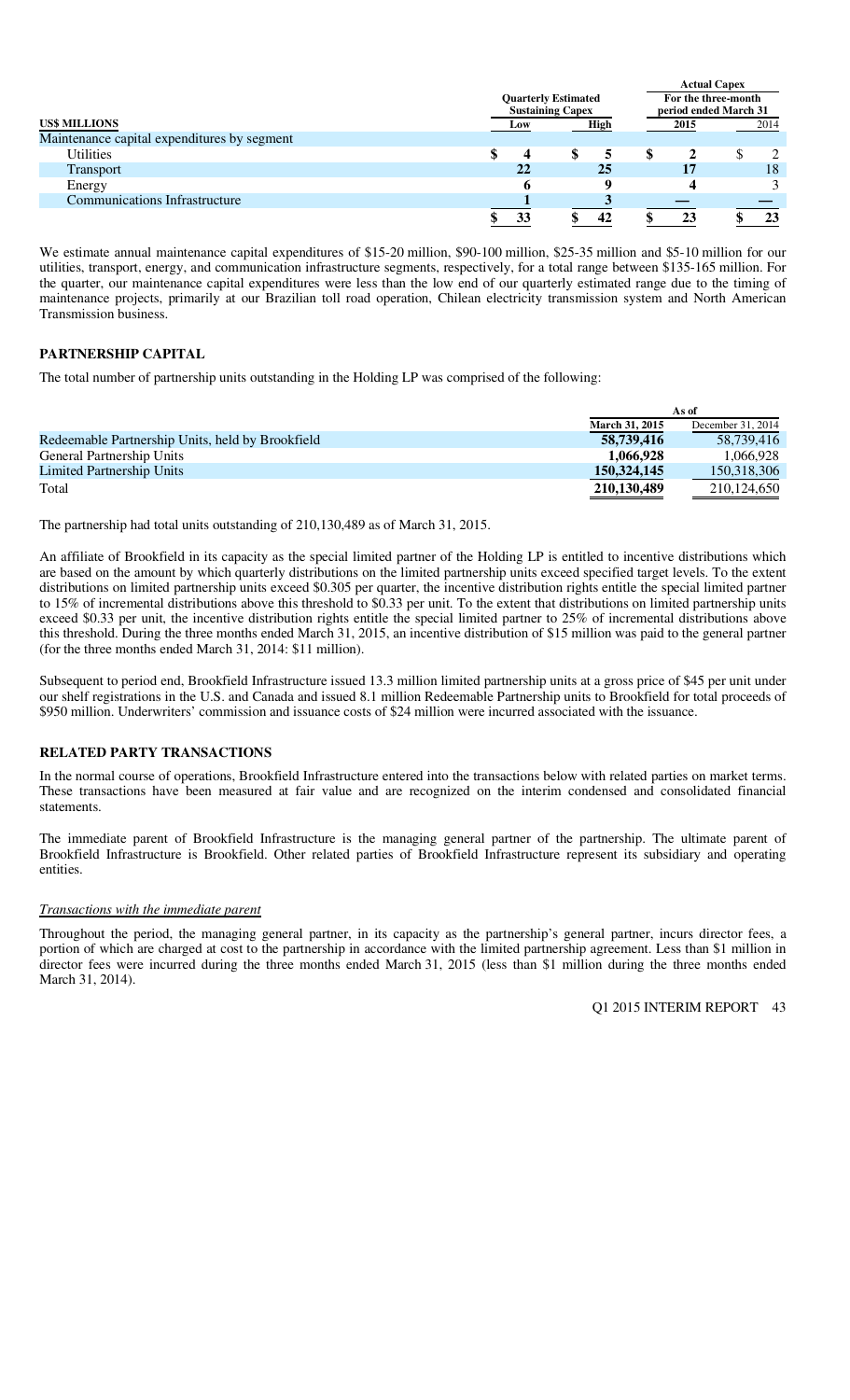# *Transactions with other related parties*

Since inception, Brookfield Infrastructure had a management agreement with its external managers, wholly owned subsidiaries of Brookfield.

Pursuant to the Master Services Agreement, on a quarterly basis, we pay a base management fee, to the Service Provider equal to 0.3125% (1.25% annually) of the market value of the partnership. For purposes of calculating the base management fee, the market value of the partnership is equal to the aggregate value of all our outstanding units (assuming full conversion of Brookfield's limited partnership interests in Brookfield Infrastructure into units), preferred units and securities of the other Service Recipients that are not held by Brookfield Infrastructure, plus all outstanding third party debt with recourse to a Service Recipient, less all cash held by such entities.

For purposes of calculating the Base Management Fee, the market value of the partnership is equal to the volume weighted average of the closing prices of the partnership's units on the NYSE (or other exchange or market where the partnership's units are principally traded) for each of the last five trading days of the applicable quarter multiplied by the number of issued and outstanding units of the partnership on the last of those days (assuming full conversion of Brookfield's interest in Brookfield Infrastructure into units of the partnership), plus the amount of preferred units and third-party debt, net of cash, with recourse to the partnership and the Holding LP and certain holding entities held directly by the Holding LP.

During the three months ended March 31, 2015, \$2 million was reimbursed at cost to the Manager of the partnership (\$2 million during the three months ended March 31, 2014). These amounts represent third party costs that were paid for by Brookfield on behalf of Brookfield Infrastructure relating to general and administrative expenses, and acquisition related expenses of Brookfield Infrastructure. These expenses were charged to Brookfield Infrastructure at cost.

Brookfield Infrastructure has placed funds on deposit with Brookfield. Interest earned on the deposit is at market terms. At March 31, 2015, Brookfield Infrastructure's deposit balance with Brookfield was less than \$1 million (December 31, 2014: less than \$1 million) and earned interest of less than \$1 million for the three months ended March 31, 2015 (less than \$1 million for the three months ended March 31, 2014).

Brookfield Infrastructure's North American district energy operation has various right-of-way easements and leases office space on market terms with subsidiaries of Brookfield Office Properties Inc., a subsidiary of Brookfield. The North American district energy operation also utilizes consulting and engineering services provided by wholly-owned subsidiaries of Brookfield on market terms.

#### **OFF-BALANCE SHEET ARRANGEMENTS**

Brookfield Infrastructure has no off-balance sheet arrangements.

Brookfield Infrastructure, on behalf of our subsidiaries, provides letters of credit, which include, but are not limited to, guarantees for debt service reserves, capital reserves, construction completion and performance. As at March 31, 2015, letters of credit issued by subsidiaries of Brookfield Infrastructure amounted to \$108 million.

In the normal course of operations, we execute agreements that provide for indemnification and guarantees to third parties in transactions such as business dispositions and acquisitions, construction projects, capital projects, and sales and purchases of assets and services. We have also agreed to indemnify our directors and certain of our officers and employees. The nature of substantially all of the indemnification undertakings prevents us from making a reasonable estimate of the maximum potential amount that we could be required to pay third parties, as many of the agreements do not specify a maximum amount and the amounts are dependent upon the outcome of future contingent events, the nature and likelihood of which cannot be determined at this time. Historically, we have made no significant payments under such indemnification agreements.

#### **RECONCILIATION OF NON-IFRS FINANCIAL MEASURES**

To measure performance, amongst other measures, we focus on FFO. We define FFO as net income excluding the impact of depreciation and amortization, deferred income taxes, breakage and transaction costs, non-cash valuation gains or losses and other items. FFO is a measure of operating performance that is not calculated in accordance with, and does not have any standardized meaning prescribed by IFRS. FFO is therefore unlikely to be comparable to similar measures presented by other issuers.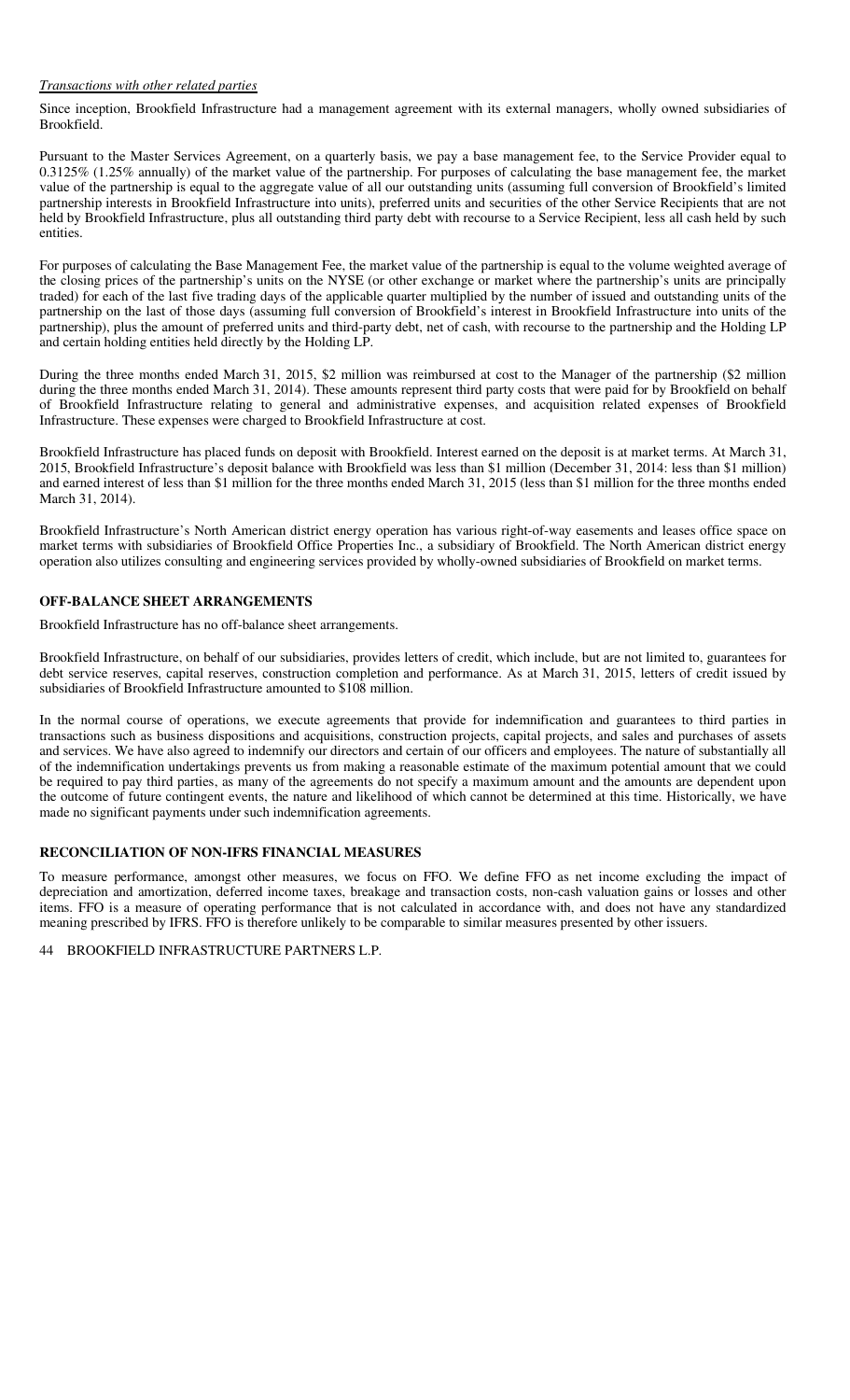FFO has limitations as an analytical tool:

- FFO does not include depreciation and amortization expense; because we own capital assets with finite lives, depreciation and amortization expense recognizes the fact that we must maintain or replace our asset base in order to preserve our revenue generating capability;
- FFO does not include deferred income taxes, which may become payable if we own our assets for a long period of time;
- FFO does not include any non-cash fair value adjustments or mark-to-market adjustments recorded to net income.

Because of these limitations, FFO should not be considered as the sole measure of our performance and should not be considered in isolation from, or as a substitute for, analysis of our results as reported under IFRS. However, FFO is a key measure that we use to evaluate the performance of our operations and forms the basis for the partnership's distribution policy.

When viewed with our IFRS results, we believe that FFO provides a more complete understanding of factors and trends affecting our underlying operations. FFO allows us to evaluate our businesses on the basis of cash return on invested capital by removing the effect of non-cash and other items. We add back depreciation and amortization to remove the implication that our assets decline in value over time since we believe that the value of most of our assets will typically increase over time provided we make all necessary maintenance expenditures.

We add back deferred income taxes because we do not believe this item reflects the present value of the actual cash tax obligations we will be required to pay, particularly if our operations are held for a long period of time. We add back non-cash valuation gains or losses recorded in net income as these are non-cash in nature and indicate a point in time approximation of value on long-term items. We also add back breakage and transaction costs as they are capital in nature.

In addition, we focus on adjusted funds from operations or AFFO, which is defined as FFO less maintenance capital expenditures. Management uses AFFO as a measure of long-term sustainable cash flow.

The following table reconciles FFO and AFFO to the most directly comparable IFRS measure, which is net income. We urge you to review the IFRS financial measures within the MD&A and to not rely on any single financial measure to evaluate the partnership.

|                                                     | For the three-month<br>period ended March 31 |      |
|-----------------------------------------------------|----------------------------------------------|------|
| <b>US\$ MILLIONS</b>                                | 2015                                         | 2014 |
| Net income attributable to partnership <sup>1</sup> | 132                                          | 32   |
| Add back or deduct the following:                   |                                              |      |
| Depreciation and amortization                       | 102                                          | 117  |
| Deferred income taxes                               | 8                                            | (1)  |
| Mark-to-market on hedging items                     | (77)                                         | 16   |
| Valuation losses and other                          | 21                                           | 22   |
| <b>FFO</b>                                          | 186                                          | 186  |
| Maintenance capital expenditures                    | (23)                                         | (23) |
| AFFO                                                | 163                                          | 163  |

*1. Includes net income attributable to non-controlling interests — Redeemable Partnership Units held by Brookfield, general partner and limited partners.* 

The difference between net income and FFO is primarily attributable to depreciation and amortization and mark-to-market on hedging items during the period.

We also use Adjusted EBITDA as a measure of performance. We define Adjusted EBITDA as FFO excluding the impact of interest expense, cash taxes and other income (expense).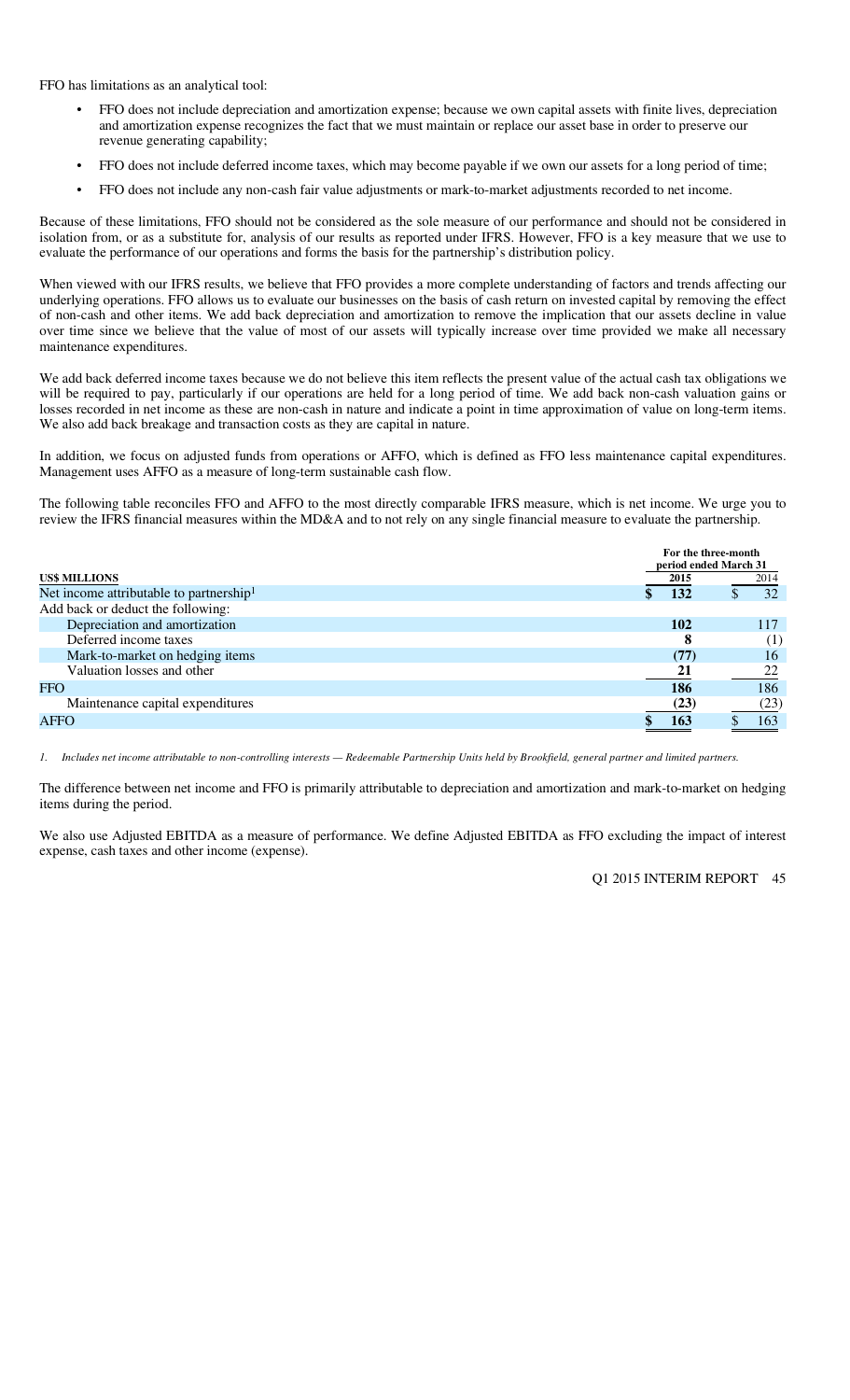# *Reconciliation of Operating Segments*

Adjusted EBITDA, FFO and AFFO are presented based on Brookfield Infrastructure's proportionate share of results in operations accounted for using consolidation and the equity method whereby the partnership either controls or exercises significant influence over the investment respectively, in order to demonstrate the impact of key value drivers of each of these operating platforms on the partnership's overall performance. As a result, segment depreciation and amortization, deferred income taxes, breakage and transaction costs, non-cash valuation gains and losses and other items are reconciling items that will differ from results presented in accordance with IFRS as these reconciling items (1) include Brookfield Infrastructure's proportionate share of earnings from investments in associates attributable to each of the above-noted items, and (2) exclude the proportionate share of earnings (loss) of consolidated investments not held by Brookfield Infrastructure apportioned to each of the above-noted items.

The following tables present each segment's results in the format that management organizes its segments to make operating decisions and assess performance. Each segment is presented on a proportionate basis, taking into account Brookfield Infrastructure's ownership in operations accounted for using the consolidation and equity method whereby the partnership either controls or exercises significant influence over the investment, respectively. These tables reconcile Brookfield Infrastructure's proportionate results to the partnership's consolidated statements of operating results on a line by line basis by aggregating the components comprising the earnings from the partnership's investments in associates and reflecting the portion of each line item attributable to non-controlling interests. See "Discussion of Segment Reconciling Items" on page 48 for a reconciliation of segment results to the partnership's statement of operating results in accordance with IFRS.

|                                                                                    | <b>Brookfield Infrastructure's Share</b> |      |                  |    |               |                      |                                            |     |                                                         |                                                |                                         |                                                  |
|------------------------------------------------------------------------------------|------------------------------------------|------|------------------|----|---------------|----------------------|--------------------------------------------|-----|---------------------------------------------------------|------------------------------------------------|-----------------------------------------|--------------------------------------------------|
| <b>FOR THE THREE MONTHS</b><br><b>ENDED MARCH 31, 2015</b><br><b>US\$ MILLIONS</b> | <b>Utilities</b>                         |      | <b>Transport</b> |    | <b>Energy</b> | Corporate<br>& Other | <b>Brookfield</b><br><b>Infrastructure</b> |     | <b>Contribution</b><br>from investment<br>in associates | Attributable to<br>non-controlling<br>interest | <b>Discontinued</b><br><b>Operation</b> | As per<br><b>IFRS</b><br>financials <sup>1</sup> |
| Revenues                                                                           | S.                                       | 168  | 291              | \$ | 94            | - \$                 | 553                                        | -\$ | $(200)$ \$                                              | 149                                            | $(36)$ \$                               | 466                                              |
| Costs attributed to revenues                                                       |                                          | (38) | (152)            |    | (49)          |                      | (239)                                      |     | 111                                                     | (88)                                           | 13                                      | (203)                                            |
| General & administrative                                                           |                                          |      |                  |    |               |                      |                                            |     |                                                         |                                                |                                         |                                                  |
| expenses                                                                           |                                          |      |                  |    |               | (34)                 | (34)                                       |     |                                                         |                                                |                                         | (34)                                             |
| <b>Adjusted EBITDA</b>                                                             |                                          | 130  | 139              |    | 45            | (34)                 | 280                                        |     | (89)                                                    | 61                                             | (23)                                    |                                                  |
| Other income (expense)                                                             |                                          |      | (3)              |    | -             |                      | 3                                          |     |                                                         | (2)                                            |                                         | 3                                                |
| Interest expense                                                                   |                                          | (36) | (40)             |    | (17)          | (4)                  | (97)                                       |     | 22                                                      | (29)                                           | 14                                      | (90)                                             |
| <b>FFO</b>                                                                         |                                          | 95   | 96               |    | 28            | (33)                 | 186                                        |     | (65)                                                    | 30                                             | (9)                                     |                                                  |
| Depreciation and amortization                                                      |                                          | (38) | (54)             |    | (10)          |                      | (102)                                      |     | 38                                                      | (31)                                           |                                         | (95)                                             |
| Deferred taxes                                                                     |                                          | (13) | $\mathbf{2}$     |    |               | $\mathbf{2}$         | (8)                                        |     | (1)                                                     | 3                                              | 3                                       | (3)                                              |
| Mark-to-market on hedging<br>items                                                 |                                          | 8    |                  |    |               | 69                   | 77                                         |     |                                                         | 13                                             |                                         | 90                                               |
| Valuation losses and other                                                         |                                          | (3)  | (8)              |    | (2)           | (8)                  | (21)                                       |     | 11                                                      |                                                | 6                                       | (3)                                              |
| Share of earnings from<br>associates                                               |                                          |      |                  |    |               |                      |                                            |     | 17                                                      |                                                |                                         | 17                                               |
| Net income attributable to non-<br>controlling interest                            |                                          |      |                  |    |               |                      |                                            |     |                                                         | (16)                                           |                                         | (16)                                             |
| Net income attributable to<br>partnership <sup>2</sup>                             |                                          | 49   | \$<br>36         |    | 17            | 30<br>\$             | 132<br>-S                                  |     |                                                         |                                                |                                         | 132                                              |

 *1. The above table provides each segment's results in the format that management organizes its segments to make operating decisions and assess performance. Each segment is presented on a proportionate basis, taking into account Brookfield Infrastructure's ownership in operations accounted for using the consolidation and equity methods under IFRS. The above table reconciles Brookfield Infrastructure's proportionate results to the partnership's consolidated statements of operating results on a line by line basis by aggregating the components comprising the earnings from the partnership's investments in associates and reflecting the portion of each line item attributable to non-controlling interests.* 

*2. Net income (loss) attributable to the partnership includes net income (loss) attributable to non-controlling interests—Redeemable Partnership Units held by Brookfield, general partners and limited partners*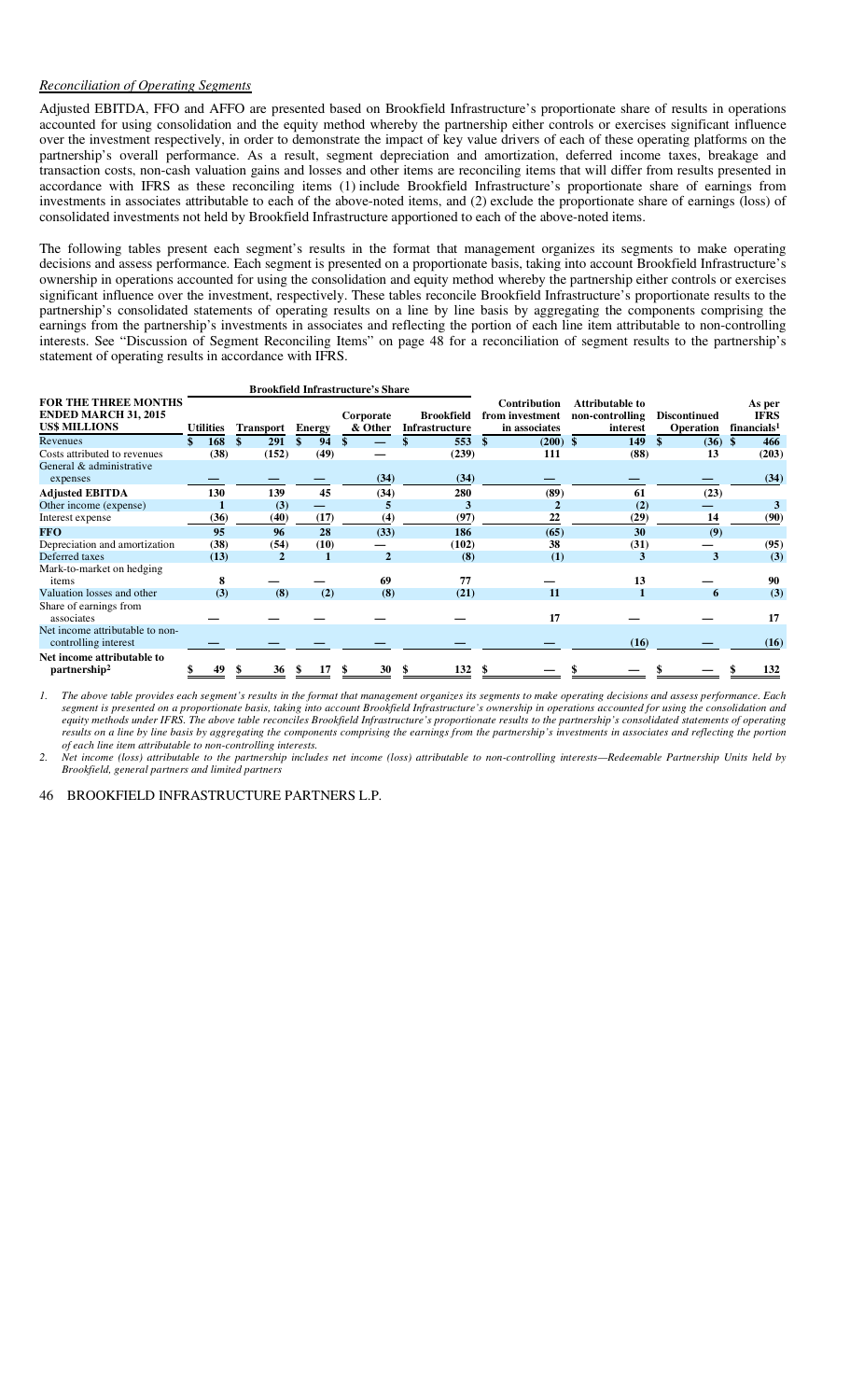| FOR THE THREE MONTHS ENDED<br><b>MARCH 31, 2014</b><br><b>US\$ MILLIONS</b> | <b>Utilities</b> | <b>Transport</b> |       | Energy | Corporate<br>& Other | <b>Brookfield</b><br><b>Infrastructure</b> | Contribution<br>from investment<br>in associates | Attributable to<br>non-controlling<br>interest | <b>Discontinued</b><br><b>Operations</b> | As per<br><b>IFRS</b><br>financials <sup>1</sup> |
|-----------------------------------------------------------------------------|------------------|------------------|-------|--------|----------------------|--------------------------------------------|--------------------------------------------------|------------------------------------------------|------------------------------------------|--------------------------------------------------|
| Revenues                                                                    | 176              |                  | 286   | 91     |                      | 553                                        | (183)                                            | 150<br>-8                                      | (40)                                     | 480                                              |
| Costs attributed to revenues                                                | (50)             |                  | (142) | (47)   |                      | (239)                                      | 94                                               | (78)                                           | 11                                       | (212)                                            |
| General & administrative costs                                              |                  |                  |       |        | (27)                 | (27)                                       |                                                  |                                                |                                          | (27)                                             |
| <b>Adjusted EBITDA</b>                                                      | 126              |                  | 144   | 44     | (27)                 | 287                                        | (89)                                             | 72                                             | (29)                                     |                                                  |
| Other income (expense)                                                      |                  |                  | (7)   | —      | 6                    |                                            |                                                  | (1)                                            |                                          |                                                  |
| Interest expense                                                            | (39)             |                  | (42)  | (18)   | (3)                  | (102)                                      | 25                                               | (25)                                           | 15                                       | (87)                                             |
| <b>FFO</b>                                                                  | 89               |                  | 95    | 26     | (24)                 | 186                                        | (61)                                             | 46                                             | (14)                                     |                                                  |
| Depreciation and amortization                                               | (39)             |                  | (61)  | (17)   |                      | (117)                                      | 41                                               | (25)                                           | 10                                       | (91)                                             |
| Deferred taxes                                                              | (6)              |                  |       | (4)    | 4                    |                                            | (10)                                             | (1)                                            | 4                                        | (6)                                              |
| Mark-to-market on hedging items                                             |                  |                  | ÷.    |        | (23)                 | (16)                                       |                                                  |                                                |                                          | (16)                                             |
| Valuation (losses) gains and other                                          | (9)              |                  | (13)  | 4      | (4)                  | (22)                                       | 17                                               | (8)                                            |                                          | (12)                                             |
| Share of earnings from associates                                           |                  |                  |       |        |                      |                                            | 13                                               |                                                |                                          | 13                                               |
| Loss from discontinued operations, net of tax                               |                  |                  |       |        |                      |                                            |                                                  |                                                | (1)                                      | (1)                                              |
| Net income attributable to non-controlling                                  |                  |                  |       |        |                      |                                            |                                                  |                                                |                                          |                                                  |
| interest                                                                    |                  |                  |       |        |                      |                                            |                                                  | (12)                                           |                                          | (12)                                             |
| Net income (loss) attributable to partnership <sup>2</sup>                  | 37               |                  | 33    |        | (47)                 | 32                                         |                                                  |                                                |                                          | 32                                               |

The following tables provide each segment's assets in the format that management organizes its segments to make operating decisions and assess performance. Each segment is presented on a proportionate basis, taking into account Brookfield Infrastructure's ownership in operations using consolidation and the equity method whereby the partnership either controls or exercises significant influence over the investment respectively. These tables reconcile Brookfield Infrastructure's proportionate assets to total assets presented on the partnership's consolidated statements of financial position by removing net liabilities contained within investments in associates and reflecting the assets attributable to non-controlling interests, and adjusting for working capital assets which are netted against working capital liabilities.

| <b>Total Attributable to Brookfield Infrastructure</b> |                  |                  |             |                                                        |            |                   |               |                     |            |                         |
|--------------------------------------------------------|------------------|------------------|-------------|--------------------------------------------------------|------------|-------------------|---------------|---------------------|------------|-------------------------|
|                                                        |                  |                  |             |                                                        |            |                   | Contribution  | <b>Attributable</b> |            |                         |
|                                                        |                  |                  |             |                                                        |            |                   | from          | to non-             | Working    | As per                  |
| <b>AS AT MARCH 31, 2015</b>                            |                  |                  |             | Communications Corporate                               |            | <b>Brookfield</b> | investment    | controlling         | capital    | <b>IFRS</b>             |
| <b>US\$ MILLIONS</b>                                   | <b>Utilities</b> | <b>Transport</b> | Energy      | <b>Infrastructure</b>                                  | & other    | Infrastructure    | in associates | interest            | adiustment | financials <sup>1</sup> |
| <b>Total assets</b>                                    | \$4,600          | 4,517<br>- \$    | $$1,794$ \$ | 787                                                    | $(144)$ \$ | 11,554            | $(2,568)$ \$  | 3,934               | 3,366      | \$16,286                |
|                                                        |                  |                  |             |                                                        |            |                   |               |                     |            |                         |
|                                                        |                  |                  |             |                                                        |            |                   |               |                     |            |                         |
|                                                        |                  |                  |             | <b>Total Attributable to Brookfield Infrastructure</b> |            |                   |               |                     |            |                         |
|                                                        |                  |                  |             |                                                        |            |                   | Contribution  | <b>Attributable</b> |            |                         |
|                                                        |                  |                  |             |                                                        |            |                   | from          | to non-             | Working    | As per                  |
| AS AT DECEMBER 31, 2014                                |                  |                  |             | Communications                                         | Corporate  | <b>Brookfield</b> | investment    | controlling         | capital    | <b>IFRS</b>             |
| US\$ MILLIONS                                          | <b>Utilities</b> | <b>Transport</b> | Energy      | <b>Infrastructure</b>                                  | & other    | Infrastructure    | in associates | interest            | adjustment | financials <sup>1</sup> |
| Total assets                                           | \$4,805          | 4.970            | $$1.816$ \$ | _                                                      | $(56)$ \$  | 11.535            | $(1,944)$ \$  | 4.284               | 2.620      | 16.495                  |

*1. The above tables provide each segment's assets in the format that management organizes its segments to make operating decisions and assess performance. Each segment is presented on a proportionate basis, taking into account Brookfield Infrastructure's ownership in operations using consolidation and the equity method whereby the partnership either controls or exercises significant influence over the investment respectively. The above table reconciles Brookfield Infrastructure's proportionate assets to total assets presented on the partnership's consolidated statements of financial position by removing net liabilities contained within investments in associates and reflecting the assets attributable to non-controlling interests, and adjusting for working capital assets which are netted against working capital liabilities*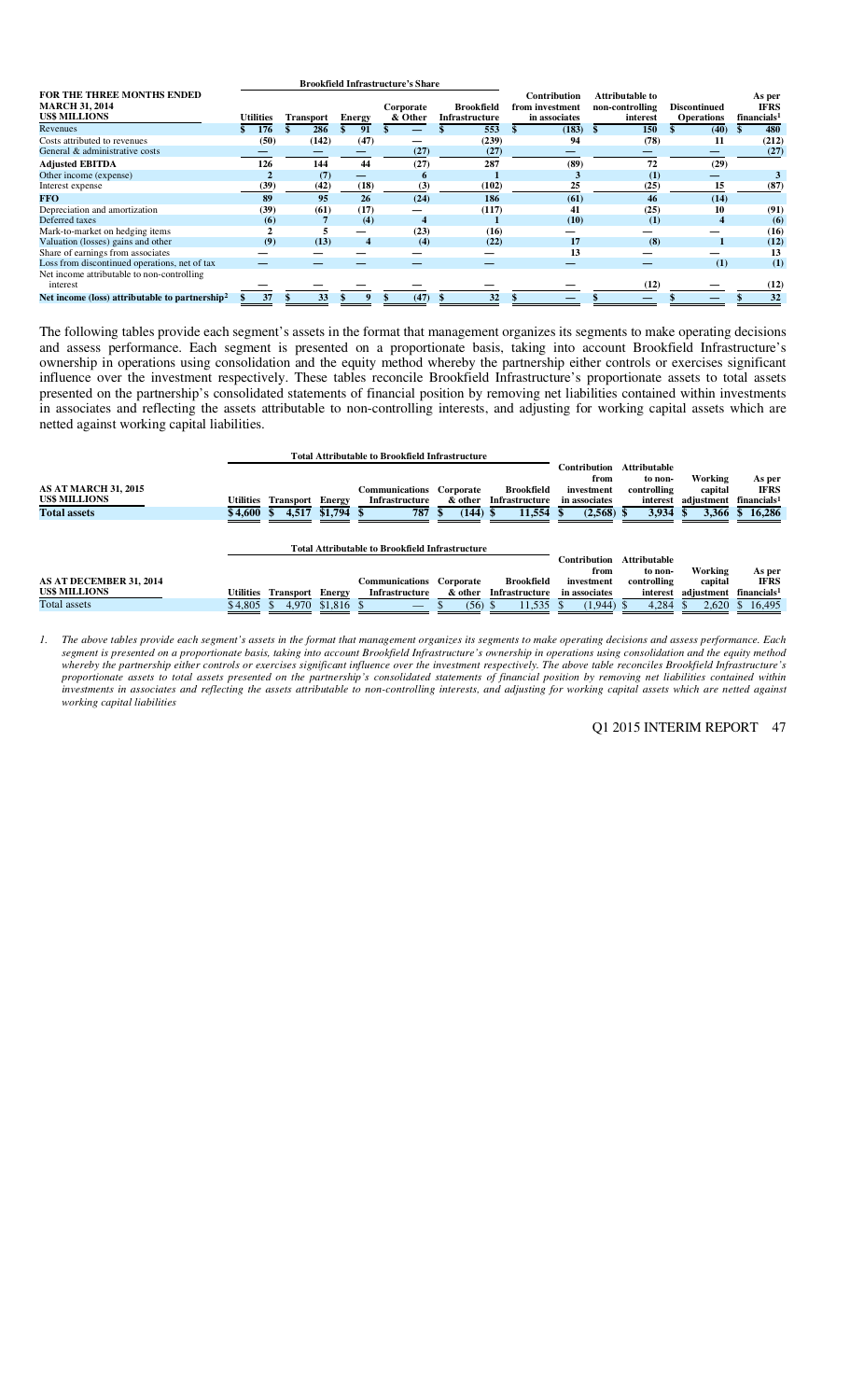# *Discussion of Segment Reconciling Items*

The following tables detail and provide discussion, where applicable, of material changes between reporting periods for each operating segment, the reconciliation of contributions from investments in associates and attribution of non-controlling interest in the determination of Adjusted EBITDA, FFO, and net income attributable to the partnership in order to facilitate the understanding of the nature of and changes to reconciling items.

| FOR THE THREE MONTH PERIOD ENDED MARCH 31, 2015<br><b>US\$ MILLIONS</b>  | <b>Utilities</b> | <b>Transport</b> | <b>Energy</b> | Corporate<br>& Other | Total   |
|--------------------------------------------------------------------------|------------------|------------------|---------------|----------------------|---------|
| Adjustments to items comprising Adjusted EBITDA <sup>1</sup>             |                  |                  |               |                      |         |
| Contributions from investment in associates                              | (31)             | \$<br>(58)       | \$            | \$                   | \$ (89) |
| Attribution to non-controlling interest                                  | 42               | 16               | 13            | (10)                 | 61      |
| Discontinued operations                                                  |                  |                  | (23)          |                      | (23)    |
| <b>Adjusted EBITDA</b>                                                   | <b>11</b>        | (42)             | (10)          | (10)                 | (51)    |
| Adjustments to items comprising Adjusted FFO <sup>2</sup>                |                  |                  |               |                      |         |
| Contributions from investment in associates                              | 7                | 17               | (10)          |                      | 24      |
| Attribution to non-controlling interest                                  | (16)             | (8)              | (7)           |                      | (31)    |
| Discontinued operations                                                  |                  |                  | 14            |                      | 14      |
| <b>FFO</b>                                                               | $\mathbf 2$      | (33)             | (3)           | (10)                 | (44)    |
| Adjustments to items net income attributable to Partnership <sup>3</sup> |                  |                  |               |                      |         |
| Contributions from investment in associates                              | 24               | 41               |               |                      | 65      |
| Attribution to non-controlling interest                                  | (26)             | (8)              | (6)           | 10                   | (30)    |
| Discontinued operations                                                  |                  |                  | 9             |                      |         |
| Net income attributable to partnership                                   |                  |                  |               |                      |         |

*1. Revenues, costs attributed to revenues, general and administrative costs.* 

*2. Other income, interest expense and cash taxes.* 

*3. Depreciation and amortization, deferred taxes, fair value adjustments, other expenses, share of earnings from associates, net income attributable to noncontrolling interest.* 

| FOR THE THREE MONTH PERIOD ENDED MARCH 31, 2014<br><b>US\$ MILLIONS</b>  | <b>Utilities</b> | <b>Transport</b>     | <b>Energy</b> | Corporate<br>& Other | Total   |
|--------------------------------------------------------------------------|------------------|----------------------|---------------|----------------------|---------|
| Adjustments to items comprising Adjusted EBITDA <sup>1</sup>             |                  |                      |               |                      |         |
| Contributions from investment in associates                              | \$<br>(28)       | $\mathbb{S}$<br>(61) | \$.           |                      | \$ (89) |
| Attribution to non-controlling interest                                  | 48               | 16                   | 8             |                      |         |
| Discontinued operations                                                  |                  |                      | (29)          |                      | (29)    |
| <b>Adjusted EBITDA</b>                                                   | 20               | (45)                 | (21)          |                      | (46)    |
| Adjustments to items comprising Adjusted FFO <sup>2</sup>                |                  |                      |               |                      |         |
| Contributions from investment in associates                              | 6                | 25                   |               | (3)                  | 28      |
| Attribution to non-controlling interest                                  | (17)             | (7)                  | (2)           |                      | (26)    |
| Discontinued operations                                                  |                  |                      | 15            |                      | 15      |
| <b>FFO</b>                                                               | Q                | (27)                 | (8)           | (3)                  | (29)    |
| Adjustments to items net income attributable to Partnership <sup>3</sup> |                  |                      |               |                      |         |
| Contributions from investment in associates                              | 22               | 36                   |               | 3                    | 61      |
| Attribution to non-controlling interest                                  | (31)             | (9)                  | (6)           |                      | (46)    |
| Discontinued operations                                                  |                  |                      | 14            |                      | 14      |
| Net income attributable to partnership                                   |                  |                      |               |                      |         |

*1. Revenues, costs attributed to revenues, general and administrative costs.* 

*2. Other income, interest expense and cash taxes.* 

*3. Depreciation and amortization, deferred taxes, fair value adjustments, other expenses, share of earnings from associates, net income attributable to noncontrolling interest.* 

Contributions from investments in associates increased compared to the first quarter of 2014 as additions to rate base and inflation indexation at our Chilean electricity transmission system along with contributions from the acquisition of our Brazilian rail operation and North American container terminal in the past 12 months were more than offset by the impact of foreign exchange due to the depreciation of the Brazilian Reais and Chilean Peso.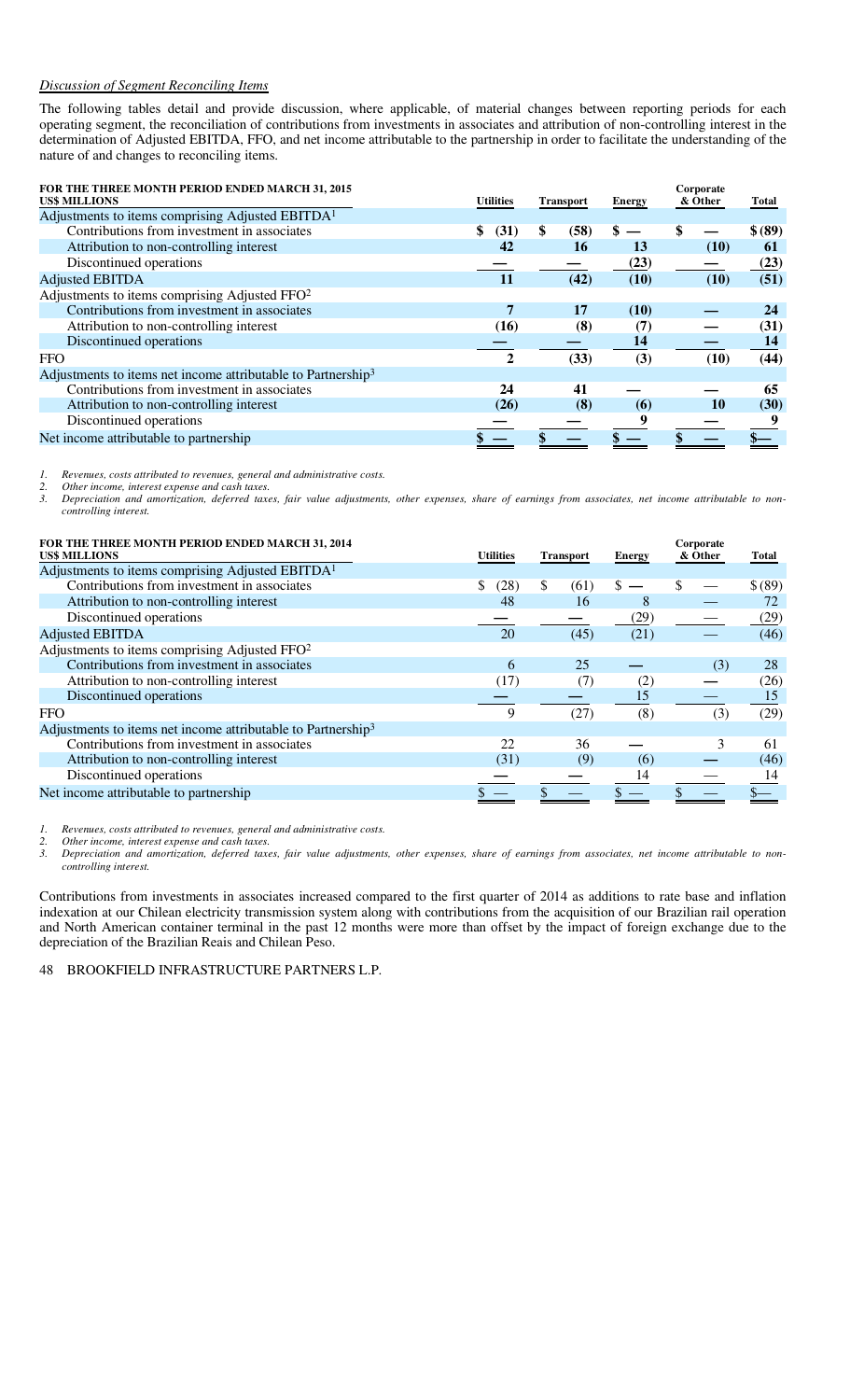Attribution to non-controlling interest decreased compared to the first quarter of 2014 as contributions from acquisitions completed over the past 12 months in our district energy and gas storage businesses were more than offset by the impact of foreign exchange as the Australian dollar, British pound, Chilean peso and Colombian peso depreciated against the US dollar during the period.

For the periods ended March 31, 2015 and 2014, contributions from discontinued operations are comprised of the results of our North American natural gas transmission business as Brookfield Infrastructure, along with its holding company partners, is actively seeking a buyer for its interest in this business. Brookfield Infrastructure expects a transaction to be completed within the next 12 months.

#### **CRITICAL ACCOUNTING POLICIES AND ESTIMATES**

The preparation of financial statements requires management to make critical judgments, estimates and assumptions that affect the reported amounts of assets and liabilities and disclosure of contingent assets and liabilities at the date of the financial statements and the reported amounts of revenues and expenses that are not readily apparent from other sources, during the reporting period. These estimates and associated assumptions are based on historical experience and other factors that are considered to be relevant. Actual results may differ from these estimates.

The estimates and underlying assumptions are reviewed on an ongoing basis. Revisions to accounting estimates are recognized in the period in which the estimate is revised if the revision affects only that period, or in the period of the revision and future periods if the revision affects both current and future periods.

Critical judgments made by management and utilized in the normal course of preparing Brookfield Infrastructure's consolidated financial statements are outlined below.

#### *Financial instruments*

Critical judgments associated with the partnership's financial instruments pertain to the assessment of the effectiveness of hedging relationships. Brookfield Infrastructure performs hedge effectiveness testing on an ongoing basis with a forward looking evaluation of whether or not the changes in the fair value or cash flows of the hedging item are expected to be highly effective in offsetting the changes in the fair value or cash flows of the hedged item over the term of the relationship, conversely the partnership performs a retrospective hedge effectiveness test evaluating whether the changes in fair value or cash flows from the hedging item has been highly effective in offsetting changes in the fair value or cash flows of the hedged item since the date of designation. Estimates and assumptions used in determining the fair value of financial instruments are equity and commodity prices; future interest rates; the credit worthiness of the company relative to its counterparties; the credit risk of the company's counterparties relative to the company; estimated future cash flows; and discount rates.

#### *Revaluation of property, plant and equipment*

Property, plant and equipment is revalued on a regular basis. The critical estimates and assumptions underlying the valuation of property, plant and equipment are set out in note 13. The fair value of the partnership's property, plant, and equipment is measured at fair value on a recurring basis with an effective date of revaluation for all asset classes of December 31, 2014 and 2013. Brookfield Infrastructure determined fair value under the income method with due consideration to significant inputs such as the discount rate, terminal value multiple and overall investment horizon.

#### *Impairment of goodwill and intangibles with indefinite lives*

The partnership assesses the impairment of goodwill and intangible assets with indefinite lives by reviewing the value in use or fair value less costs of disposal of the cash generating units to which goodwill or the intangible asset has been allocated. Brookfield Infrastructure uses the following critical assumptions and estimates: the tax circumstances that gave rise to the goodwill, timing and amount of future cash flows expected from the cash generating unit; discount rates; terminal capitalization rates; terminal valuation dates; useful lives and residual values. Other estimates utilized in the preparation of the partnership's financial statements are: depreciation and amortization rates and useful lives; recoverable amount of goodwill and intangible assets; ability to utilize tax losses and other tax measurements.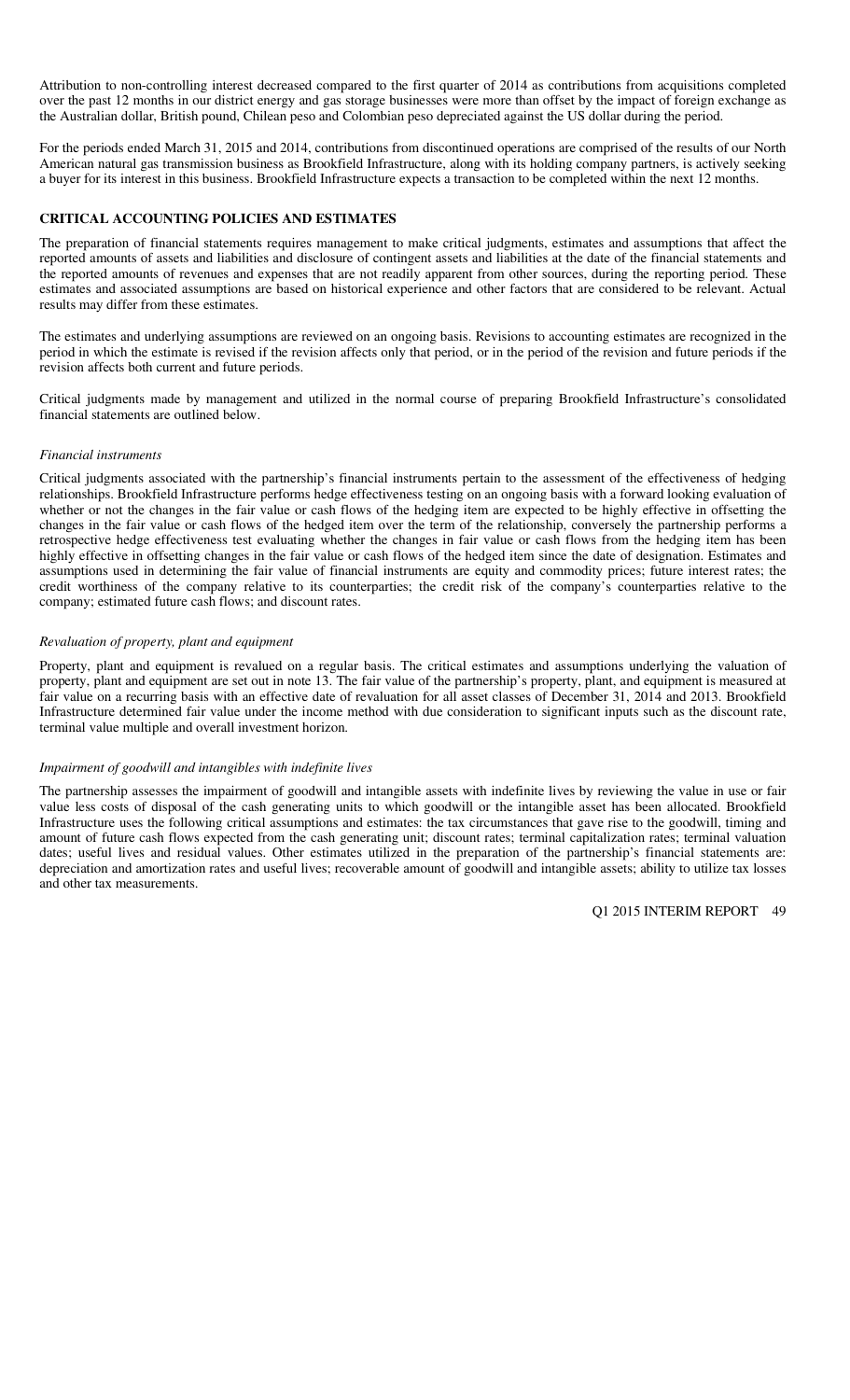#### *Standards issued not yet adopted*

# *IAS 16 Property, Plant, and Equipment ("IAS 16") and IAS 38 Intangible Assets ("IAS 38")*

IAS 16, Property, Plant, and Equipment ("IAS 16") and IAS 38, Intangible Assets ("IAS 38") were both amended by the IASB as a result of clarifying the appropriate amortization method for intangible assets of service concession arrangements under IFRIC 12, Service Concession Arrangements ("SCAs"). The IASB determined that the issue does not only relate to SCAs but all tangible and intangible assets that have finite useful lives. Amendments to IAS 16 prohibit entities from using a revenue based depreciation method for items of property, plant, and equipment. Similarly, the amendment to IAS 38 introduces a rebuttable presumption that revenue is not an appropriate basis for amortization of an intangible asset, with only limited circumstances where the presumption can be rebutted. Guidance is also introduced to explain that expected future reductions in selling prices could be indicative of a reduction of the future economic benefits embodied in an asset. The amendments apply prospectively and are effective for annual periods beginning on or after January 1, 2016, with earlier application permitted. Brookfield Infrastructure is currently evaluating the impact of the amendments to IAS 16 and IAS 38 on its consolidated financial statements.

#### *IFRS 15 Revenue from Contracts with Customers ("IFRS 15")*

IFRS 15, Revenue from Contracts with Customers ("IFRS 15") specifies how and when revenue should be recognized as well as requiring more informative and relevant disclosures. The standard supersedes IAS 18, Revenue, IAS 11, Construction Contracts and a number of revenue-related interpretations. IFRS 15 applies to nearly all contracts with customers; the main exceptions are leases, financial instruments and insurance contracts. IFRS 15 must be applied for periods beginning on or after January 1, 2018 with early application permitted. Brookfield Infrastructure is currently evaluating the impact of IFRS 15 on its consolidated financial statements.

#### *IFRS 9 Financial Instruments ("IFRS 9")*

In July 2014, the IASB issued the final publication of the Financial Instruments ("IFRS 9") standard, superseding the current IAS 39, Financial Instruments standard. This standard establishes principles for the financial reporting of financial assets and financial liabilities that will present relevant and useful information to users of financial statements for their assessment of the amounts, timing and uncertainty of an entity's future cash flows. This new standard also includes a new general hedge accounting standard which will align hedge accounting more closely with an entity's risk management activities. It does not fully change the types of hedging relationships or the requirement to measure and recognize ineffectiveness, however, it will provide more hedging strategies that are used for risk management to qualify for hedge accounting and introduce more judgment to assess the effectiveness of a hedging relationship. The standard has a mandatory effective date for annual periods beginning on or after January 1, 2018 with early adoption permitted. Brookfield Infrastructure is currently evaluating the impact of IFRS 9 on its consolidated financial statements.

#### **CONTROLS AND PROCEDURES**

No changes were made in our internal control over financial reporting during the three months ended March 31, 2015, that have materially affected, or are reasonably likely to materially affect, our internal control over financial reporting.

Excluded from our evaluation were controls over financial reporting at our mid-west and pacific U.S. district energy operation and North American west coast gas storage operation, in which control was acquired on August 21, 2014, November 21, 2014 and December 31, 2014, respectively. The financial statements of these entities constitute 4% of total assets, 4% of net assets, 5% of revenue and less than 1% of net income of the consolidated financial statements of the partnership as of and for the period ended March 31, 2015.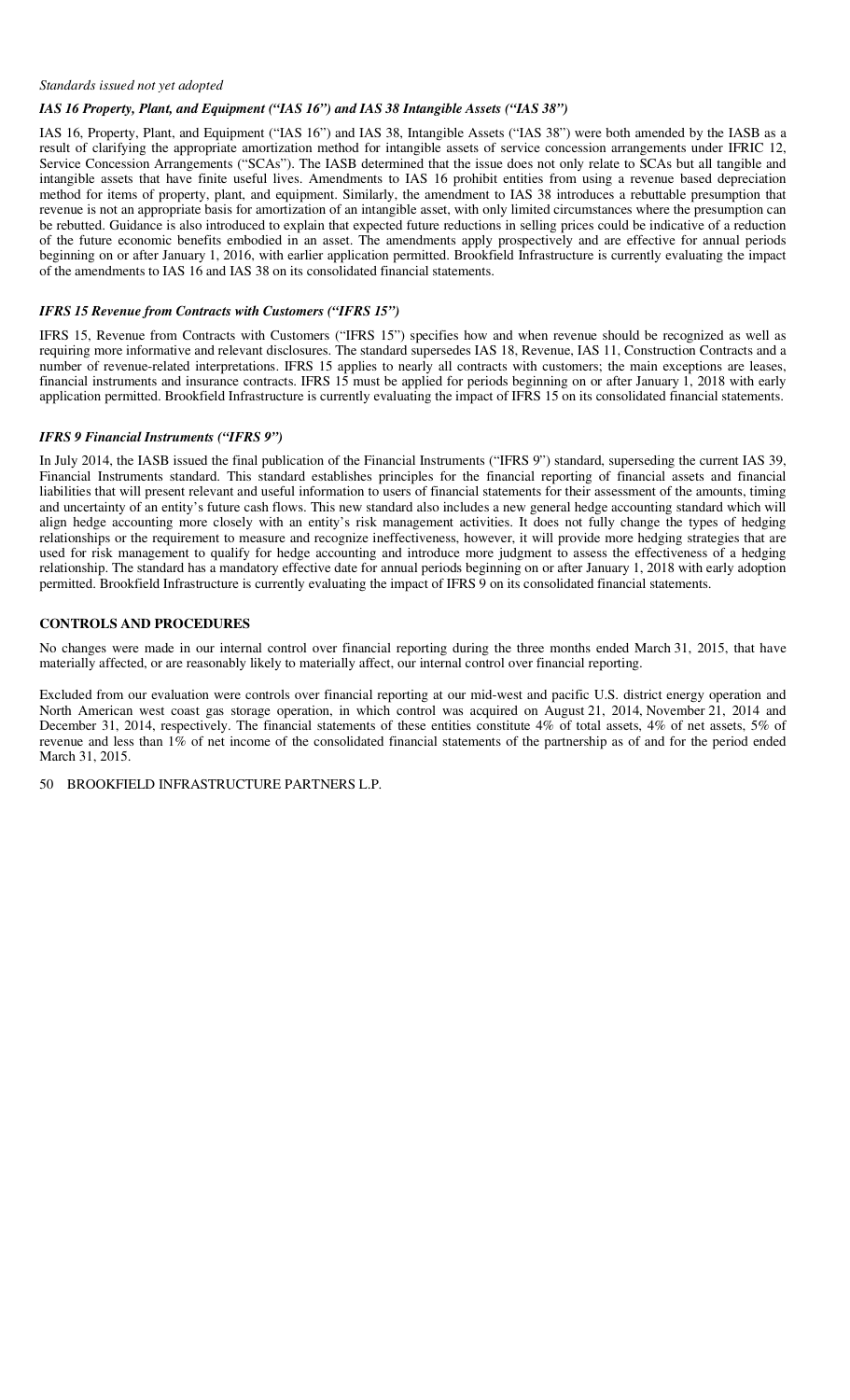#### **CAUTIONARY STATEMENT REGARDING FORWARD-LOOKING STATEMENTS**

This Management's Discussion and Analysis contains forward-looking information within the meaning of Canadian provincial securities laws and "forward-looking statements" within the meaning of certain securities laws including Section 27A of the U.S. Securities Act of 1933, as amended, Section 21E of the U.S. Securities Exchange Act of 1934, as amended, "safe harbor" provisions of the United States Private Securities Litigation Reform Act of 1995 and in any applicable Canadian securities regulations. We may make such statements in this report, in other filings with Canadian regulators or the SEC or in other communications. The words "growth", "potential", "expand", "increase", "tend", "seek", "target", "foresee", "believe," "expect," "could", "intend," "objective", "outlook", "estimate", "likely", "continue", "plan", derivatives thereof and other expressions of similar import, or the negative variations thereof, and similar expressions of future or conditional verbs such as "will", "may", "should," which are predictions of or indicate future events, trends or prospects and which do not relate to historical matters, identify forward-looking statements. Forwardlooking statements in this Management's Discussion and Analysis include among others, statements with respect to our assets tending to appreciate in value over time, growth in our assets and operations, increases in FFO per unit and resulting capital appreciation, returns on capital and on equity, increasing demand for commodities and global movement of goods, expected capital expenditures, the impact of planned capital projects by customers of our businesses as on the performance and growth of those businesses, the extent of our corporate, general and administrative expenses, our ability to close acquisitions (including acquisitions referred to in this Management's Discussion and Analysis), our capacity to take advantage of opportunities in the marketplace, the future prospects of the assets that Brookfield Infrastructure operates or will operate, partnering with institutional investors, ability to identify, acquire and integrate new acquisition opportunities, long-term target return on our assets, sustainability of distribution levels, distribution growth and payout ratios, operating results and margins for our business and each operation, future prospects for the markets for our products, Brookfield Infrastructure's plans for growth through internal growth and capital investments, ability to achieve stated objectives, ability to drive operating efficiencies, return on capital expectations for the business, contract prices and regulated rates for our operations, our expected future maintenance and capital expenditures, ability to deploy capital in accretive investments, impact on the business resulting from our view of future economic conditions, our ability to maintain sufficient financial liquidity, our ability to draw down funds under our bank credit facilities, our ability to secure financing through the issuance of equity or debt, expansions of existing operations, financing plan for operating companies, foreign currency management activities and other statements with respect to our beliefs, outlooks, plans, expectations and intentions. Although we believe that the partnership's anticipated future results, performance or achievements expressed or implied by the forward-looking statements and information are based upon reasonable assumptions and expectations, the reader should not place undue reliance on forward-looking statements and information because they involve known and unknown risks, uncertainties and other factors which may cause the actual results, performance or achievements of the partnership to differ materially from anticipated future results, performance or achievements expressed or implied by such forward-looking statements and information.

Factors that could cause actual results to differ materially from those contemplated or implied by forward-looking statements include: general economic and financial conditions in the countries in which we do business which may impact market demand, foreign currency risk, the high level of government regulation affecting our businesses, the outcome and timing of various regulatory, legal and contractual issues, global credit and financial markets, the competitive business environment in the industries in which we operate, the competitive market for acquisitions and other growth opportunities, availability of equity and debt financing, the completion of various large capital projects by customers of our businesses which themselves rely on access to capital and continued favourable commodity prices, our ability to complete large capital expansion projects on time and within budget, ability to negotiate favourable take-or-pay contractual terms, traffic volumes on our toll roads, weakening demand in the natural gas market, acts of God, weather events, or similar events outside of our control, and other risks and factors detailed from time to time in documents filed by Brookfield Infrastructure with the securities regulators in Canada and the United States, including Brookfield Infrastructure's most recent Annual Report on Form 20-F under the heading "Risk Factors".

We caution that the foregoing list of important factors that may affect future results is not exhaustive. When relying on our forward-looking statements to make decisions with respect to Brookfield Infrastructure, investors and others should carefully consider the foregoing factors and other uncertainties and potential events. Except as required by law, the partnership undertakes no obligation to publicly update or revise any forward-looking statements or information, whether written or oral, that may be as a result of new information, future events or otherwise.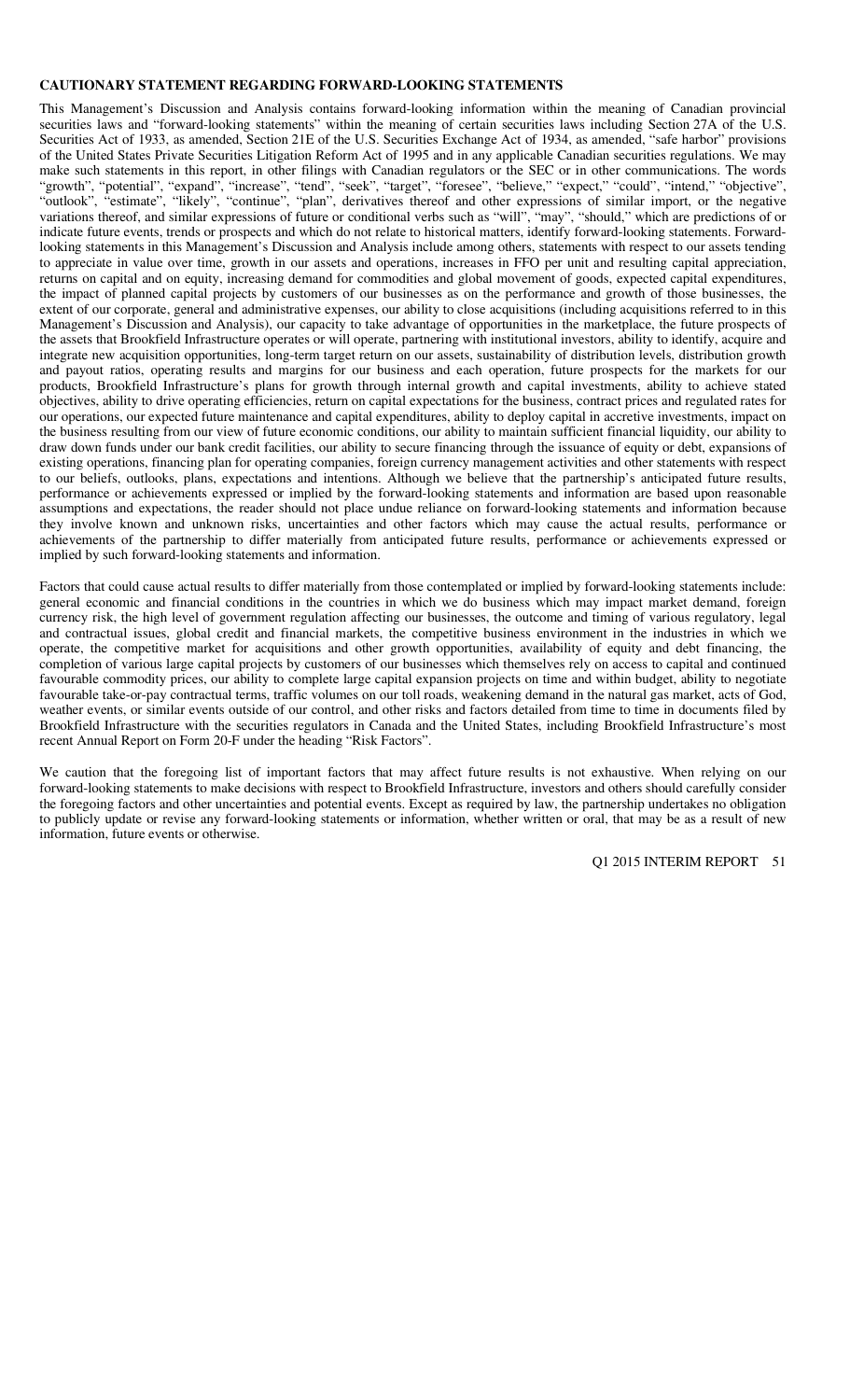#### **CAUTIONARY STATEMENT REGARDING USE OF NON-IFRS ACCOUNTING MEASURES**

Although our financial results are determined in accordance with International Financial Reporting Standards ("IFRS"), the basis of presentation throughout much of this report differs from IFRS in that it is organized by business segment and utilizes funds from operations ("FFO") and adjusted funds from operations ("AFFO") as important measures. This is reflective of how we manage the business and, in our opinion, enables the reader to better understand our affairs. We provide a reconciliation to the most directly comparable IFRS measure in this Management's Discussion and Analysis. Readers are encouraged to consider both measures in assessing Brookfield Infrastructure's results.

#### **BUSINESS ENVIRONMENT AND RISKS**

Brookfield Infrastructure's financial results are impacted by various factors, including the performance of each of our operations and various external factors influencing the specific platforms and geographic locations in which we operate; macro-economic factors such as economic growth, changes in currency, inflation and interest rates; regulatory requirements and initiatives; and litigation and claims that arise in the normal course of business. These and other factors are described in Brookfield Infrastructure's most recent Annual Report on Form 20-F which is available on our website at www.brookfieldinfrastructure.com and at www.sec.gov/edgar.shtml and www.sedar.com.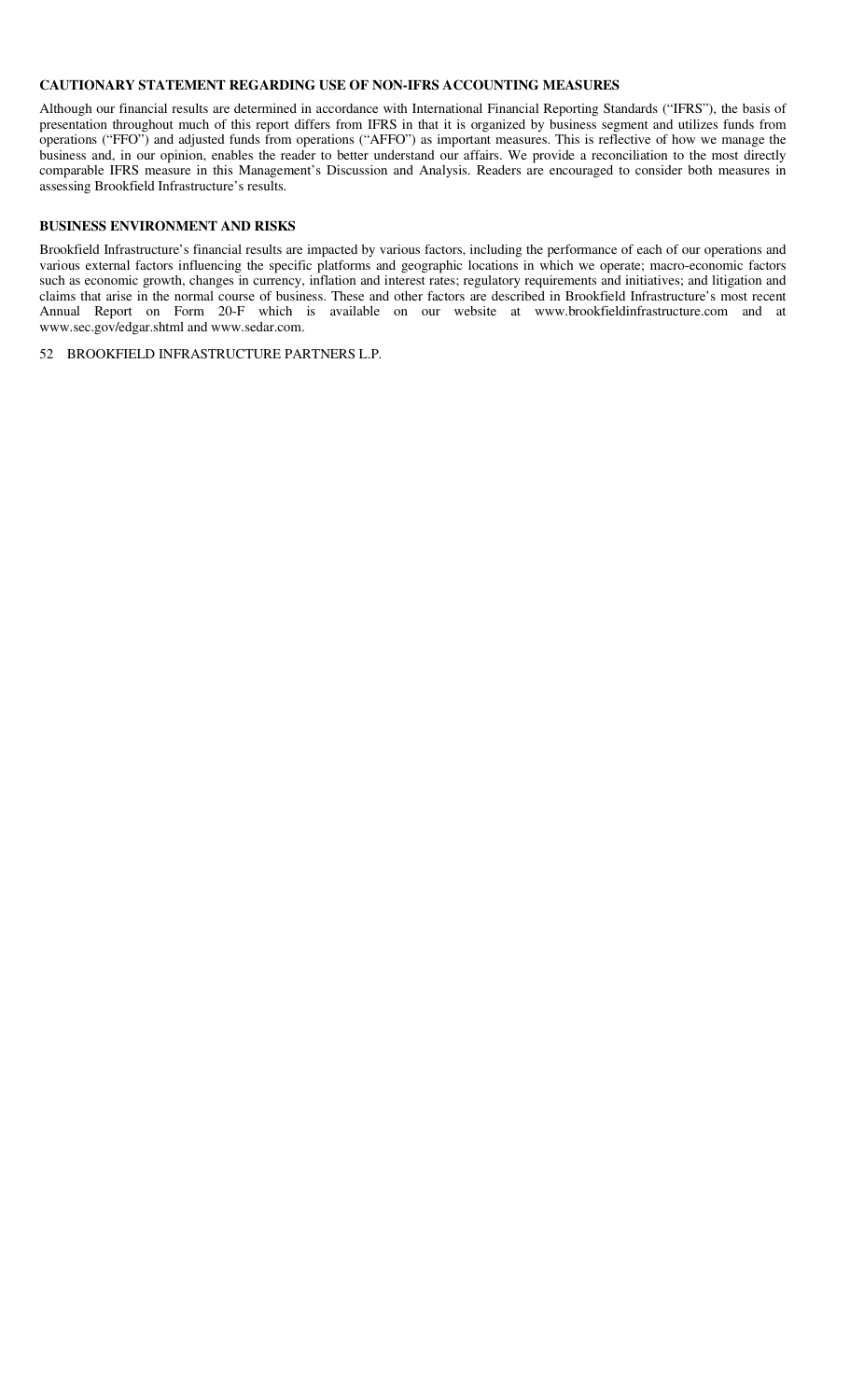#### **FORM 52-109F2 CERTIFICATION OF INTERIM FILINGS FULL CERTIFICATE**

I, Samuel Pollock, Chief Executive Officer of Brookfield Infrastructure Group L.P., manager of Brookfield Infrastructure Partners L.P., certify the following:

- 1. *Review:* I have reviewed the interim financial report and interim MD&A (together, the "interim filings") of Brookfield Infrastructure Partners L.P. (the "issuer") for the interim period ended March 31, 2015.
- 2. *No misrepresentations:* Based on my knowledge, having exercised reasonable diligence, the interim filings do not contain any untrue statement of a material fact or omit to state a material fact required to be stated or that is necessary to make a statement not misleading in light of the circumstances under which it was made, with respect to the period covered by the interim filings.
- 3. *Fair presentation:* Based on my knowledge, having exercised reasonable diligence, the interim financial report together with the other financial information included in the interim filings fairly present in all material respects the financial condition, financial performance and cash flows of the issuer, as of the date of and for the periods presented in the interim filings.
- 4. *Responsibility:* The issuer's other certifying officer and I are responsible for establishing and maintaining disclosure controls and procedures (DC&P) and internal control over financial reporting (ICFR), as those terms are defined in National Instrument 52-109 *Certification of Disclosure in Issuers' Annual and Interim Filings*, for the issuer.
- 5. *Design:* Subject to the limitations, if any, described in paragraphs 5.2 and 5.3, the issuer's other certifying officer and I have, as at the end of the period covered by the interim filings
	- a) designed DC&P, or caused it to be designed under our supervision, to provide reasonable assurance that
		- i) material information relating to the issuer is made known to us by others, particularly during the period in which the interim filings are being prepared; and
		- ii) information required to be disclosed by the issuer in its annual filings, interim filings or other reports filed or submitted by it under securities legislation is recorded, processed, summarized and reported within the time periods specified in securities legislation; and
	- b) designed ICFR, or caused it to be designed under our supervision, to provide reasonable assurance regarding the reliability of financial reporting and the preparation of financial statements for external purposes in accordance with the issuer's GAAP.
- 5.1 *Control framework:* The control framework the issuer's other certifying officer and I used to design the issuer's ICFR is the Internal Control – Integrated Framework (COSO 2013 Framework) published by The Committee of Sponsoring Organizations of the Treadway Commission (COSO).
- 5.2 *ICFR – material weakness relating to design:* **N/A**
- 5.3 *Limitation on scope of design:* The issuer has disclosed in its interim MD&A
	- a) the fact that the issuer's other certifying officer(s) and I have limited scope of our design of the DC&P and ICFR to exclude controls, policies and procedures of
		- i) a business that the issuer acquired not more than 365 days before the last day of the period covered by the interim filings; and
	- b) summary financial information about the proportionately consolidated entity, special purpose entity or business that the issuer acquiredthat has been proportionately consolidated or consolidated in the issuer's financial statements
- 6. *Reporting changes in ICFR:* The issuer has disclosed in its interim MD&A any change in the issuer's ICFR that occurred during the period beginning on January 1, 2015 and ended on March 31, 2015, that has materially affected, or is reasonably likely to materially affect, the issuer's ICFR.

Date: May 8, 2015

/s/ Samuel Pollock

Samuel Pollock Chief Executive Officer, Brookfield Infrastructure Group L.P.